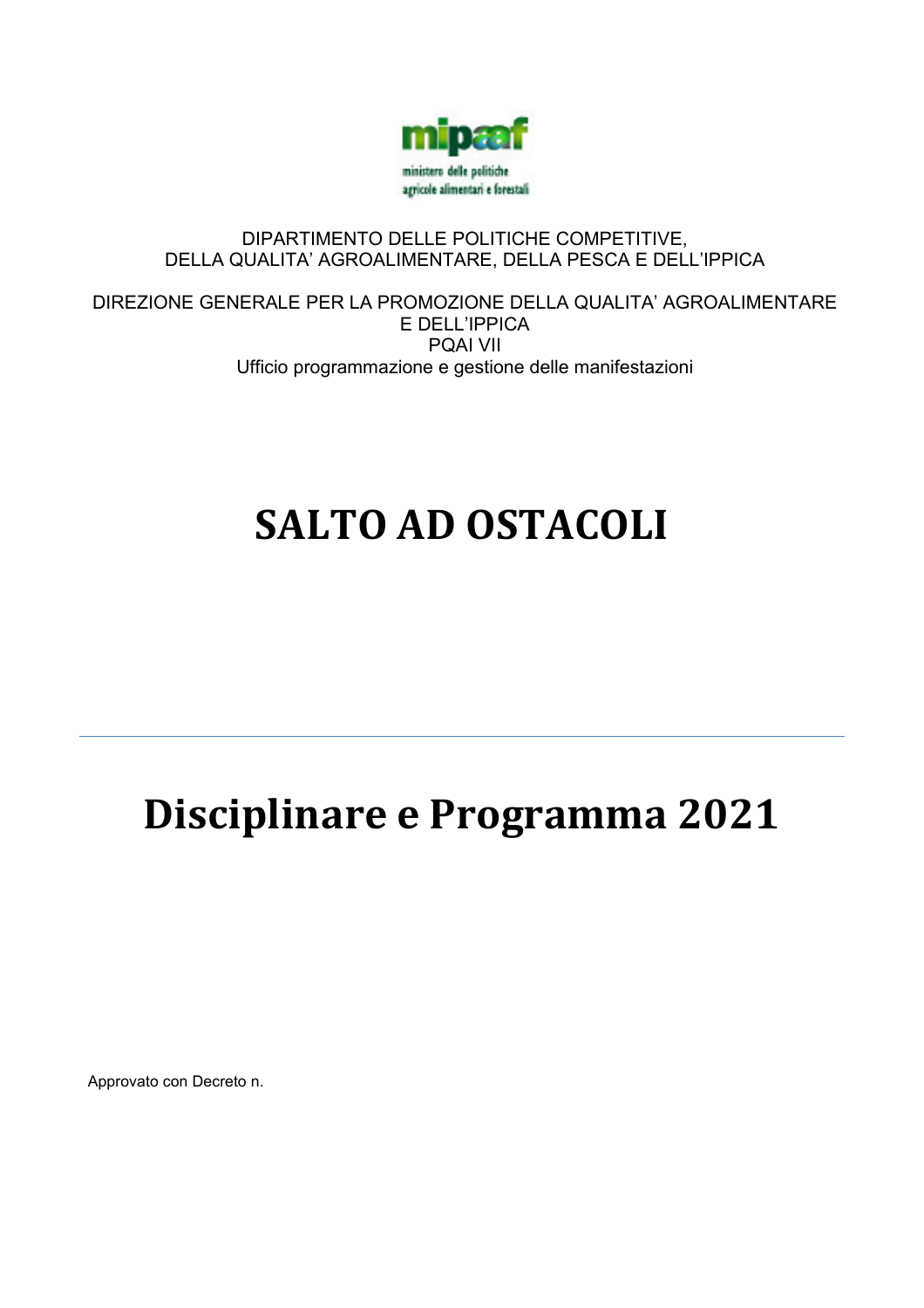

# Sommario

| Pagina 1<br>PQAI VII - Ufficio programmazione e gestione delle manifestazioni | 18/01/2021 |
|-------------------------------------------------------------------------------|------------|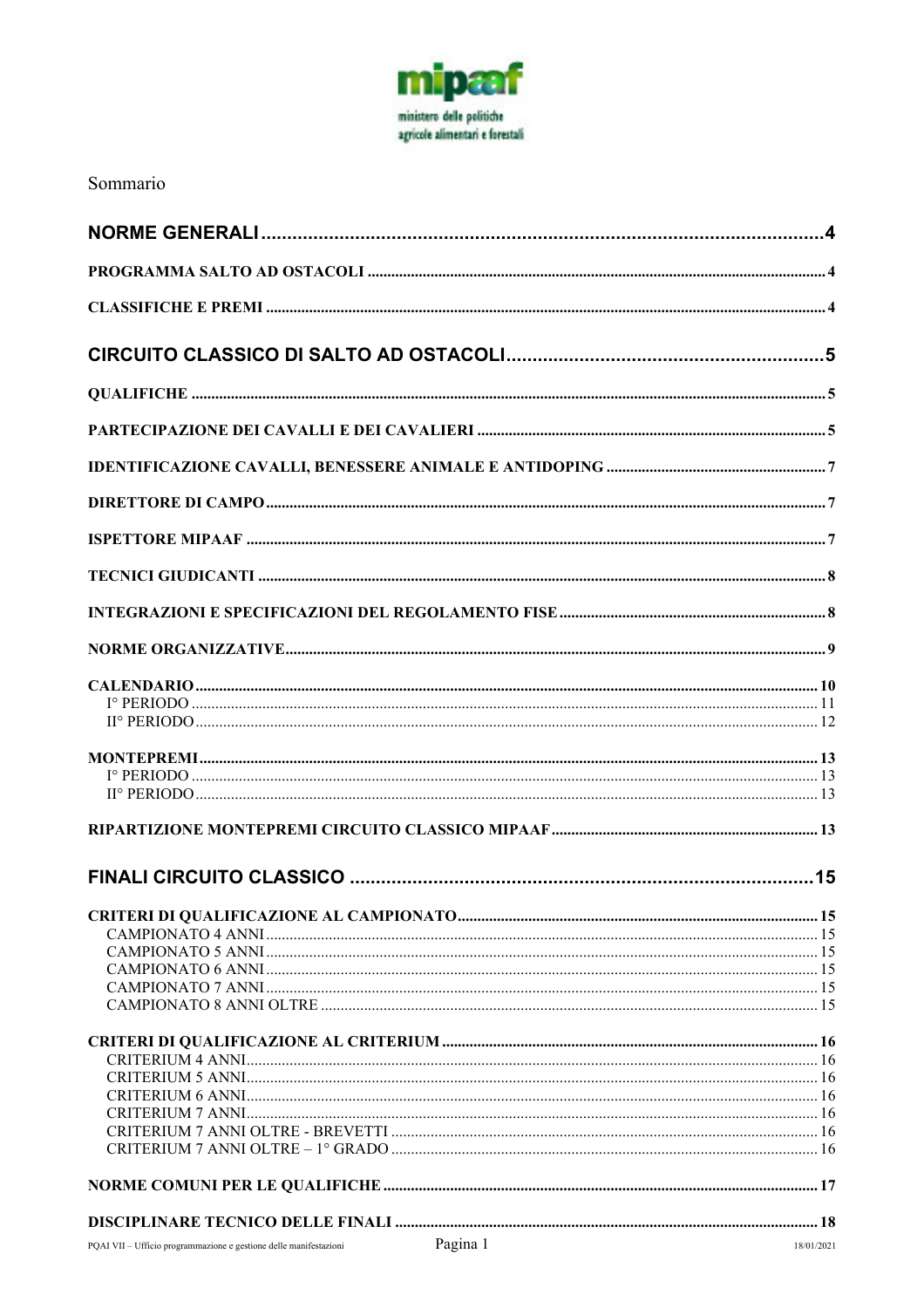

| $2°$ PERIODO |  |
|--------------|--|
|              |  |
|              |  |
|              |  |
|              |  |
|              |  |
|              |  |
|              |  |
|              |  |
|              |  |
|              |  |
|              |  |
|              |  |
|              |  |
|              |  |
|              |  |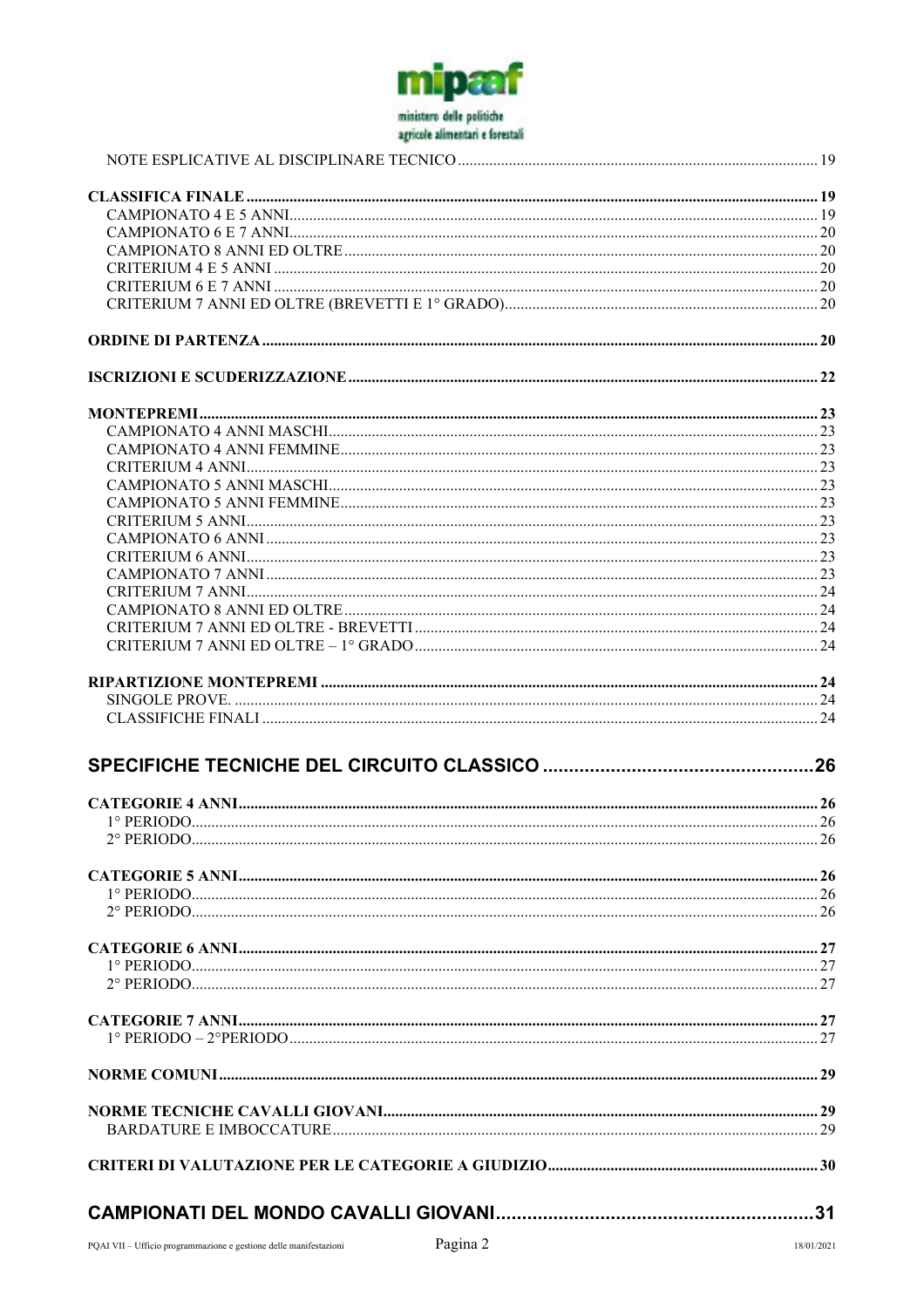

| PREPARAZIONE QUALIFICA E PARTECIPAZIONE AL CONCORSO DI SELEZIONE 31 |  |  |
|---------------------------------------------------------------------|--|--|
|                                                                     |  |  |
|                                                                     |  |  |
|                                                                     |  |  |
|                                                                     |  |  |
|                                                                     |  |  |
|                                                                     |  |  |
|                                                                     |  |  |
|                                                                     |  |  |
|                                                                     |  |  |
|                                                                     |  |  |
| INCENTIVI PER I CAVALLI IMPIEGATI NEL SALTO AD OSTACOLI 36          |  |  |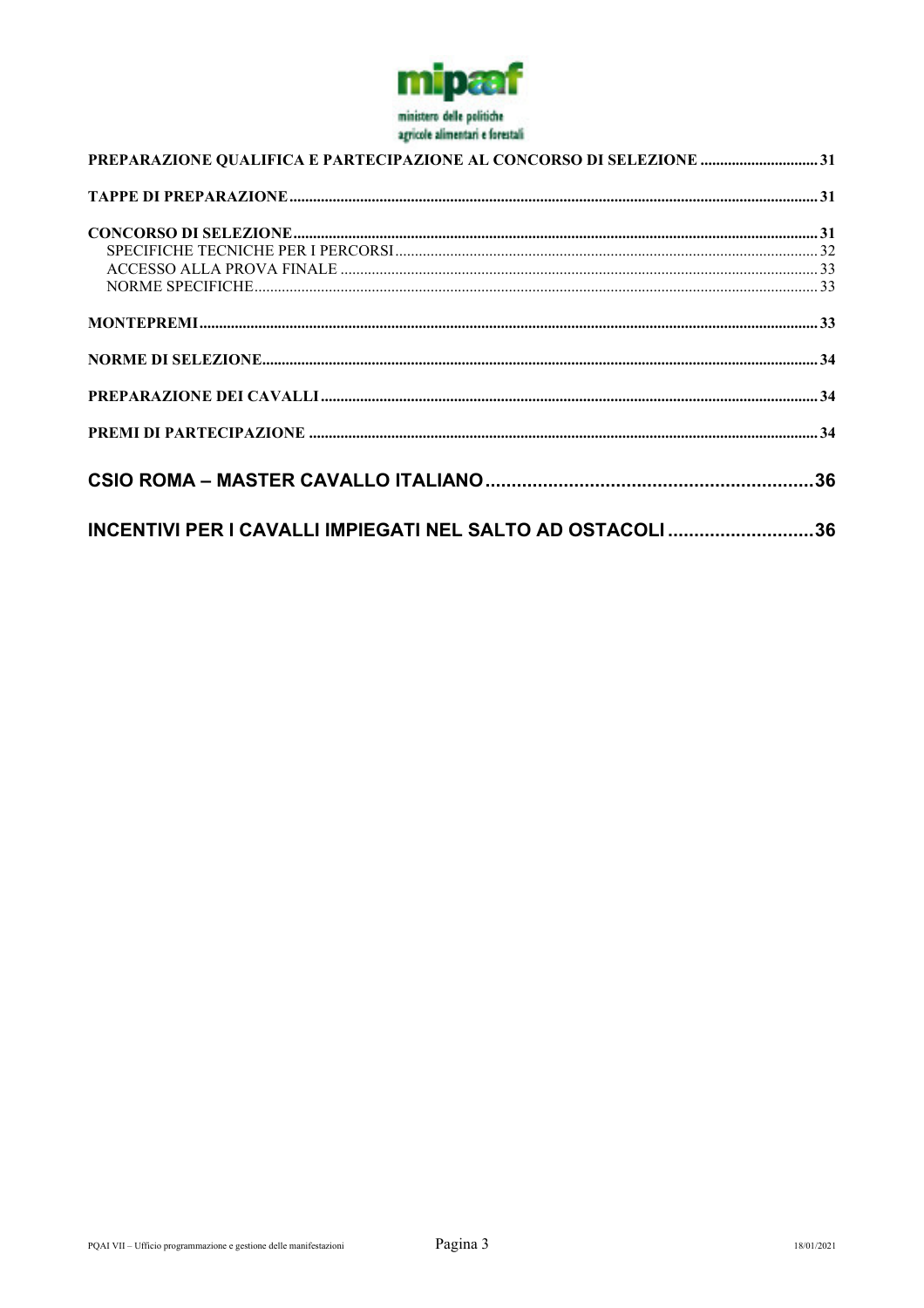

# **NORME GENERALI**

# **PROGRAMMA SALTO AD OSTACOLI**

Il programma MIPAAF di Salto ad Ostacoli si svolge secondo le norme previste dal "regolamento delle manifestazioni sella" approvato con decreto numero 10841 del 15 febbraio 2018 e registrato alla Corte dei Conti in data 3 luglio 2018 al numero 588. La partecipazione è riservata ai cavalli iscritti nei libri genealogici del cavallo orientale (registro puledri), anglo-arabo (registro puledri) e sella italiano (registro puledri e registro supplementare), ai soggetti iscritti nel registro sportivo del cavallo da sella, ai soggetti di razza PSI con passaporto MIPAAF o considerati italiani ai sensi dell'art 123 del regolamento delle corse al galoppo. Il programma si articola nei seguenti interventi:

- Circuito classico di Salto ad Ostacoli;
- Preparazione e selezione dei cavalli per il Campionato del Mondo;
- Incentivi per la promozione dei cavalli impiegati nel Salto ad Ostacoli.

Il MIPAAF realizza l'attività in collaborazione con la FISE e si avvale, per lo svolgimento dei singoli eventi, di Comitati organizzatori e di strutture idonee allo svolgimento dei Concorsi di Salto Ostacoli di livello nazionale.

Per quanto non espressamente disciplinato, si rimanda al Regolamento Nazionale di Salto Ostacoli della FISE.

# **CLASSIFICHE E PREMI**

I risultati ottenuti dai cavalli ed i premi assegnati sono consultabili al seguente indirizzo internet: https://www.politicheagricole.it/flex/FixedPages/Common/cavalli/cercacavalli.php/L/IT

Il Montepremi, salvo quanto diversamente specificato per i singoli interventi, è erogato per l'80% al proprietario e per il 20% all'allevatore del cavallo ed è assegnato al proprietario ed al possessore dei diritti allevatoriali registrati nella banca dati MIPAAF alla data di inizio del concorso. I premi si intendono al lordo delle ritenute di legge. Le quote dei montepremi non assegnate saranno incamerate dal MIPAAF.

I premi saranno pagati tramite bonifico su conto corrente bancario o postale direttamente intestato al beneficiario. Gli interessati, che non l'abbiano già fatto, debbono comunicare i dati anagrafico-fiscali ed il codice IBAN tramite il modulo denominato **"Dati fiscali: comunicazione per pagamento premi**" reperibile al seguente indirizzo internet:

https://www.politicheagricole.it/flex/cm/pages/ServeBLOB.php/L/IT/IDPagina/9018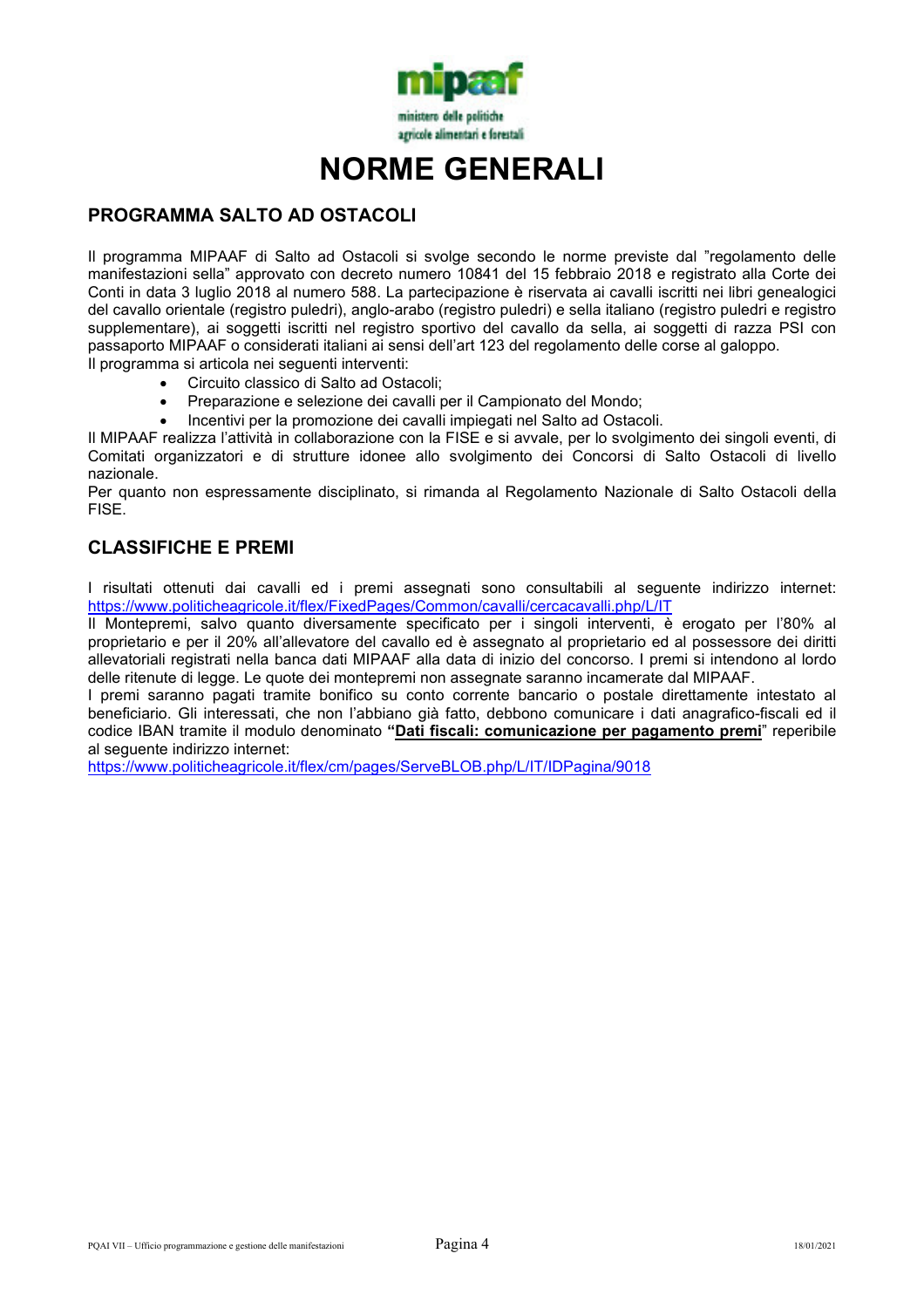

# **CIRCUITO CLASSICO DI SALTO AD OSTACOLI**

Il Circuito si articola in una fase di qualificazione ed in una Finale Nazionale composta dal Campionato del Cavallo Italiano e dal Criterium del Cavallo Italiano. Durante la fase di qualificazione si svolgono 27 tappe suddivise in due periodi:

- Primo periodo: dal fine settimana che comprende l'ultima domenica di marzo al fine settimana che comprende l'ultima domenica di maggio.
- Secondo periodo: dal fine settimana che comprende la prima domenica di giugno al fine settimana che comprende la terza domenica di settembre.

Nelle tappe del Circuito classico si svolgono gare di livello sport per cavalli di 4, 5, 6, 7 anni e 7 anni ed oltre e gare di livello élite per cavalli di 4, 5, 6 e 7 anni. Le gare di livello sport per cavalli di 4 anni sono previste solo nel secondo periodo.

# **QUALIFICHE**

#### **Le qualifiche per la Finale si acquisiscono:**

**criterium e campionato dei cavalli di 4 anni** nelle tappe del Circuito classico;

**campionato dei cavalli di 5, 6 e 7 anni** nelle tappe del Circuito classico,nelle tappe di preparazione e nel concorso di selezione per il Campionato del Mondo, nei CSIYH programmati contestualmente ai concorsi internazionali 2 stelle e superiori, nei Test Event/Talent Show organizzati dalla Fise.

# **PARTECIPAZIONE DEI CAVALLI E DEI CAVALIERI**

I cavalli, ai fini del presente programma, possono partecipare ad un numero massimo di percorsi con montepremi di:

cavalli di 4 anni: n. 20 percorsi con montepremi (Finale Circuito classico esclusa);

cavalli di 5 anni: n. 30 percorsi con montepremi (Finale Circuito classico esclusa);

cavalli di 6 anni: n. 40 percorsi con montepremi **(**Finale Circuito classico esclusa);

cavalli di 7 anni: nessun limite.

Qualora un soggetto partecipi ad un numero di prove superiore a quello consentito, le partecipazioni eccedenti saranno considerate nulle e il cavallo escluso, se qualificato, dalla Finale nazionale**.**

#### **Tutti i cavalli partecipanti alle categorie riservate possono effettuare, sia in gara che fuori classifica, un solo percorso nella giornata di gara.**

Al Circuito possono partecipare i cavalieri stranieri purché in possesso di residenza anagrafica o sportiva in Italia (anche con licenza d'ospite), e comunque iscritti ai Ruoli Federali.

#### **Numero massimo di cavalli:**

Nelle tappe del Circuito classico (escluse le Finali), ciascun cavaliere può montare un massimo di 5 cavalli per categoria. Qualora un cavaliere monti più cavalli nella stessa categoria o in categorie contemporanee, ove non sia possibile lo spostamento nell'ordine di partenza, la Giuria concederà al concorrente, per l'entrata in campo, un margine di tempo massimo di 15 minuti.

I Cavalli ed i Cavalieri possono prendere parte alle varie categorie del Circuito classico secondo le norme riportate nelle tabelle seguenti: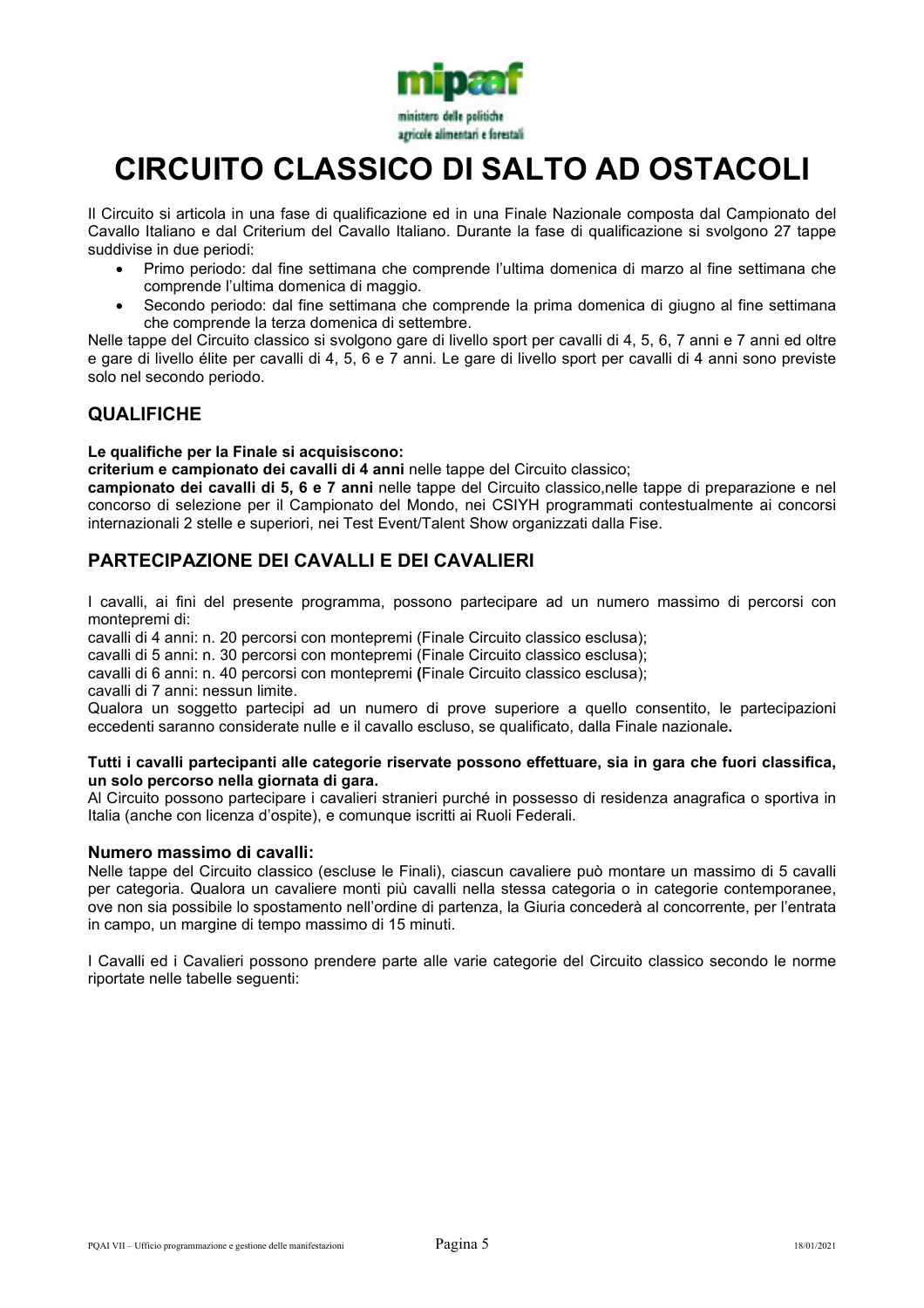

# **Cavalli Giovani**

| <b>CATEGORIA</b>                               | <b>CAVALLI</b>                                                                                                                                                                                                                                                                                                                                                    | <b>CAVALIERI</b>                                                                                                                                                          |                                                                                                                                                                                                                  |  |  |
|------------------------------------------------|-------------------------------------------------------------------------------------------------------------------------------------------------------------------------------------------------------------------------------------------------------------------------------------------------------------------------------------------------------------------|---------------------------------------------------------------------------------------------------------------------------------------------------------------------------|------------------------------------------------------------------------------------------------------------------------------------------------------------------------------------------------------------------|--|--|
|                                                |                                                                                                                                                                                                                                                                                                                                                                   | Gare Sport e Criterium                                                                                                                                                    | Gare élite e                                                                                                                                                                                                     |  |  |
|                                                |                                                                                                                                                                                                                                                                                                                                                                   |                                                                                                                                                                           | Campionato                                                                                                                                                                                                       |  |  |
| 4 anni                                         | I cavalli di 4 anni iscritti nei libri<br>cavallo<br>genealogici<br>del<br>orientale<br>(registro puledri), anglo-arabo (registro)<br>puledri) e sella italiano (registro puledri<br>e registro supplementare), i soggetti<br>iscritti al registro sportivo del cavallo da<br>sella ed i soggetti di razza PSI con<br>passaporto MIPAAF.                          | Cavalieri muniti delle<br>$1^{\circ}$<br><b>Brevetto</b><br>patenti<br>grado e 2° grado.                                                                                  | Cavalieri muniti<br>delle<br>$1^{\circ}$<br>patenti Brevetto,<br>grado e 2° grado                                                                                                                                |  |  |
| 5 anni                                         | I cavalli di 5 anni iscritti nei libri<br>del cavallo<br>orientale<br>genealogici<br>(registro puledri), anglo-arabo (registro<br>puledri) e sella italiano (registro puledri<br>e registro supplementare), i soggetti<br>iscritti al registro sportivo del cavallo da<br>sella ed i soggetti di razza PSI con<br>passaporto MIPAAF.                              | Cavalieri muniti<br>delle<br>$1^{\circ}$<br>patenti<br><b>Brevetto</b><br>grado e 2° grado.                                                                               | Cavalieri muniti delle<br>$1^{\circ}$<br>patenti Brevetto,<br>grado e 2° grado.<br>Nel 2° periodo e nelle<br>finali<br>vietata<br>è<br>la<br>partecipazione<br>ai<br>cavalieri con<br>il solo<br><b>Brevetto</b> |  |  |
| 6 anni                                         | cavalli di 6 anni iscritti nei libri<br>L<br>cavallo<br>genealogici<br>del<br>orientale<br>(registro puledri), anglo-arabo (registro)<br>puledri) e sella italiano (registro puledri  <br>e registro supplementare), i soggetti finali è vietata la<br>iscritti al registro sportivo del cavallo da<br>sella ed i soggetti di razza PSI con<br>passaporto MIPAAF. | Cavalieri muniti<br>delle<br>$1^{\circ}$<br>patenti<br>Brevetto,<br>grado e 2° grado<br>Nel 2° periodo e nelle<br>partecipazione ai<br>cavalieri con il solo<br>Brevetto. | Cavalieri muniti delle<br>patenti 1° grado e 2°<br>grado                                                                                                                                                         |  |  |
| 7 anni                                         | cavalli di 7 anni iscritti nei libri<br>L<br>cavallo<br>genealogici<br>del<br>orientale<br>(registro puledri), anglo-arabo (registro)<br>puledri) e sella italiano (registro puledri<br>e registro supplementare), i soggetti<br>iscritti al registro sportivo del cavallo da<br>sella ed i soggetti di razza PSI con<br>passaporto MIPAAF.                       | Cavalieri muniti delle<br>patenti 1º grado e 2º<br>grado                                                                                                                  | Cavalieri muniti delle<br>patenti 1° grado e 2°<br>grado. Nel 2° periodo e<br>nelle Finali è vietata la<br>partecipazione ai<br>cavalieri di 1° grado                                                            |  |  |
| 7 anni ed<br>oltre a<br>giudizio<br>(brevetti) | I cavalli di 7 anni ed oltre iscritti nei libri   Cavalieri muniti della<br>genealogici<br>del<br>cavallo<br>(registro puledri), anglo-arabo (registro<br>puledri) e sella italiano (registro puledri<br>e registro supplementare), i soggetti<br>iscritti al registro sportivo del cavallo da<br>sella ed i soggetti di razza PSI con<br>passaporto MIPAAF.      | orientale   patente Brevetto                                                                                                                                              |                                                                                                                                                                                                                  |  |  |
| 7 anni ed<br>oltre a<br>giudizio (1°<br>grado) | I cavalli di 7 anni ed oltre iscritti nei libri<br>cavallo<br>genealogici<br>del<br>orientale<br>(registro puledri), anglo-arabo (registro<br>puledri) e sella italiano (registro puledri<br>e registro supplementare), i soggetti<br>iscritti al registro sportivo del cavallo da<br>sella ed i soggetti di razza PSI con<br>passaporto MIPAAF.                  | Cavalieri muniti della<br>patente di 1° Grado                                                                                                                             |                                                                                                                                                                                                                  |  |  |

# **ISCRIZIONI E SCUDERIZZAZIONE**

Termine di iscrizione: l'iscrizione ai concorsi deve avvenire entro il termine di 8 giorni dall'inizio delle gare.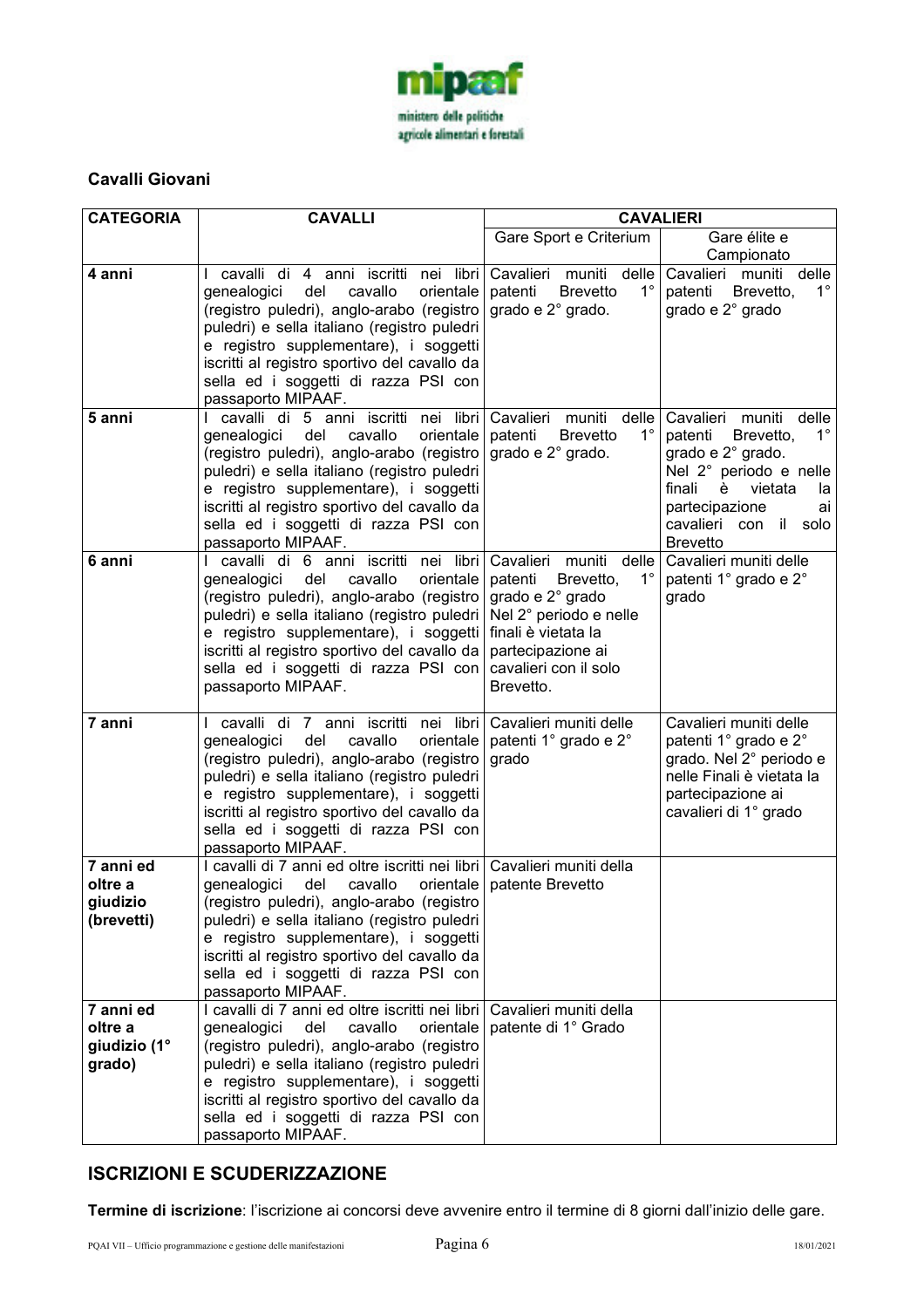

**Warm up** è fatto obbligo di comunicare l'iscrizione alle categorie addestrative al più tardi 1 giorno prima dell'inizio del concorso (entro le ore 18,00 del giovedì precedente il concorso). La mancata comunicazione comporta l'esclusione dall'ordine di partenza delle categorie addestrative.

L'ordine di partenza delle categorie addestrative sarà lo stesso della prima gara del sabato.

#### **Scuderizzazione**: non obbligatoria

#### **Quote di iscrizione** (cavalli di 4, 5, 6, 7 anni e 7 anni ed oltre) secondo la seguente tabella:

| tariffa            | 1 giorno di gara | 1 giorno di gara + | 2 giorni di gara | 2 giorni di gara + |
|--------------------|------------------|--------------------|------------------|--------------------|
|                    |                  | warm up            |                  | warm up            |
| Base (senza box)   | 20 €             | 30 €               | 40 €             | 50 €               |
| Standard (con box) | 90€              | 100 €              | 110 €            | 120 €              |
| Extra (con box)    | 100 €            | 110€               | 120 €            | 130 €              |

Le tariffe standard ed extra comprendono la prima lettiera in paglia e lo smaltimento del letame.

La tariffa extra prevede l'alloggiamento del cavallo in strutture fisse.

La tariffa standard prevede l'alloggiamento del cavallo in strutture mobili

Le strutture fisse devono avere le seguenti caratteristiche: 1) pavimentazione solida interna e nelle zone esterne adiacenti, non in terra, 2) dimensioni minime di 9 mq, 3) beverini automatici per l'erogazione dell'acqua potabile, 4) tetto coibentato, 5) luce per ogni box.

### **IDENTIFICAZIONE CAVALLI, BENESSERE ANIMALE E ANTIDOPING**

Nei concorsi del Circuito classico è obbligatoria la presenza, per tutta la durata della manifestazione, di uno o più veterinari con il compito di controllare i passaporti, identificare i cavalli, verificare la correttezza del piano vaccinale e vigilare sul benessere animale. Nella Finale e nelle tappe dove sono presenti, tali funzioni sono svolte da veterinari incaricati dal MIPAAF.

Il MIPAAF può disporre l'effettuazione di controlli antidoping. A tale scopo il Comitato Organizzatore deve obbligatoriamente mettere a disposizione, in area tranquilla non accessibile al pubblico, almeno due boxes vicini di cui uno in paglia ed uno in truciolo da adibire alle attività relative al controllo antidoping ed un tavolo e due sedie.

Nei concorsi di salto ad ostacoli MIPAAF e per i controlli effettuati presso gli allevamenti o i centri di addestramento, si applica il "Regolamento per il controllo delle sostanze proibite" reperibile al seguente indirizzo internet:

#### https://www.politicheagricole.it

I proprietari ed i cavalieri di cavalli partecipanti al Circuito classico ed agli altri concorsi con montepremi MIPAAF autorizzano il Ministero a sottoporre i propri soggetti a controlli antidoping e/o di verifica del rispetto della normativa sul benessere animale, durante lo svolgimento delle gare e presso i propri allevamenti o centri di addestramento.

Al riguardo, alla prima partecipazione ad una tappa, il proprietario e/o il cavaliere devono firmare apposito modulo di autorizzazione di cui viene rilasciata una ricevuta da presentare nelle successive partecipazioni. In caso di assenza della citata autorizzazione, o di rifiuto a sottoscriverla, il cavallo verrà escluso dalle classifiche.

I cavalli che, per qualunque ragione, siano sprovvisti del passaporto non saranno ammessi alle gare.

La Segreteria del Concorso è responsabile della regolarità della documentazione e del controllo dei requisiti amministrativi dei cavalli. Gli uffici MIPAAF verificheranno le caratteristiche dei cavalli, escludendo i soggetti non in possesso dei requisiti previsti dal "regolamento delle manifestazioni del cavallo da sella".

### **DIRETTORE DI CAMPO**

I Comitati Organizzatori devono scegliere il Direttore di Campo fra quelli compresi nell'elenco allegato. Per poter operare nelle tappe del Circuito classico i Direttori di Campo devono partecipare ai corsi eventualmente organizzati da MIPAAF e FISE ed attenersi alle specifiche tecniche previste dal presente disciplinare.

# **ISPETTORE MIPAAF**

In ciascuna tappa e nella Finale, il MIPAAF nominerà un Ispettore Tecnico scelto tra gli iscritti nell'elenco giudici delle manifestazioni del cavallo da sella – sezione I - Tecnici Giudicanti, con il compito di collaborare con il Presidente di Giuria e vigilare sul corretto svolgimento dei singoli eventi.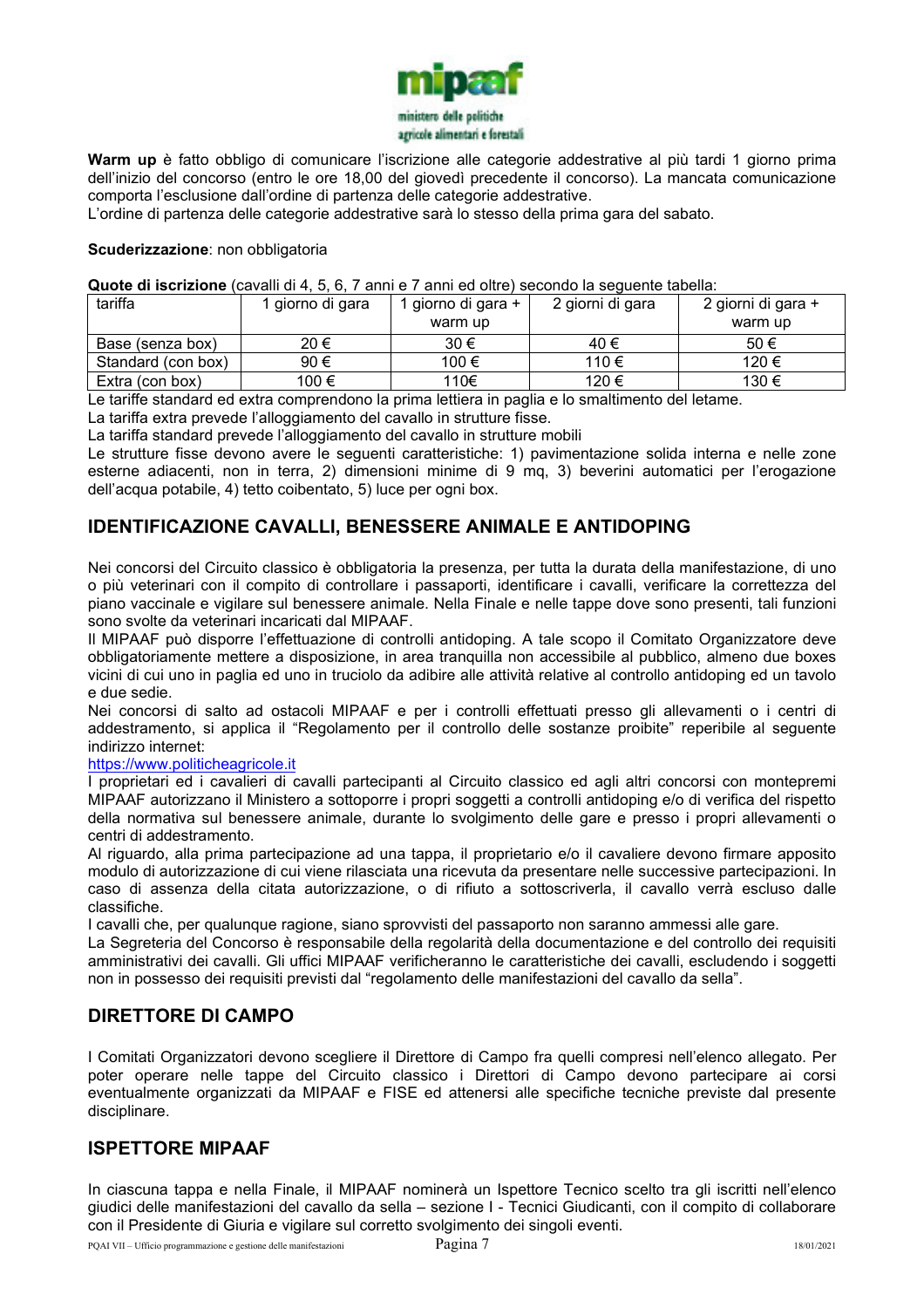

L'Ispettore esercita, inoltre, funzioni di controllo tecnico sull'attività svolta dai comitati organizzatori in relazione alla tappa assegnata, con particolare riferimento alla verifica delle procedure, dell'idoneità dei servizi e del rispetto della normativa tecnica.

L'Ispettore deve in particolare:

- controllare la qualità dell'organizzazione sul piano logistico (idoneità dei campi, scuderizzazione, parco ostacoli etc..) e verificare che il personale addetto ai campi, alle scuderie ed all'organizzazione tecnica sia idoneo ed in numero sufficiente;
- verificare che il concorso si svolga in modo conforme all'avant-programma approvato dal MIPAAF, rispetto al quale, a seguito di valutazioni tecniche relative alle condizioni di svolgimento (stato dei campi e delle strutture, fenomeni meteorologici, esigenze di salvaguardia del benessere animale, numero dei partecipanti) può disporre o autorizzare variazioni.
- approvare gli orari definitivi delle gare concordati con il presidente di Giuria;
- vigilare sul rispetto del benessere animale e sull'identificazione dei cavalli;
- supervisionare l'effettuazione dei controlli antidoping;
- controllare l'operato delle segreterie in merito alla verifica dei requisiti amministrativi dei cavalli ed alle autorizzazioni sui prelievi antidoping;
- verificare la correttezza dei risultati che saranno trasmessi al MIPAAF;
- assicurarsi, tenendo conto delle esigenze dei cavalli giovani, che alle categorie riservate siano assegnati i campi migliori, che, le stesse, abbiano la migliore collocazione oraria e che non vi siano contemporaneità;
- verificare che i percorsi, le altezze e le caratteristiche degli ostacoli siano in linea con le specifiche tecniche riportate nel presente disciplinare verificare che qualità e prezzi dei servizi siano in linea con gli standard dei concorsi nazionali di Salto Ostacoli;
- accertare che il presente disciplinare ed il "regolamento delle manifestazioni del cavallo da sella" siano applicati correttamente da parte di chiunque ne abbia la competenza.
- comunicare al Presidente di Giuria ed al Direttore di Campo, prima dell'espletamento delle prove, qualunque irregolarità.

L'Ispettore, qualora riscontri carenze tecniche, strutturali od organizzative tali da pregiudicare il corretto svolgimento delle gare, in accordo con il Presidente della Giuria, deve disporre la sospensione della manifestazione. L'Ispettore è, in ogni caso, responsabile di eventuali contestazioni mosse al MIPAAF per il mancato rispetto della normativa tecnica. Al termine della manifestazione, dovrà inviare una relazione sullo svolgimento della stessa ed attestare la regolarità delle gare ed il rispetto degli obblighi da parte dei comitati organizzatori. In caso di carenze organizzative o strutturali, potrà proporre sanzioni a carico dei comitati. Insieme alla relazione dovrà essere inviata una copia delle classifiche certificate, dall'Ispettore, tramite apposizione della firma.

# **TECNICI GIUDICANTI**

Il MIPAAF provvede alla nomina di uno o più tecnici giudicanti per le categorie a giudizio scelti tra gli iscritti nella sezione I - Tecnici Giudicanti - dell'elenco giudici delle manifestazioni del cavallo sella. Uno dei Tecnici Giudicanti svolge anche il ruolo di Ispettore Tecnico. Di norma ciascun giudice può valutare un massimo di 150 cavalli per ogni giornata di gara. Nei concorsi in cui sono presenti più Giudici, gli stessi, si alternano, nelle diverse giornate, nel giudizio dei cavalli di 4 e 5 anni e di 7 anni ed oltre. Nel caso che i cavalli da giudicare siano meno di 150, ciascuna categoria viene giudicata da tutti i giudici. I tecnici, oltre all'espletamento della funzione del "Giudizio", devono essere disponibili, al termine della gara, a rispondere alle richieste di chiarimenti, sui punteggi attribuiti, che dovessero essere loro rivolte dagli interessati relativamente al proprio cavallo; devono, inoltre, a richiesta degli interessati, tenendo conto dei criteri di valutazione, fornire indicazioni atte a favorire la progressione naturale ed equilibrata dei soggetti giudicati. I nomi dei tecnici incaricati devono essere inseriti nel programma della manifestazione. L'ospitalità dei giudici (2 pasti completi ed alloggio in hotel 3 stelle) è a carico dei comitati organizzatori, le spese di viaggio ed il gettone di presenza sono a carico del MIPAAF.

# **INTEGRAZIONI E SPECIFICAZIONI DEL REGOLAMENTO FISE**

- Sono ammessi percorsi "fuori gara" e "fuori classifica" nel rispetto delle normative vigenti e dell'età dei cavalli.
- E' consentito, nell'ambito dello stesso concorso, il passaggio di un cavallo che abbia partecipato in gara ad una categoria riservata di 5, 6 o 7 anni a categorie comuni in gara o fuori classifica purché d'altezza inferiore rispetto all'altezza della categoria riservata di provenienza. Un cavallo iscritto alle categorie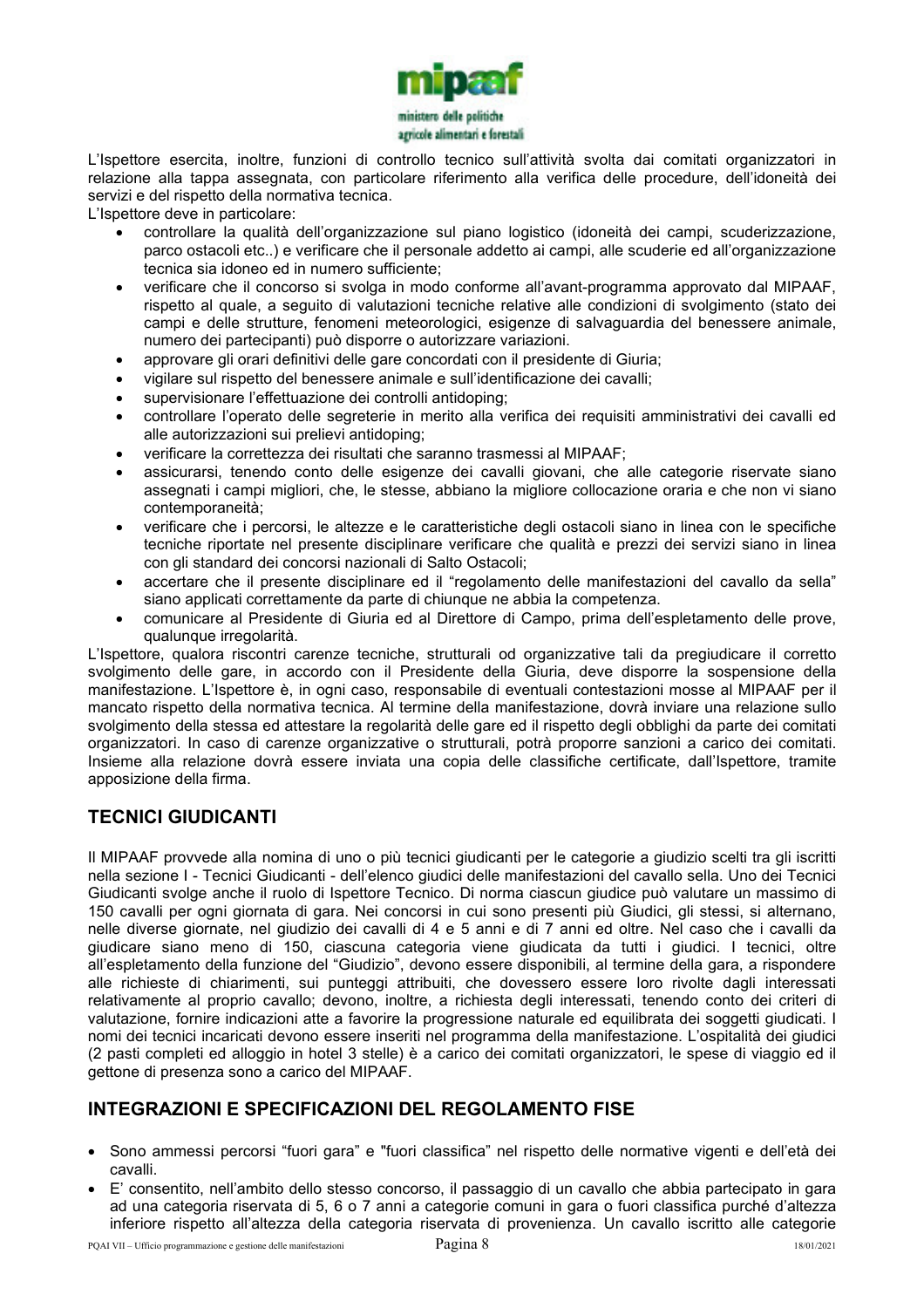

riservate non può partecipare in prima giornata e in seconda giornata alle categorie comuni né in gara né fuori gara.

- Nell'ambito delle categorie riservate è consentito il passaggio dalle categorie sport alle categorie élite e viceversa. E' consentito il passaggio tra le categorie del Circuito classico e quelle delle tappe di preparazione e viceversa. E' consentito il passaggio dalle categorie di selezione per il Campionato del Mondo alle categorie sport ed elite del Circuito Classico.
- Le categorie riservate ai cavalli giovani programmate nell'ambito del Circuito classico possono essere assimilate alle categorie qualificanti per il passaggio di patente purché rispettino, indipendentemente dal monte premi, le altezze previste dalla Disciplina delle Autorizzazioni a Montare in vigore.

# **NORME ORGANIZZATIVE**

- Le tappe si svolgono in tre giorni consecutivi. I percorsi addestrativi devono essere programmati nel pomeriggio del primo giorno;
- Il Comitato organizzatore, è responsabile dell'idoneità delle strutture, della sicurezza degli impianti e del rispetto di tutte le normative previste, comprese quelle emanate dalle autorità competenti relativamente all'emergenza sanitaria determinata dalla pandemia covid-19. Si applicano le prescrizioni previste dalla F.I.S.E. per le manifestazioni di interesse federale;
- E' obbligatoria la presenza di un'ambulanza con personale sanitario per ciascun campo di gara;
- Il Comitato organizzatore è responsabile dello stato dei campi gara e prova, dei box e di tutte le altre strutture;
- Il Comitato organizzatore deve mettere a disposizione personale addetto ai campi, alle scuderie ed all'organizzazione tecnica qualificato ed in numero sufficiente;
- L'avant-programma del Concorso deve essere inviato, per le verifiche di competenza, al Comitato regionale FISE ed al MIPAAF (tramite PEC all'indirizzo aoo.saq@pec.politicheagricole.gov.it) entro 20 giorni dall'inizio della manifestazione, e successivamente alla FISE centrale (Dipartimento Salto Ostacoli e-mail saltonaz@fise.it) per l'approvazione;
- Nel programma del concorso devono essere riportati: la composizione della Giuria, i nomi del direttore di campo, degli steward, dei tecnici giudicanti, dell'ispettore tecnico MIPAAF, del veterinario addetto all'identificazione dei cavalli, le dimensioni ed il tipo di terreno dei campi gara e prova, i montepremi previsti (nelle gare con montepremi variabile deve essere riportato il montepremi a partente);
- L'Ispettore Tecnico, verificate le strutture e le condizioni di svolgimento del concorso, può disporre o autorizzare variazioni rispetto al programma approvato dal MIPAAF;
- Gli orari definitivi delle gare devono essere approvati dall'Ispettore Tecnico;
- Deve essere garantita la migliore collocazione oraria ed i campi migliori alle categorie riservate ai cavalli giovani. È vietata la programmazione in contemporanea delle stesse.
- Nei campi dove si svolgono le categorie riservate ai cavalli giovani non possono essere programmati più di 200/230 (in base alle ore di luce) percorsi per ogni giornata di gara;
- Il Comitato Organizzatore deve garantire, tramite stewards, il controllo della regolarità e della correttezza del comportamento dei cavalieri, oltre al controllo di stinchiere, bardature e protezioni;
- Il Comitato organizzatore deve provvedere ai premi d'onore;
- Il Comitato organizzatore deve provvedere all'ospitalità dei Tecnici giudicanti e dell'Ispettore tecnico;
- La Segreteria deve far firmare al proprietario e/o al cavaliere, prima dell'inizio della manifestazione i moduli d'autorizzazione alle visite di controllo sul benessere animale e rilasciarne ricevuta. I suddetti moduli dovranno essere inviati al MIPAAF contestualmente all'invio dei risultati e delle schede di valutazione;
- Nei documenti ufficiali (ordini di partenza, classifiche etc.) devono sempre essere indicati, per ogni cavallo, la genealogia, il proprietario e l'allevatore;
- Lo speaker, deve sempre enunciare, per ogni cavallo, la genealogia, l'allevatore ed il proprietario;
- Nelle categorie a giudizio, il punteggio attribuito deve essere reso noto immediatamente al termine del percorso;
- La regolarità delle iscrizioni e la corretta partecipazione alle categorie loro consentite di cavalli e cavalieri deve essere verificata dalla Segreteria che ne è responsabile;
- Prima dell'inizio delle gare l'elenco definitivo delle iscrizioni dovrà essere affisso, da parte della Segreteria, negli appositi spazi;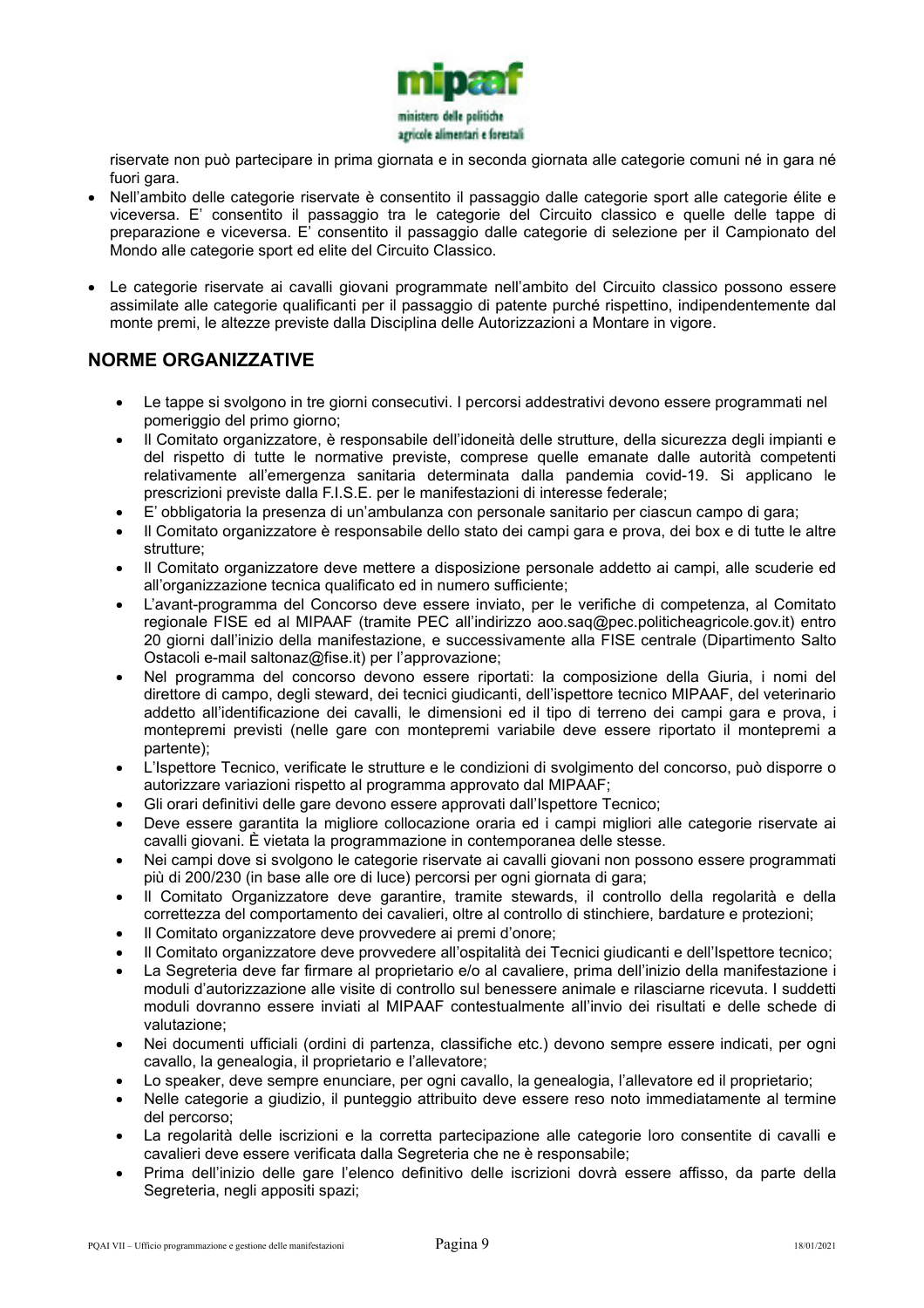

- I comitati organizzatori devono assicurare, per tutta la durata della manifestazione, la presenza di uno o più veterinari con il compito di controllare tutti i passaporti, identificare tutti i cavalli, verificare la correttezza del piano vaccinale e vigilare sul benessere animale. Le spese relative sono a carico dei comitati stessi;
- Devono essere predisposti, a cura del comitato organizzatore, in area tranquilla e non accessibile al pubblico, almeno due boxes vicini, di cui uno in paglia ed uno in truciolo, da adibire alle attività relative al controllo antidoping ed un tavolo e due sedie. Il Comitato organizzatore deve, inoltre, assicurare la disponibilità di personale per accompagnare i cavalli da sottoporre ai prelievi antidoping;
- Oltre alle categorie del Circuito classico, possono essere programmate categorie aggiunte fino ad un massimo di sette per giornata di gara. E' vietata la programmazione in contemporanea di altre tipologie di concorso ad esclusione delle tappe di preparazione e del concorso di selezione per il Campionato del Mondo;

I cavalli del Circuito classico hanno sempre priorità d'iscrizione. Il diritto di precedenza ha effetto a condizione che la richiesta di iscrizione venga fatta entro il termine di 8 gg prima dell'inizio della manifestazione,

- Al termine delle gare, deve essere inviata, tramite PEC, la seguente documentazione:
	- 1. File ASSO delle classifiche, entro due giorni;
	- 2. Schede di valutazione, moduli antidoping e copia delle classifiche firmate dalla Giuria e dall'Ispettore Tecnico in formato elettronico (file pdf ottenuto dalla scansione degli originali), entro 10 giorni.

# **CALENDARIO**

Il calendario viene elaborato suddividendo il territorio nazionale in 5 zone: Nord (Piemonte, Valle d'Aosta, Lombardia, Liguria, Veneto; Trentino Alto Adige, Friuli Venezia Giulia, Emilia Romagna); Centro (Toscana, Umbria, Marche, Lazio); Sud (Abruzzo, Molise, Puglia, Campania, Basilicata, Calabria); Sicilia, Sardegna. In ciascuna zona si svolgono almeno 5 tappe nel periodo marzo – settembre. Nel Nord e nel Centro sono previste 6 tappe.

Si indicano di seguito i requisiti ottimali degli impianti:

| NORD e CENTRO           | 2 campi gara, ciascuno di superficie minima di mq 3.200<br>2 campi prova |
|-------------------------|--------------------------------------------------------------------------|
|                         | 2 tondini e/o aree per lavorare i cavalli                                |
|                         | 300 box adeguatamente protetti dagli agenti atmosferici                  |
| SUD, SICILIA e SARDEGNA | 1 campo gara di superficie minima di mg 3.200                            |
|                         | 1 campo prova                                                            |
|                         | 1 tondino e/o aree per lavorare i cavalli                                |
|                         | 200 box adeguatamente protetti dagli agenti atmosferici                  |

A seguito della pubblicazione del calendario di massima, i comitati organizzatori richiedono l'assegnazione delle tappe utilizzando l'apposito modulo.

Nel caso che, per una zona, pervengano candidature, in numero maggiore rispetto alle date disponibili, le tappe saranno assegnate tenendo conto dei seguenti criteri:

- 1. Caratteristiche degli impianti con particolare riferimento al numero, alla dimensione ed alla qualità dei campi gara e prova ed alla disponibilità di tondini ed aree per lavorare i cavalli;
- 2. Numero e caratteristiche dei box disponibili;
- 3. Qualità dell'organizzazione e personale messo a disposizione;
- 4. Valutazione sullo svolgimento di edizioni precedenti (relazione Ispettore tecnico e numero di partecipanti);
- 5. Distribuzione geografica nell'ambito dell'area di appartenenza;
- 6. A parità di altre condizioni si attuerà un criterio di rotazione."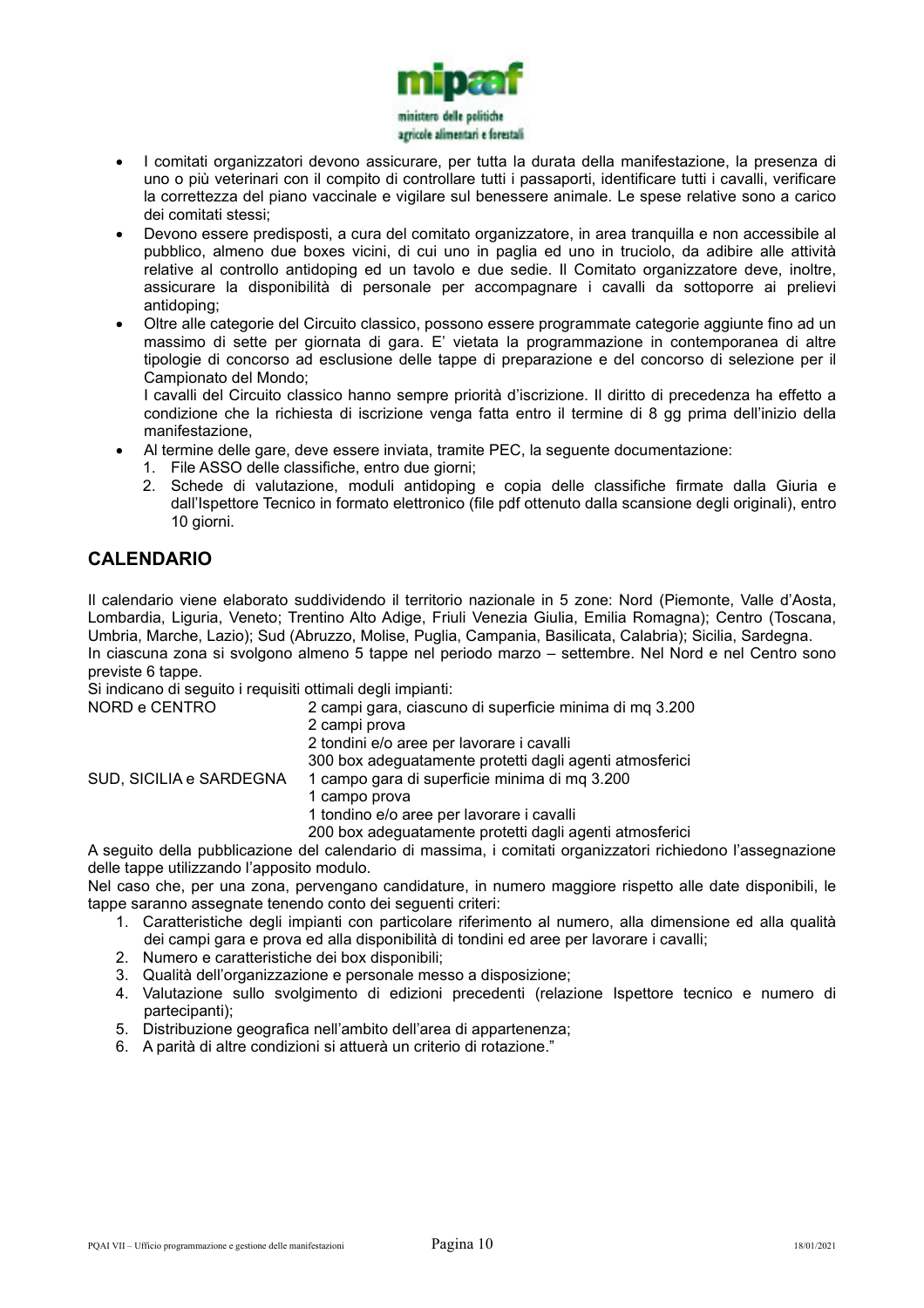

# **DISCIPLINARE TECNICO**

# **I° PERIODO**

#### **Categorie di livello Sport**

|                                           | Programmazione                                                                                           | <b>Altezza</b> | Velocità<br>m/m |
|-------------------------------------------|----------------------------------------------------------------------------------------------------------|----------------|-----------------|
| <b>5 ANNI</b>                             |                                                                                                          |                |                 |
| 1° giorno                                 | Percorso addestrativo - livello A 100 (nello stesso campo<br>dove si svolgeranno le gare loro riservate) | 100            |                 |
| $2^{\circ}$ giorno                        | Categoria di precisione – tab. A (n°1 PF) e giudizio                                                     | 100            | 300             |
| 3° giorno                                 | Categoria di precisione – tab. A (n°1 PF) e giudizio                                                     | 105            | 300             |
| <b>6 ANNI</b>                             |                                                                                                          |                |                 |
| 2° giorno                                 | Categoria di precisione - tab. A (n°1 PF).                                                               | 110            | 325             |
| 3° giorno                                 | Categoria di precisione - tab. A (n°1 PF).                                                               | 115            | 325             |
| <b>7 ANNI</b>                             |                                                                                                          |                |                 |
| $2^\circ$ giorno                          | Categoria di precisione - tab. A (n°1 PF).                                                               | 120            | 350             |
| 3° giorno                                 | Categoria di precisione a barrage - tab. A (n°2 PF)                                                      | 125            | 350             |
| <b>7 ANNI ED OLTRE</b><br><b>BREVETTI</b> |                                                                                                          |                |                 |
| $2^\circ$ giorno                          | Categoria di precisione – tab. A (n°1 PF) e giudizio                                                     | 110            | 325             |
| 3° giorno                                 | Categoria di precisione – tab. A (n°1 PF) e giudizio                                                     | 110/115        | 325             |
| <b>7 ANNI ED OLTRE</b><br>1° GRADO        |                                                                                                          |                |                 |
| $2^{\circ}$ giorno                        | Categoria di precisione – tab. A (n°1 PF) e giudizio                                                     | 120            | 350             |
| 3° giorno                                 | Categoria di precisione – tab. A (n°1 PF) e giudizio                                                     | 120/125        | 350             |

#### **Categorie di livello élite**

|                    | Programmazione                                                                                            | <b>Altezza</b> | Velocità<br>m/m |
|--------------------|-----------------------------------------------------------------------------------------------------------|----------------|-----------------|
| 4 ANNI             |                                                                                                           |                |                 |
| $1^\circ$ giorno   | Percorso addestrativo - livello A 100 (nello stesso campo<br>dove si svolgeranno le gare loro riservate). | 100            |                 |
| $2^{\circ}$ giorno | Categoria di precisione – tab. A (n°1 PF) e giudizio                                                      | 100            | 300             |
| 3° giorno          | Categoria di precisione – tab. A (n°1 PF) e giudizio                                                      | 105            | 300             |
| <b>5 ANNI</b>      |                                                                                                           |                |                 |
| $1^\circ$ giorno   | Percorso addestrativo - livello A110 (nello stesso campo<br>dove si svolgeranno le gare loro riservate).  | 110            |                 |
| 2° giorno          | Categoria di precisione - tab. A (n°1 PF) e giudizio.                                                     | 110            | 325             |
| 3° giorno          | Categoria di precisione - tab. A (n°1 PF) e giudizio.                                                     | 115            | 325             |
| <b>6 ANNI</b>      |                                                                                                           |                |                 |
| $1^\circ$ giorno   | Percorso addestrativo – livello A 115 (nello stesso campo<br>dove si svolgeranno le gare loro riservate)  | 115            |                 |
| 2° giorno          | Categoria di precisione - tab. A (n°1 PF).                                                                | 120            | 350             |
| 3° giorno          | Categoria di precisione a barrage - tab. A (n°2 PF).                                                      | 125            | 350             |
| <b>7 ANNI</b>      |                                                                                                           |                |                 |
| 2° giorno *        | Categoria a Fasi consecutive (n° 19.2 PF)**.                                                              | 130            | 350             |
| 3° giorno          | Gran Premio - Categoria mista, tab. A (n°7 PF)                                                            | 135            | 350             |

 \* *per la qualifica alle finali ed al concorso di selezione per il Campionato del Mondo vale il risultato ottenuto nella prima fase. \*\*Le categorie a Fasi consecutive per essere qualificanti devono avere almeno 8 salti in prima fase.*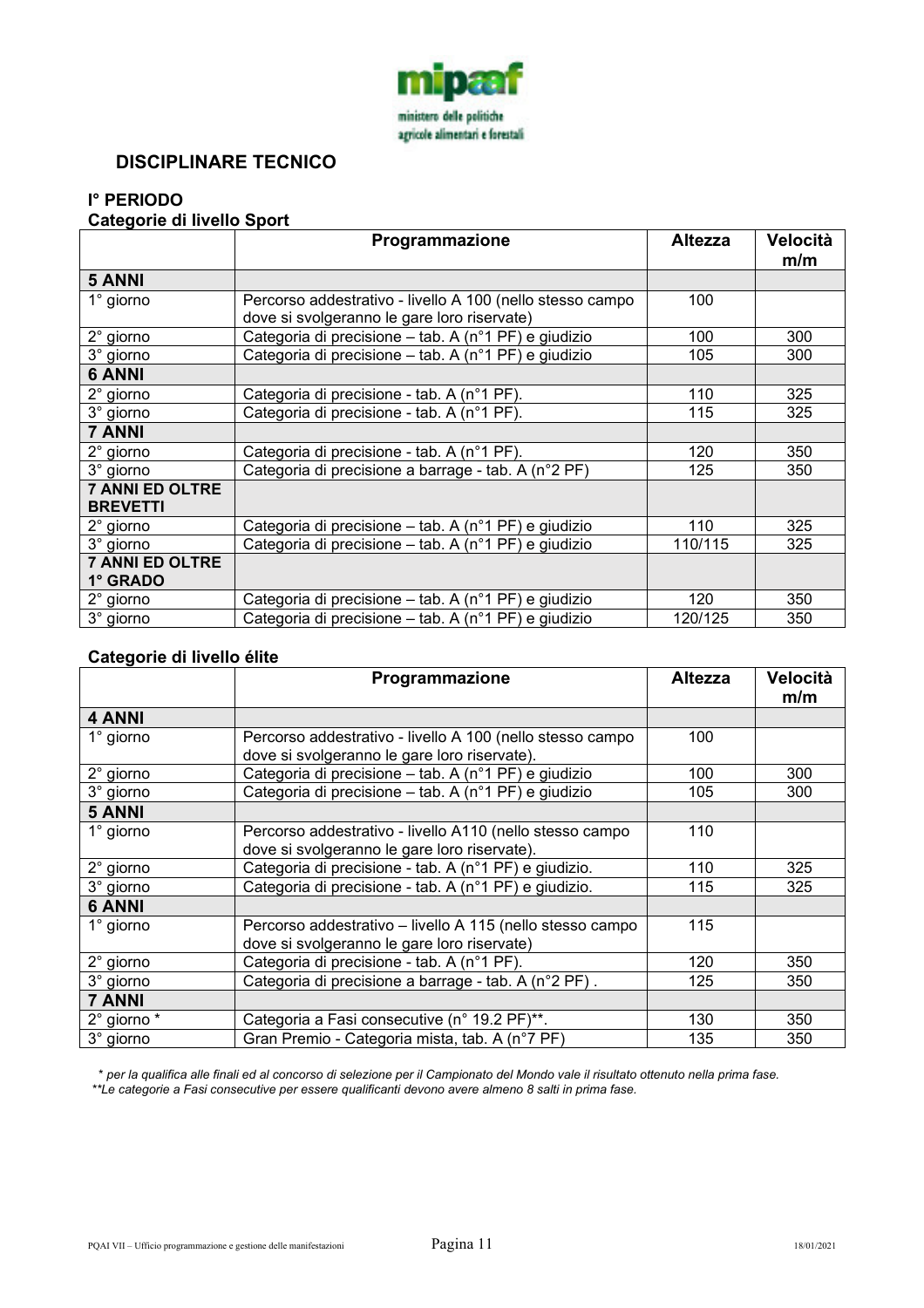

#### **II° PERIODO Categorie di livello Sport**

|                                 | Programmazione                                                                                            | <b>Altezza</b> | Velocità<br>m/m |
|---------------------------------|-----------------------------------------------------------------------------------------------------------|----------------|-----------------|
| 4 ANNI                          |                                                                                                           |                |                 |
| $1^\circ$ giorno                | Percorso addestrativo - livello A 100 (nello stesso campo dove<br>si svolgeranno le gare loro riservate). | 95             |                 |
| 2° giorno                       | Categoria di precisione - tab. A (n°1 PF) e giudizio                                                      | 100            | 300             |
| 3° giorno                       | Categoria di precisione - tab. A (n°1 PF) e giudizio                                                      | 100            | 300             |
| <b>5 ANNI</b>                   |                                                                                                           |                |                 |
| $1^\circ$ giorno                | Percorso addestrativo - livello A 105 (nello stesso campo dove<br>si svolgeranno le gare loro riservate). | 105            |                 |
| 2° giorno.                      | Categoria di precisione - tab. A (n°1 PF) e giudizio.                                                     | 105            | 325             |
| 3° giorno                       | Categoria di precisione- tab. A (n°1 PF) e giudizio.                                                      | 110            | 325             |
| <b>6 ANNI</b>                   |                                                                                                           |                |                 |
| 2° giorno                       | Categoria di precisione - tab. A (n°1 PF)                                                                 | 115            | 350             |
| 3° giorno                       | Categoria di precisione - tab. A (n°1 PF)                                                                 | 120            | 350             |
| <b>7 ANNI</b>                   |                                                                                                           |                |                 |
| 2° giorno*                      | Categoria a Fasi consecutive (n° 19.2 PF)**.                                                              | 125            | 350             |
| 3° giorno                       | Categoria a barrage (n°6 PF)                                                                              | 130            | 350             |
| <b>7 ANNI ED</b>                |                                                                                                           |                |                 |
| <b>OLTRE</b><br><b>BREVETTI</b> |                                                                                                           |                |                 |
| 2° giorno                       | Categoria di precisione - tab. A (n°1 PF) e giudizio                                                      | 110            | 325             |
| 3° giorno                       | Categoria di precisione - tab. A (n°1 PF) e giudizio                                                      | 110/115        | 325             |
| <b>7 ANNI ED</b>                |                                                                                                           |                |                 |
| OLTRE 1°                        |                                                                                                           |                |                 |
| <b>GRADO</b>                    |                                                                                                           |                |                 |
| $2^{\circ}$ giorno              | Categoria di precisione – tab. A (n°1 PF) e giudizio                                                      | 120            | 350             |
| 3° giorno                       | Categoria di precisione - tab. A (n°1 PF) e giudizio                                                      | 120/125        | 350             |

### **Categorie di livello élite**

|                    | Programmazione                                                                                           | <b>Altezza</b> | Velocità<br>m/m |
|--------------------|----------------------------------------------------------------------------------------------------------|----------------|-----------------|
| 4 ANNI             |                                                                                                          |                |                 |
| $1^\circ$ giorno   | Percorso addestrativo - livello A 105 (nello stesso campo dove                                           | 105            |                 |
|                    | si svolgeranno le gare loro riservate).                                                                  |                |                 |
| 2° giorno.         | Categoria di precisione - tab. A (n°1 PF) e giudizio.                                                    | 105            | 325             |
| 3° giorno          | Categoria di precisione- tab. A (n°1 PF) e giudizio.                                                     | 110            | 325             |
| <b>5 ANNI</b>      |                                                                                                          |                |                 |
| $1^\circ$ giorno   | Percorso addestrativo - livello A110 (nello stesso campo dove si<br>svolgeranno le gare loro riservate). | 110            |                 |
| $2^{\circ}$ giorno | Categoria di precisione - tab. A (n°1 PF) e giudizio.                                                    | 115            | 350             |
| 3° giorno          | Categoria di precisione - tab. A (n°1 PF) e giudizio.                                                    | 120            | 350             |
| <b>6 ANNI</b>      |                                                                                                          |                |                 |
| $1^\circ$ giorno   | Percorso addestrativo - livello A 120 (nello stesso campo dove<br>si svolgeranno le gare loro riservate) | 120            |                 |
| 2° giorno*         | Categoria a fasi consecutive (n° 19.2 PF)**.                                                             | 125            | 350             |
| 3° giorno          | Gran Premio - Categoria mista tab A (n°7 PF)                                                             | 130            | 350             |
| <b>7 ANNI</b>      |                                                                                                          |                |                 |
| 2° giorno*         | Categoria a fasi consecutive (n° 19.2 PF)**                                                              | 135            | 350             |
| 3° giorno          | Gran Premio - Categoria mista, tab. A (n°7 PF)                                                           | 140            | 375             |

\* *per la qualifica alle finali ed al concorso di selezione per il Campionato del Mondo vale il risultato ottenuto nella prima fase* 

 *\*\*Le categorie a Fasi consecutive per essere qualificanti devono avere almeno 8 salti in prima fase.* 

*.*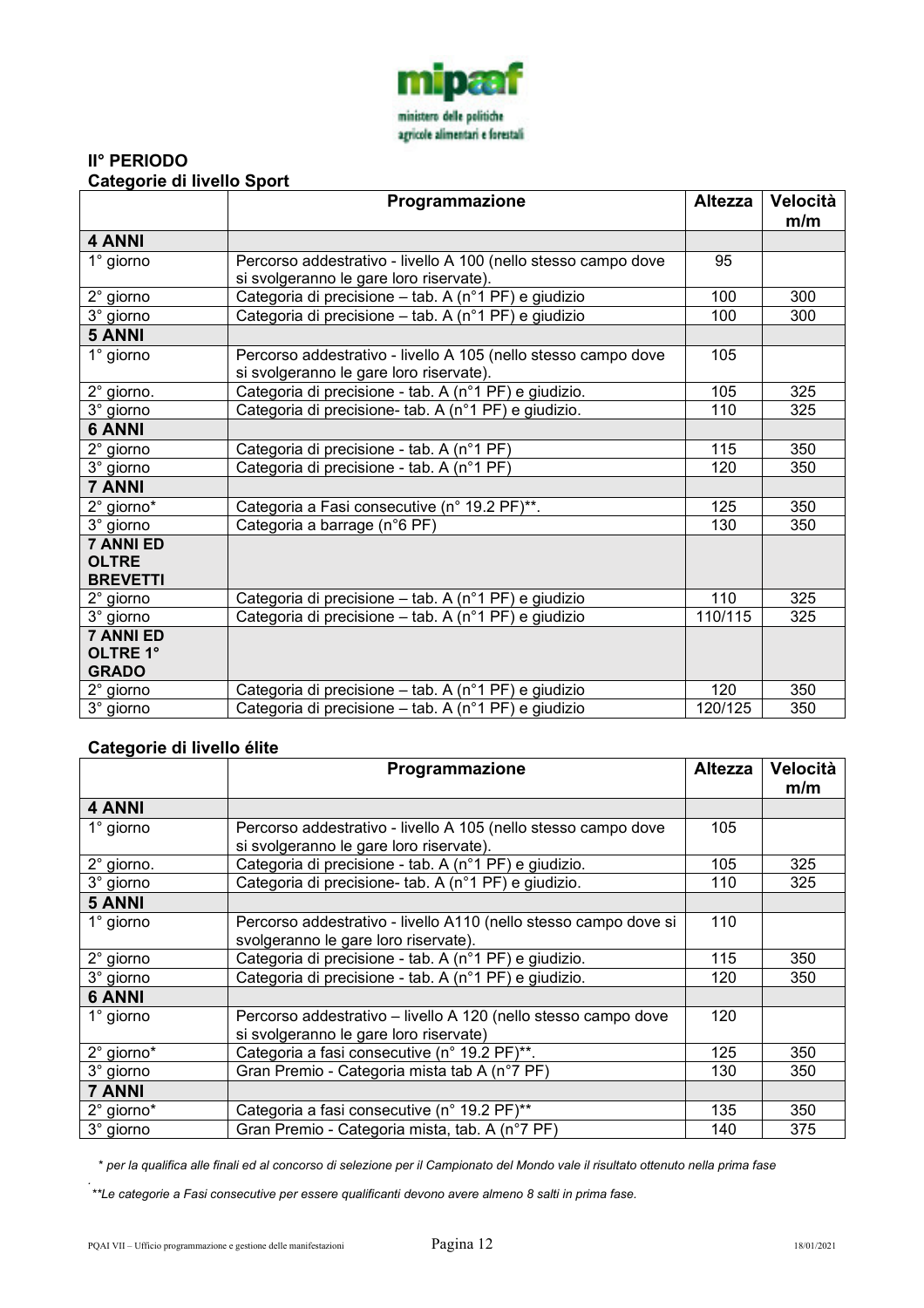

**Categorie addestrative**: I cavalli delle categorie 7 anni élite possono partecipare alle categorie addestrative previste per i 6 anni élite o ad altre programmate. I cavalli delle categorie sport 6 e 7 anni possono partecipare indifferentemente alle categorie addestrative previste per i 6 anni élite o ad altre programmate. I cavalli di 4 e 5 anni possono partecipare indifferentemente alle categorie addestrative previste per il livello sport o per il livello élite. I cavalli delle categorie 7 anni ed oltre (brevetti e 1° grado) possono partecipare alle categorie addestrative previste per i giovani cavalli, purché di altezza uguale o inferiore a quella prevista per le categorie di gara.

### **MONTEPREMI**

#### **I° PERIODO**

**Categorie Sport:** Il montepremi d'ogni categoria è determinato nella misura di € 50,00 a partente per i cavalli di 5, 6, 7 anni e 7 anni ed oltre.

In ogni caso il montepremi minimo è quello previsto per 6 cavalli.

**Categorie élite:** per i cavalli di 4 e 5 anni il montepremi d'ogni categoria è determinato nella misura di € 135,00 a partente. In ogni caso il montepremi minimo è quello previsto per 6 cavalli.

Per i cavalli di 6 anni, il montepremi è di € 2.400,00 in seconda giornata ed € 3.500,00 in terza giornata. Per i cavalli di 7 anni il montepremi è di € 2.700,00 in seconda giornata ed € 3.800,00 in terza giornata.

#### **II° PERIODO**

**Categorie Sport:** Il montepremi d'ogni categoria è determinato nella misura di € 50,00 a partente per i cavalli di 4, 5, 6,7 anni e 7 anni ed oltre.

In ogni caso il montepremi minimo è quello previsto per 6 cavalli.

**Categorie élite:** per i cavalli di 4 e 5 anni il montepremi d'ogni categoria è determinato nella misura di € 150,00 a partente. In ogni caso il montepremi minimo è quello previsto per 6 cavalli.

Per i cavalli di 6 anni, il montepremi è di € 2.900,00 in seconda giornata e 4.400,00 in terza giornata. Per i cavalli di 7 anni il montepremi è di € 3.300,00 in seconda giornata ed € 5.000,00 in terza giornata

### **RIPARTIZIONE MONTEPREMI CIRCUITO CLASSICO MIPAAF**

Il Montepremi nelle categorie di precisione e giudizio è ripartito nel modo seguente:

**4 anni** 

Categorie élite: 50% sulla classifica a giudizio e 50% sulla classifica di precisione;

Categorie Sport: 100% sulla classifica a giudizio;

**5 anni** 

Categorie élite: 50% sulla classifica a giudizio e 50% sulla classifica di precisione; Categorie Sport: 100% sulla classifica a giudizio;

#### **7 anni ed oltre (brevetti e 1°grado)**

Categorie Sport: 100% sulla classifica a giudizio;

| Classifica di precisione | La classifica sarà stilata sulla base delle penalità conseguite. Sarà premiato il<br>primo 40% dei cavalli partiti ex-aequo compresi.<br>premi sono assegnati dividendo i cavalli da premiare in tre fasce uguali (il<br>numero dei cavalli compresi nella prima e seconda fascia è arrotondato per<br>difetto). Il 50% del montepremi è ripartito in parti uguali, tra i cavalli compresi<br>nella prima fascia; Il 30% del montepremi è ripartito in parti uguali, tra i cavalli<br>compresi nella seconda fascia; Il 20% del montepremi è ripartito in parti uguali,<br>tra i cavalli compresi nella terza fascia;                                                                                                               |
|--------------------------|-------------------------------------------------------------------------------------------------------------------------------------------------------------------------------------------------------------------------------------------------------------------------------------------------------------------------------------------------------------------------------------------------------------------------------------------------------------------------------------------------------------------------------------------------------------------------------------------------------------------------------------------------------------------------------------------------------------------------------------|
| Classifica a Giudizio    | La classifica sarà stilata sulla base dei punti conseguiti. Nelle categorie élite sarà<br>premiato il primo 40% dei cavalli partiti ex-aequo compresi. Nelle categorie Sport<br>sarà premiato il primo 50% dei cavalli partiti ex-aequo compresi.<br>I premi sono assegnati dividendo i cavalli da premiare in tre fasce uguali (il<br>numero dei cavalli compresi nella prima e seconda fascia è arrotondato per<br>difetto), Il 50% del montepremi è ripartito in parti uguali, tra i cavalli compresi<br>nella prima fascia; Il 30% del montepremi è ripartito in parti uguali, tra i cavalli<br>compresi nella seconda fascia; Il 20% del montepremi è ripartito in parti uguali,<br>tra i cavalli compresi nella terza fascia; |

**Nelle categorie 6 e 7 anni sport** sarà premiato il primo 50% dei cavalli partiti ex-aequo compresi.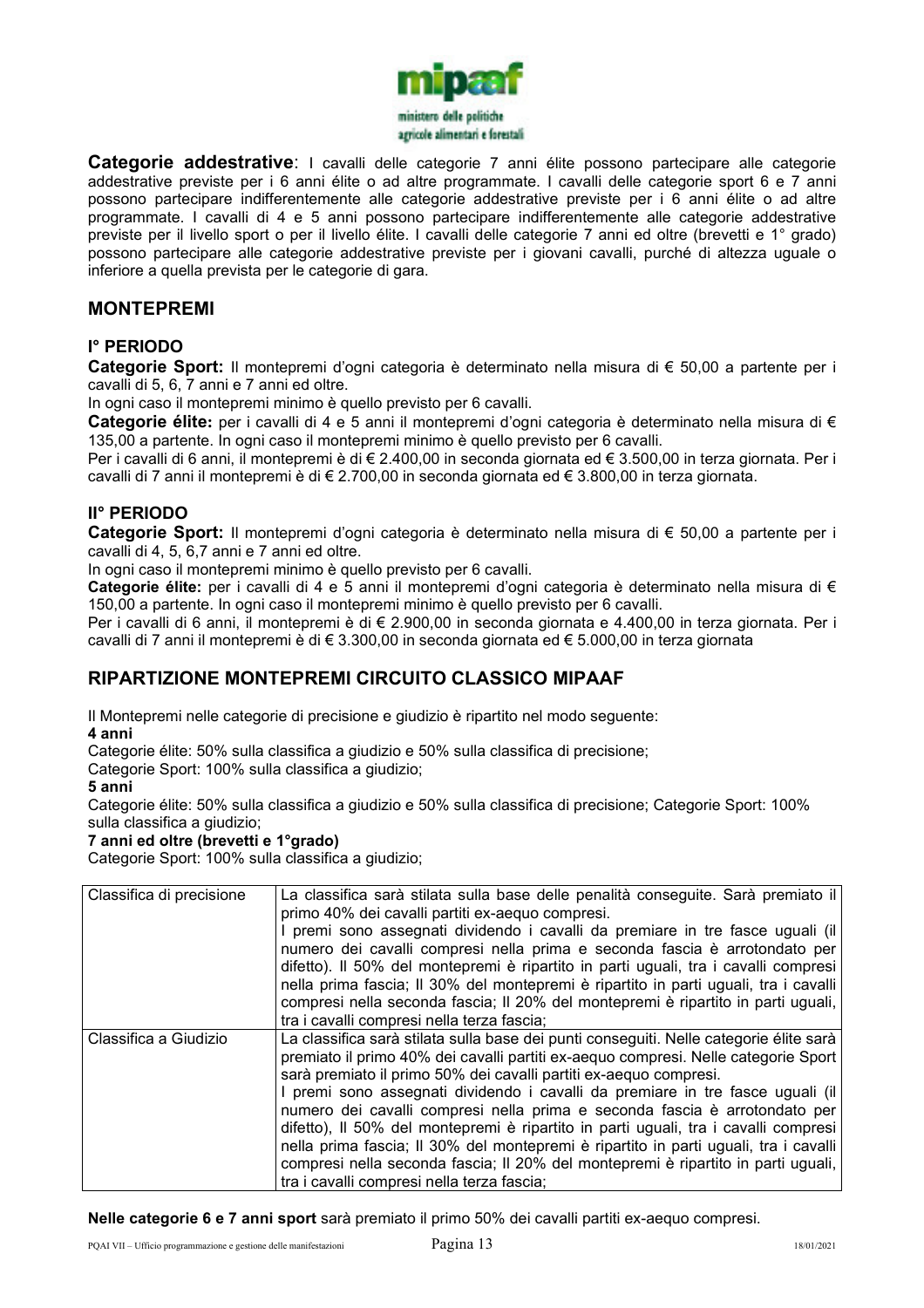

I premi sono assegnati dividendo i cavalli da premiare in tre fasce uguali (il numero dei cavalli compresi nella prima e seconda fascia è arrotondato per difetto), Il 50% del montepremi è ripartito in parti uguali, tra i cavalli compresi nella prima fascia; Il 30% del montepremi è ripartito in parti uguali, tra i cavalli compresi nella seconda fascia; Il 20% del montepremi è ripartito in parti uguali, tra i cavalli compresi nella terza fascia;

**Il montepremi, per tutte le altre categorie, sarà ripartito in base alla tabella FISE tenendo conto del numero dei partenti.**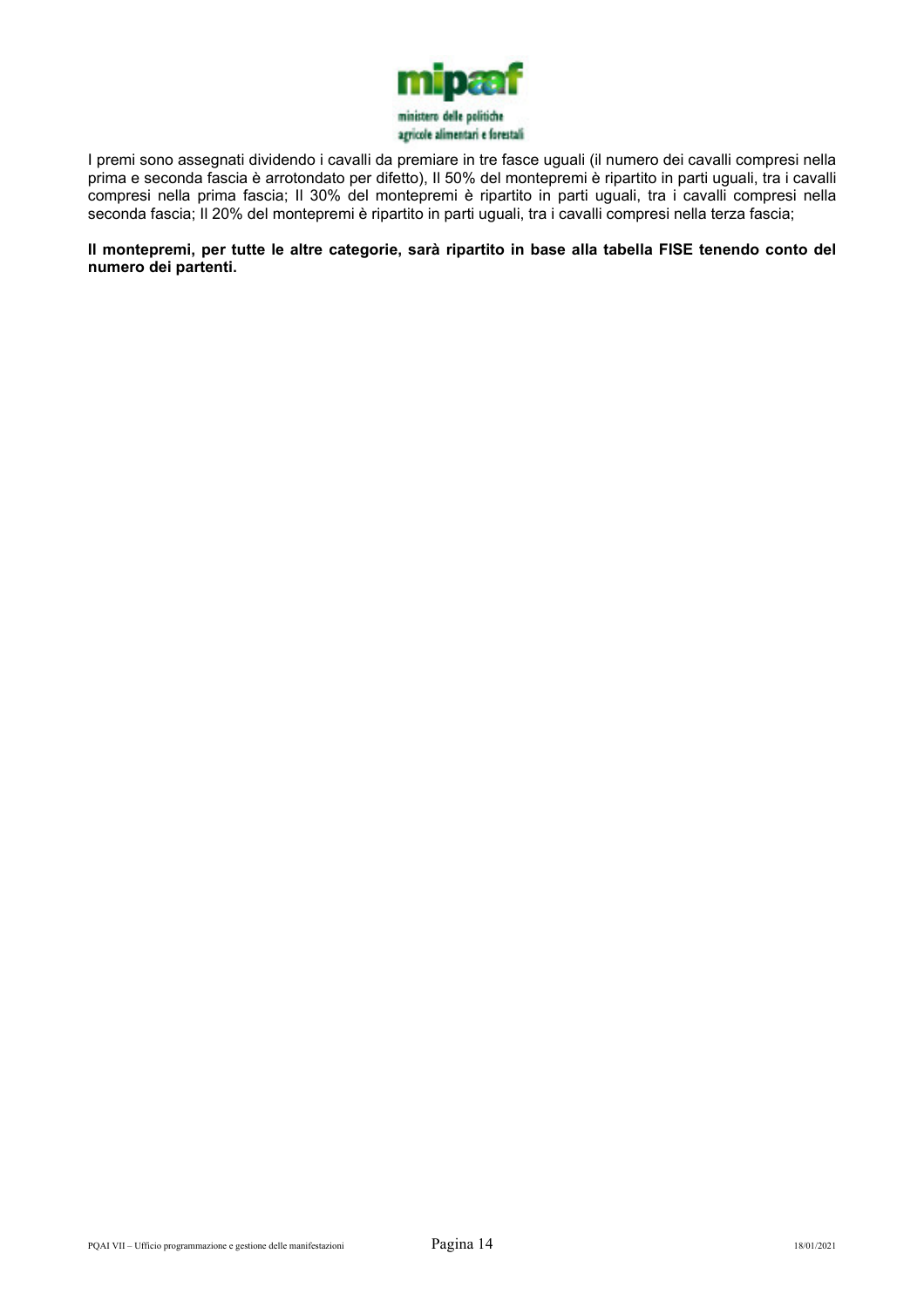

# **FINALI CIRCUITO CLASSICO**

Le Finali del Circuito classico composte dal Campionato del Cavallo Italiano e dal Criterium del Cavallo Italiano si svolgeranno nel periodo 5 – 10 ottobre.

**World Cup Verona**: In caso di conferma dei posti disponibili, il binomio vincitore del Campionato 8 anni ed oltre è qualificato per la partecipazione alla tappa di World Cup in programma a Verona nell'ambito di Fieracavalli. Le categorie a cui potrà prendere parte saranno individuate dalla FISE per valutazione tecnica.

# **CRITERI DI QUALIFICAZIONE AL CAMPIONATO**

Per tutte le fasce d'età la partecipazione al Campionato è determinata dal raggiungimento dei seguenti risultati:

#### **CAMPIONATO 4 ANNI**

Possono partecipare i cavalli che hanno ottenuto, nel periodo 26 marzo - 19 settembre, almeno 5 risultati utili.

I risultati utili si possono ottenere:

- a) Nelle classifiche a giudizio delle categorie élite del Circuito classico: classificandosi nel primo 25% si ottengono 2 risultati utili, tra il 25% ed il 40% si ottiene 1 risultato utile;
- b) Effettuando percorsi netti (ostacoli e tempo) nelle categorie élite del Circuito classico.

Almeno 2 risultati utili devono essere ottenuti nel 2° periodo.

#### **CAMPIONATO 5 ANNI**

Possono partecipare i cavalli che hanno ottenuto, nel periodo 26 marzo - 19settembre, almeno 5 risultati utili. I risultati utili si possono ottenere:

- a) Nelle classifiche a giudizio delle categorie élite del Circuito classico: classificandosi nel primo 25% si ottengono 2 risultati utili, tra il 25% ed il 40% si ottiene 1 risultato utile;
- b) Effettuando percorsi netti (ostacoli e tempo) nelle categorie élite del Circuito classico, nel concorso di selezione per il Campionato del Mondo, nei Talent/Test Events Fise, nelle categorie riservate dei CSIYH programmati nell'ambito dei concorsi internazionali 2 stelle e superiori.
- Almeno 2 risultati utili devono essere ottenuti nel 2° periodo.

Almeno 3 risultati utili devono essere ottenuti nel Circuito classico.

#### **CAMPIONATO 6 ANNI**

Possono partecipare i cavalli che hanno ottenuto, nel periodo 26 marzo – 19 settembre, almeno 3 risultati utili.

I risultati utili si possono ottenere:

- a) Effettuando percorsi netti (ostacoli e tempo) nelle categorie élite del Circuito classico, nel concorso di selezione per il Campionato del Mondo, nei Talent/Test Events Fise**,** nelle categorie riservate dei CSIYH programmati nell'ambito dei concorsi internazionali 2 stelle e superiori.
- Almeno 1 risultato utile deve essere ottenuto nel 2° periodo.

Almeno 2 risultati utili devono essere ottenuti nel Circuito classico.

#### **CAMPIONATO 7 ANNI**

Possono partecipare i cavalli che hanno ottenuto, nel periodo 26 marzo 19 settembre, almeno 3 risultati utili. I risultati utili si possono ottenere:

a) Effettuando percorsi netti (ostacoli e tempo) nelle categorie élite del Circuito classico, nel concorso di selezione per il Campionato del Mondo, nei Talent/Test Events Fise, nelle categorie riservate dei CSIYH programmati nell'ambito dei concorsi internazionali 2 stelle e superiori.

Almeno 1 risultato utile deve essere ottenuto nel 2° periodo.

Almeno 1 risultato utile deve essere ottenuto nel Circuito classico.

#### **CAMPIONATO 8 ANNI OLTRE**

a) Sono qualificati i cavalli di 8 anni ed oltre che abbiano partecipato nel periodo 26 marzo – 19 settembre, nei concorsi nazionali tipo A e B da 2 stelle e superiori, nei concorsi internazionali CSI 2 stelle e superiori, nei Campionati individuali FISE, nei Talent show/Test event FISE ad una categoria di altezza minima H 145 completando il percorso con un massimo di 4 penalità (ostacoli e tempo).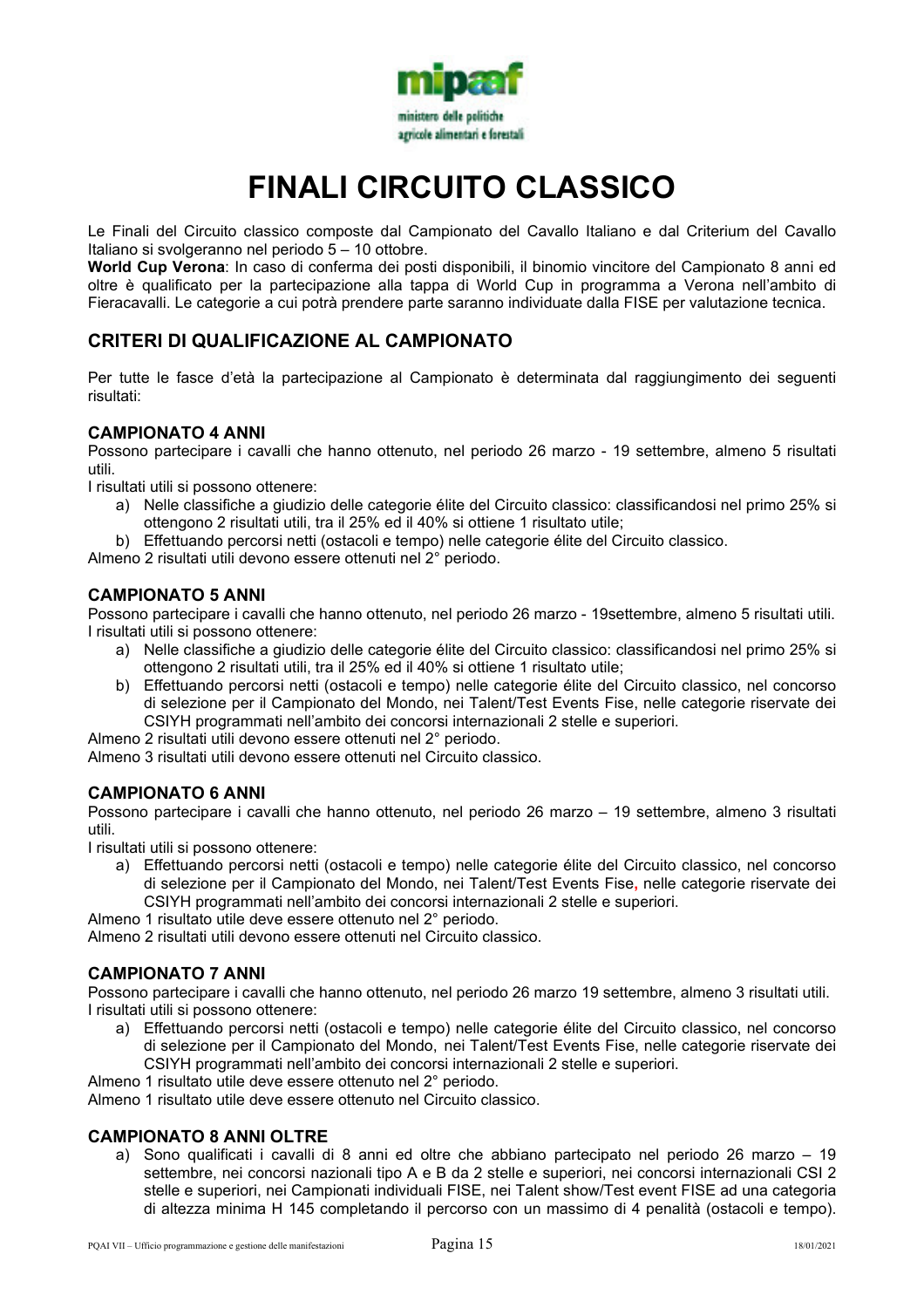

Le categorie di altezza 145 svolte in Sardegna sono considerate qualificanti anche se inserite in concorsi da 1 stella.

# **CRITERI DI QUALIFICAZIONE AL CRITERIUM**

Per tutte le fasce d'età la partecipazione al Criterium è determinata dal raggiungimento dei seguenti risultati:

#### **CRITERIUM 4 ANNI**

Possono partecipare i cavalli che hanno ottenuto, nel periodo 26 marzo –19 settembre, almeno 1 risultato utile.

I risultati utili si possono ottenere:

- a) Nelle classifiche a giudizio delle categorie Sport ed élite del Circuito classico: classificandosi nel primo 25% si ottengono 2 risultati utili, tra il 25% ed il 40% si ottiene 1 risultato utile;
- b) Effettuando percorsi con un massimo di 4 penalità (ostacoli e tempo) nelle categorie Sport ed élite del Circuito classico.

#### **CRITERIUM 5 ANNI**

Possono partecipare i cavalli che hanno ottenuto, nel periodo 26 marzo – 19 settembre, almeno 2 risultati utili.

I risultati utili si possono ottenere:

- a) Nelle classifiche a giudizio delle categorie Sport ed élite del Circuito classico: classificandosi nel primo 25% si ottengono 2 risultati utili, tra il 25% ed il 40% si ottiene 1 risultato utile;
- b) Effettuando percorsi con un massimo di 4 penalità (ostacoli e tempo) nelle categorie Sport ed élite del Circuito classico;

Almeno 1 risultato utile deve essere ottenuto nel 2° periodo.

#### **CRITERIUM 6 ANNI**

Possono partecipare i cavalli che hanno ottenuto, nel periodo 26 marzo - 19 settembre, almeno 2 risultati utili.

I risultati utili si possono ottenere:

a) Effettuando percorsi con un massimo di 4 penalità (ostacoli e tempo) nelle categorie Sport ed élite del Circuito classico.

Almeno 1 risultato utile deve essere ottenuto nel 2° periodo.

#### **CRITERIUM 7 ANNI**

Possono partecipare i cavalli che hanno ottenuto, nel periodo 26 marzo - 19 settembre, almeno 2 risultati utili.

I risultati utili si possono ottenere:

a) Effettuando percorsi con un massimo di 4 penalità (ostacoli e tempo) nelle categorie Sport ed élite del Circuito classico.

Almeno 1 risultato utile deve essere ottenuto nel 2° periodo.

#### **CRITERIUM 7 ANNI OLTRE - BREVETTI**

Possono partecipare i cavalli che hanno ottenuto, nel periodo 26 marzo - 19 settembre, almeno 2 risultati utili.

I risultati utili si possono ottenere:

- a) Nelle classifiche a giudizio delle categorie Sport del Circuito classico: classificandosi nel primo 25% si ottengono 2 risultati utili, tra il 25% ed il 40% si ottiene 1 risultato utile;
- b) Effettuando percorsi con un massimo di 4 penalità (ostacoli e tempo) nelle categorie Sport del Circuito classico;

Almeno 1 risultato utile deve essere ottenuto nel 2° periodo.

#### **CRITERIUM 7 ANNI OLTRE – 1° GRADO**

Possono partecipare i cavalli che hanno ottenuto, nel periodo 26 marzo -19 settembre, almeno 2 risultati utili. I risultati utili si possono ottenere:

- a) Nelle classifiche a giudizio delle categorie Sport del Circuito classico: classificandosi nel primo 25% si ottengono 2 risultati utili, tra il 25% ed il 40% si ottiene 1 risultato utile;
- c) Effettuando percorsi con un massimo di 4 penalità (ostacoli e tempo) nelle categorie Sport del Circuito classico.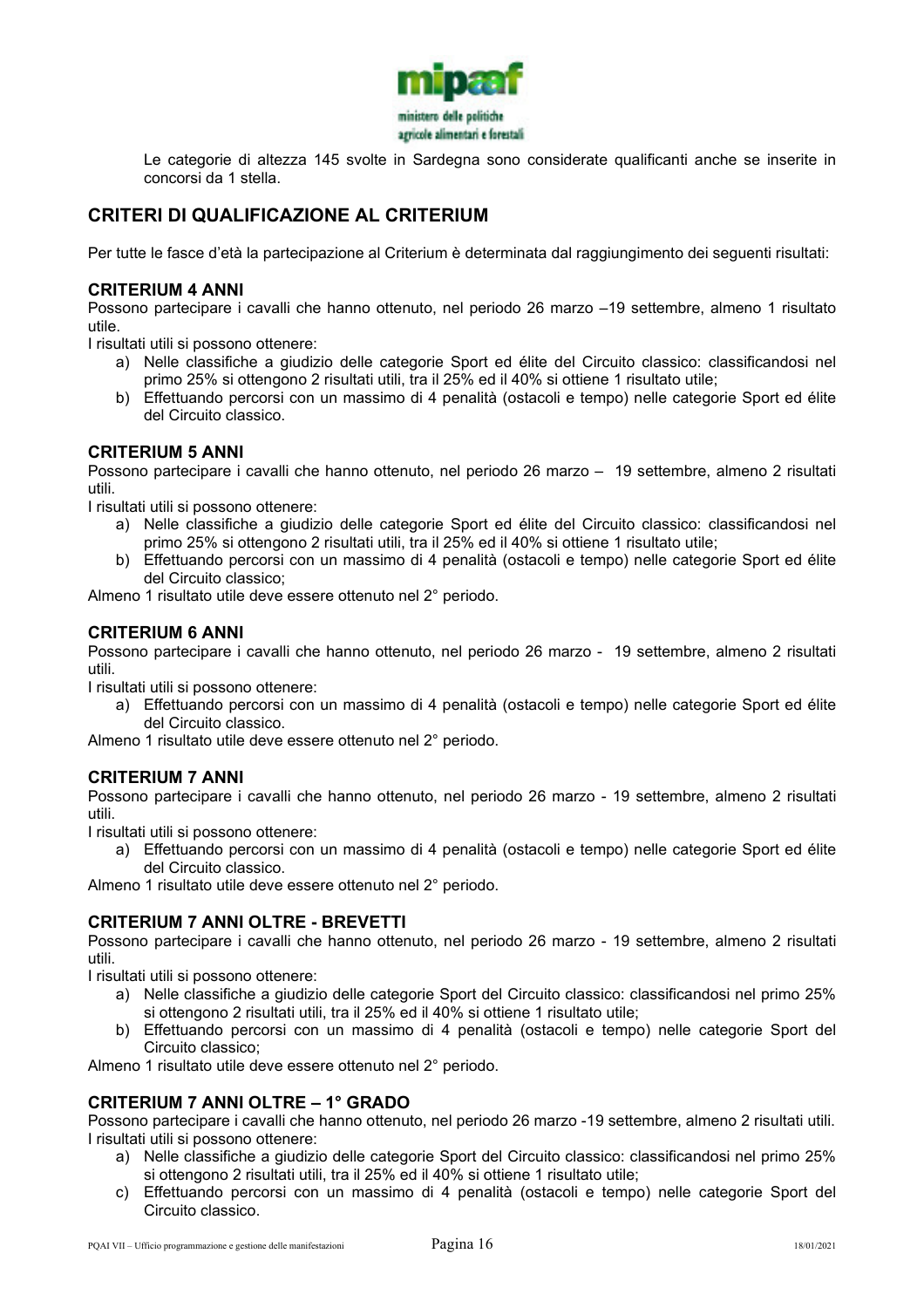

Almeno 1 risultato utile deve essere ottenuto nel 2° periodo.

### **NORME COMUNI PER LE QUALIFICHE**

- 1. Nelle classifiche a giudizio i risultati utili vengono calcolati in base alla seguente formula: Pe=Cl/Pa\*100 (dove Pe = percentuale di classifica, Cl = posizione in classifica, Pa = numero partenti). Ad esempio, per le categorie 4 e 5 anni élite se Pe non è maggiore di 25,00 vengono attribuiti 2 punti, se Pe è maggiore di 25,00 e non è maggiore di 40,00 viene attribuito 1 punto.
- 2. Nelle tappe del Circuito classico, nella stessa giornata, è cumulabile il risultato della classifica a giudizio e di quella di precisione.
- 3. I risultati ottenuti in concorsi internazionali svolti all'estero, in gare di categoria equivalente, purché certificati da parte della Federazione del Paese dove sono stati ottenuti sono assimilati a quelli conseguiti in Italia. I risultati saranno presi in considerazione solo se trasmessi al MIPAAF, a cura degli interessati, entro il 19 settembre 2021.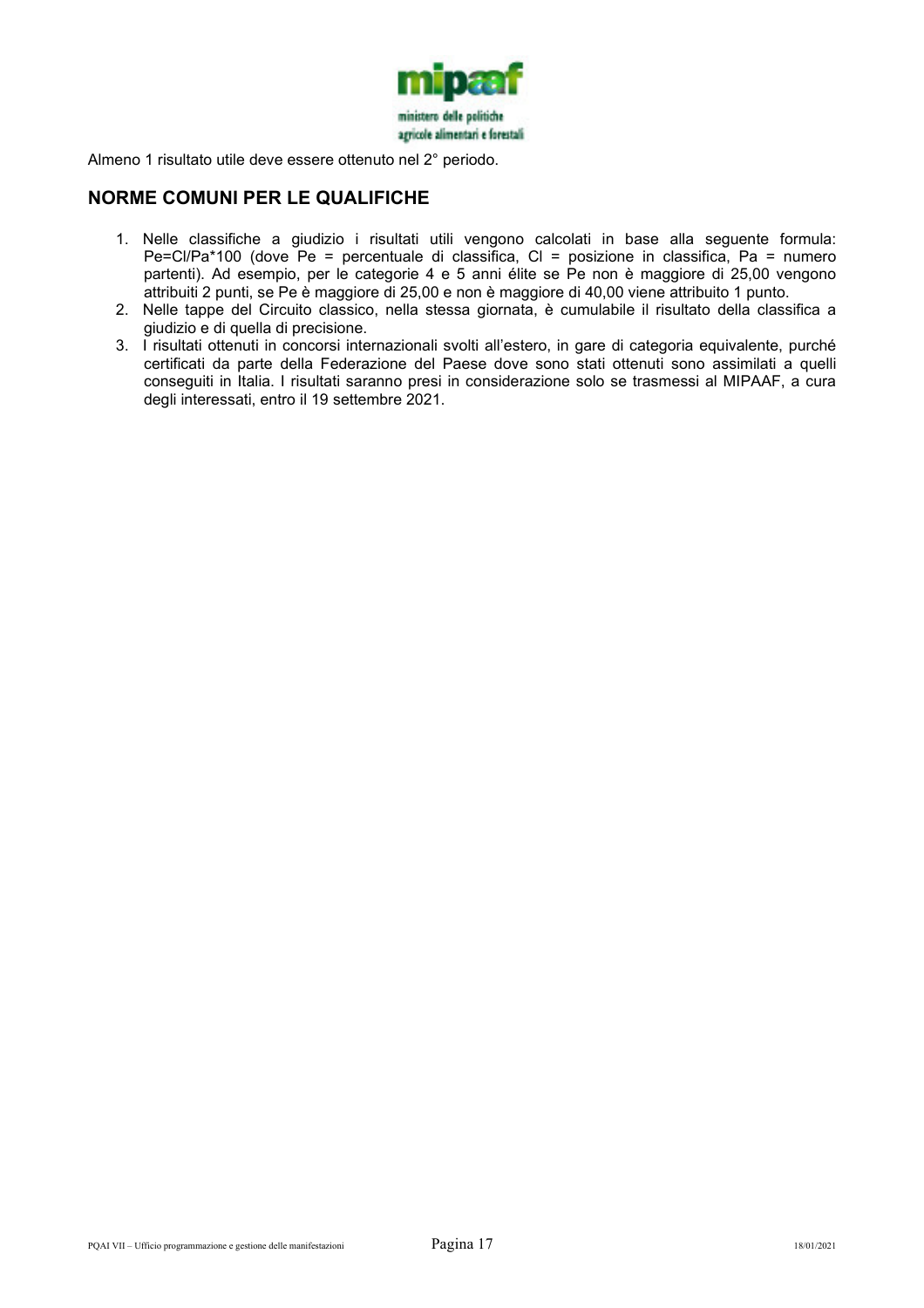

# **DISCIPLINARE TECNICO DELLE FINALI**

|                      | Programmazione                                                                                      | 3 <sup>^</sup> prova | <b>Altezza</b> | Velocità |
|----------------------|-----------------------------------------------------------------------------------------------------|----------------------|----------------|----------|
|                      |                                                                                                     |                      |                | m/m      |
| 4 anni               | <b>CAMPIONATO Maschi</b>                                                                            |                      |                |          |
| Warm<br>Up           | Percorso addestrativo - livello A 105 (nello stesso campo                                           |                      | 105            |          |
| 1 <sup>^</sup> prova | dove si svolgeranno le gare loro riservate).<br>Categoria di precisione- tab. A (n°1pf) e giudizio. |                      | 110            | 325      |
| 2 <sup>^</sup> prova | Categoria di precisione - tab. A (n°1pf) e giudizio.                                                |                      | 110            | 325      |
|                      | Riposo                                                                                              |                      |                |          |
| 3 <sup>^</sup> prova | Categoria di precisione - tab. A (n°1pf) e giudizio.                                                |                      | 115            | 325      |
| 4 anni               | <b>CAMPIONATO Femmine</b>                                                                           |                      |                |          |
| Warm                 | Percorso addestrativo - livello A 105 (nello stesso campo                                           |                      | 105            |          |
| Up                   | dove si svolgeranno le gare loro riservate).                                                        |                      |                |          |
| 1 <sup>^</sup> prova | Categoria di precisione - tab. A (n°1pf) e giudizio                                                 |                      | 110            | 325      |
| 2 <sup>^</sup> prova | Categoria di precisione - tab. A (n°1pf) e giudizio                                                 |                      | 110            | 325      |
|                      | Riposo                                                                                              |                      |                |          |
| 3 <sup>^</sup> prova | Categoria di precisione - tab. A (n°1pf) e giudizio.                                                |                      | 115            | 325      |
| 4 anni               | <b>CRITERIUM</b>                                                                                    |                      |                |          |
| Warm                 | Percorso addestrativo - livello A 100 (nello stesso campo                                           |                      | 100            |          |
| Up                   | dove si svolgeranno le gare loro riservate).                                                        |                      |                |          |
| 1^prova              | Categoria di precisione – tab. A (n°1pf) e giudizio                                                 |                      | 105            | 300      |
| 2 <sup>^</sup> prova | Categoria di precisione - tab. A (n°1pf) e giudizio                                                 |                      | 105            | 300      |
| 5 anni               | <b>CAMPIONATO Maschi</b>                                                                            |                      |                |          |
| Warm                 | Percorso addestrativo - livello A 115 (nello stesso campo                                           |                      | 115            |          |
| Up                   | dove si svolgeranno le gare loro riservate).                                                        |                      |                |          |
| 1 <sup>^</sup> prova | Categoria di precisione - tab. A (n°1pf) e giudizio.                                                |                      | 120            | 350      |
| 2 <sup>^</sup> prova | Categoria di precisione - tab. A (n°1pf) e giudizio.                                                |                      | 120            | 350      |
|                      | Riposo                                                                                              |                      |                |          |
| 3 <sup>^</sup> prova | Categoria di precisione - tab. A (n°1pf) e giudizio.                                                |                      | 125            | 350      |
| 5 anni               | <b>CAMPIONATO Femmine</b>                                                                           |                      |                |          |
| Warm                 | Percorso addestrativo - livello A 115 (nello stesso campo                                           |                      | 115            |          |
| Up                   | dove si svolgeranno le gare loro riservate).                                                        |                      |                |          |
| 1^prova              | Categoria di precisione - tab. A (n°1pf) e giudizio.                                                |                      | 120<br>120     | 350      |
| 2 <sup>^</sup> prova | Categoria di precisione - tab. A (n°1pf) e giudizio                                                 |                      |                | 350      |
| 3 <sup>^</sup> prova | Riposo<br>Categoria di precisione - tab. A (n°1pf) e giudizio.                                      |                      | 125            | 350      |
| 5 anni               | <b>CRITERIUM</b>                                                                                    |                      |                |          |
| Warm                 | Percorso addestrativo - livello A 105 (nello stesso campo                                           |                      | 105            |          |
| Up                   | dove si svolgeranno le gare loro riservate).                                                        |                      |                |          |
| 1 <sup>^</sup> prova | Categoria di precisione - tab. A (n°1pf) e giudizio                                                 |                      | 110            | 325      |
| 2 <sup>^</sup> prova | Categoria di precisione - tab. A (n°1pf) e giudizio                                                 |                      | 115            | 325      |
| 6 anni               | <b>CAMPIONATO</b>                                                                                   |                      |                |          |
| 1 <sup>^</sup> prova | Categoria di precisione tab. A (n°1 pf)                                                             |                      | 130            | 350      |
| 2 <sup>^</sup> prova | Categoria a due manches su percorsi diversi (n° 8 PF) *                                             |                      | 130            | 350      |
|                      | Riposo                                                                                              |                      |                |          |
| 3 <sup>^</sup> prova | Categoria di precisione tab. A (n°1 pf)                                                             | 30 cavalli           | 135            | 350      |
| 6 anni               | <b>CRITERIUM</b>                                                                                    |                      |                |          |
| 1 <sup>^</sup> prova | Categoria di precisione - tab. A (n°1pf)                                                            |                      | 120            | 350      |
| 2 <sup>^</sup> prova | Categoria a due manches su percorsi diversi (n° 8 PF)*                                              |                      | 125            | 350      |
| 7 anni               | <b>CAMPIONATO</b>                                                                                   |                      |                |          |
| 1 <sup>^</sup> prova | Categoria di precisione tab. A (n°1 pf)                                                             |                      | 140            | 375      |
| 2 <sup>^</sup> prova | Categoria a due manches su percorsi diversi (n° 8 PF) *                                             |                      | 140            | 375      |
|                      | Riposo                                                                                              |                      |                |          |
| 3 <sup>^</sup> prova | Categoria di precisione - tab. A (n° 1 PF)                                                          | 30 cavalli           | 145            | 375      |
| 7 anni               | <b>CRITERIUM</b>                                                                                    |                      |                |          |
| 1 <sup>^</sup> prova | Categoria di precisione tab. A (n°1 pf)                                                             |                      | 130            | 350      |
| 2 <sup>^</sup> prova | Categoria a 2 manches su percorsi diversi (n° 8 PF)*                                                |                      | 130            | 350      |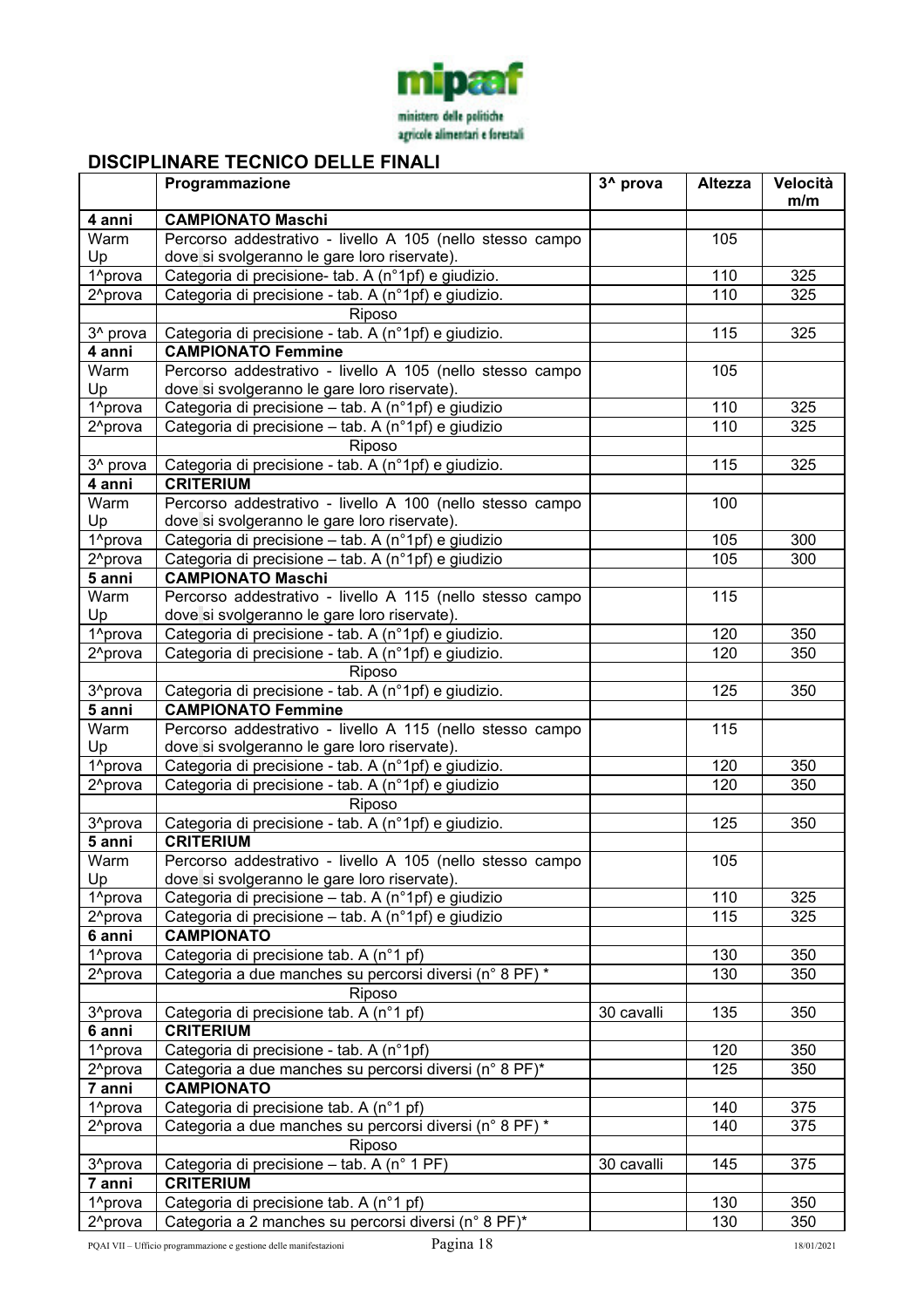

| 7 anni               | <b>CRITERIUM - BREVETTI</b>                            |            |     |     |
|----------------------|--------------------------------------------------------|------------|-----|-----|
| ed oltre             |                                                        |            |     |     |
| 1 <sup>^</sup> prova | Categoria di precisione tab A (n°1 PF) + giudizio      |            | 110 | 325 |
| 2 <sup>^</sup> prova | Categoria di precisione tab A (n°1 PF) + giudizio      |            | 115 | 325 |
| 7 anni               | <b>CRITERIUM - 1° GRADO</b>                            |            |     |     |
| ed oltre             |                                                        |            |     |     |
| 1 <sup>^</sup> prova | Categoria di precisione tab A (n°1 PF) + giudizio      |            | 120 | 350 |
| 2 <sup>^</sup> prova | Categoria di precisione tab A (n°1 PF) + giudizio      |            | 125 | 350 |
| 8 anni               | <b>CAMPIONATO</b>                                      |            |     |     |
| ed oltre             |                                                        |            |     |     |
| 1 <sup>^</sup> prova | Categoria a tempo tab C (n° 4 PF)                      |            | 145 | 375 |
| 2 <sup>^</sup> prova | Categoria a due manches su percorsi diversi (n° 8 PF)* |            | 145 | 375 |
|                      | Riposo                                                 |            |     |     |
| 3 <sup>^</sup> prova | Gran Premio - Categoria mista tab. A (n° 7 pf)         | 20 cavalli | 150 | 375 |
|                      | .                                                      |            |     |     |

**\* vedi nota n 7 nel paragrafo "note esplicative al disciplinare tecnico"** 

### **NOTE ESPLICATIVE AL DISCIPLINARE TECNICO**

- 1) Ai cavalli eliminati o ritirati nella sola prima prova sono attribuite le penalità del più penalizzato aumentate di 20. Nel caso di categorie che prevedono sia la classifica di precisione che di attitudine, al cavallo eliminato o ritirato saranno attribuite 20 penalità in più rispetto al cavallo più penalizzato nella classifica di precisione e 20 punti in meno rispetto al cavallo ultimo classificato nella classifica di attitudine. I cavalli eliminati o ritirati nelle prove successive, non potranno proseguire il Campionato e non saranno inseriti nella classifica finale.
- 2) Categoria addestrativa (Warm up): nella giornata precedente la prima prova del Campionato e del Criterium dei 4 e 5 anni sarà effettuata una prova di warm up su 8 ostacoli (di cui 1 gabbia) d'altezza uguale o minore rispetto alla prima prova del Campionato o Criterium di riferimento. E' fatto obbligo di comunicare l'iscrizione alle categorie addestrative (Warm Up) al più tardi 1 giorno prima dell'inizio del concorso; la mancata comunicazione comporta l'esclusione dall'ordine di partenza delle categorie addestrative. L'ordine di partenza delle categorie addestrative sarà lo stesso della prima prova. I cavalli di 6 e 7 anni possono partecipare alle categorie addestrative previste per i 4 ed i 5 anni.
- 3) Nel caso che le prove del Campionato dei 6 e 7 anni siano disputate in un campo in erba, saranno previste Warm up specifiche per le suddette categorie nel campo di gara.
- 4) Nelle categorie addestrative (warm up) il cavallo può essere montato da un cavaliere diverso rispetto a quello che lo monterà in gara. In questo caso non è considerato cambio di monta.
- 5) E' consentito un solo cambio di monta (warm up escluse).
- 6) Il MIPAAF organizza per i soli finalisti, tra la 2^ e la 3^ prova del Campionato una visita veterinaria allo scopo di garantire il benessere dei soggetti partecipanti. La visita è obbligatoria e l'esito delle visite deve essere comunicato al Presidente di Giuria.
- **7)** Nella seconda prova del Campionato dei 7 anni (Categoria a due manches su percorsi diversi n° 8 PF), nella seconda prova del Campionato 6 anni (Categoria a due manches su percorsi diversi n° 8 PF), nella seconda prova del Campionato degli 8 anni ed oltre (Categoria a due manches su percorsi diversi n° 8 PF), nella seconda prova del Criterium dei 6 anni (Categoria a due manches su percorsi diversi n° 8 PF) e nella seconda prova del Criterium dei 7 anni (Categoria a due manches su percorsi diversi n° 8 PF) la classifica di categoria è determinata in base alla somma delle penalità, in caso di parità classifica ex-aequo. Nelle categorie a due manches su percorsi diversi n° 8 PF, tutti i cavalli sono ammessi al secondo percorso eccetto gli eliminati ed i ritirati.8) Nel Campionato e nel Criterium non sono ammessi percorsi "fuori classifica".

# **CLASSIFICA FINALE**

Nel Campionato dei 4, 5, 6, 7 ed 8 anni ed oltre, la classifica finale sarà elaborata solo per i partecipanti alla terza prova. (ritirati ed eliminati esclusi).

#### **CAMPIONATO 4 E 5 ANNI**

Le classifiche finali sono determinate sulla base della somma delle penalità delle tre prove; a parità di penalità dalla somma dei punteggi conseguiti nel giudizio. In caso di ulteriore parità vale il punteggio della terza prova, successivamente classifica ex-aequo.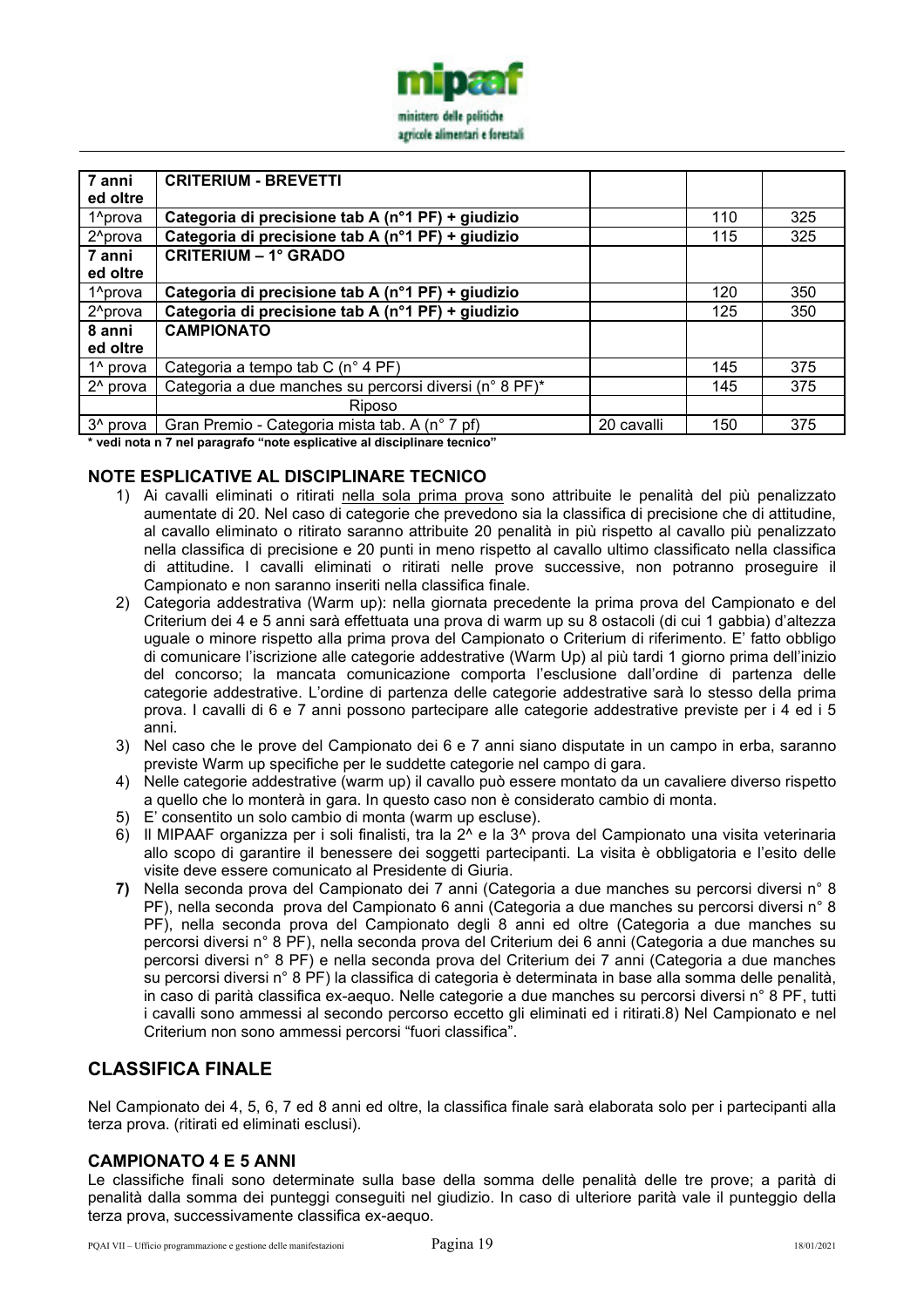

#### **CAMPIONATO 6 E 7 ANNI**

Classifica finale in base alla somma delle penalità della prima prova, dei due percorsi della seconda prova e della terza prova. In caso di parità di penalità, verrà disputato un barrage a tempo per determinare i primi 3 classificati. Tale barrage si effettuerà su un percorso ridotto come numero di salti, ma delle medesime dimensioni della 3^ prova. Prima verrà effettuato il barrage per il 3° posto, poi per il secondo ed infine per il primo. Per i non ammessi al barrage la classifica finale sarà data dalla somma delle penalità delle 3 prove. In caso di parità classifica ex-aequo.

#### **CAMPIONATO 8 ANNI ED OLTRE**

Classifica finale in base alla somma delle penalità delle 3 prove.

Per la prima prova che sarà effettuata su di una Categoria a Tempo tab. C, le penalità saranno tramutate in secondi e aggiunte al tempo effettivamente impiegato. Alla fine della prova i tempi di cui sopra saranno moltiplicati per il coefficiente 0.50.

Al concorrente che dopo quest'operazione avrà il minor tempo sarà attribuito un punteggio pari a zero.

Ai concorrenti che seguono saranno attribuiti tanti punti quanto è la differenza tra il loro tempo e quello del concorrente primo classificato.

Un concorrente eliminato o ritirato riceverà gli stessi punti dell'ultimo classificato aumentati di 20. L'aggiunta dei 20 punti sarà effettuata dopo la conversione del tempo in punti.

La somma dei punti della prima prova più le penalità delle due manches della seconda prova, più le penalità del percorso base della terza prova, determinerà la classifica finale.

In caso di parità di penalità per i primi 3 posti, barrage a tempo tab. A.

#### **CRITERIUM 4 E 5 ANNI**

Le classifiche finali sono determinate dalla somma dei punteggi conseguiti nel giudizio. In caso di parità classifica ex-aequo.

#### **CRITERIUM 6 E 7 ANNI**

Le classifiche finali sono determinate sulla base della somma delle penalità della prima prova e delle due manches della seconda prova. In caso di parità di penalità, per il solo 1° posto, sarà effettuato il barrage a tempo tab. A.

#### **CRITERIUM 7 ANNI ED OLTRE (BREVETTI E 1° GRADO)**

Le classifiche finali sono determinate dalla somma dei punteggi conseguiti nel giudizio. In caso di parità classifica ex-aequo.

### **ORDINE DI PARTENZA**

#### **Campionato 4 anni**

1^ prova

L'ordine di partenza è ad estrazione con un numero progressivo.

2^prova

A partire dalla metà dei partiti del primo giorno.

3^ prova

Sono ammessi alla 3<sup>^</sup> prova tutti i cavalli che abbiano fatto doppio netto (per netto si intende agli ostacoli e nel tempo) ed i primi 15 cavalli della classifica a giudizio dopo le prime due prove ex-aequo compresi. Nel caso in cui un cavallo abbia il doppio requisito non si scorre nella classifica a giudizio oltre il 15° posto.

Nel caso che i cavalli qualificati in base ai suddetti criteri siano meno di 30, si scorre nella classifica a giudizio fino a raggiungere il numero di 30 ammessi alla 3^ prova.

L'ordine di partenza è inverso alla classifica provvisoria riferita alle prime 2 prove. In caso d'ex-aequo l'ordine di partenza sarà come quello della seconda prova.

#### **Campionato 5 anni**

1^ prova L'ordine di partenza è ad estrazione con un numero progressivo. 2^prova a partire dalla metà dei partiti del primo giorno. 3^ prova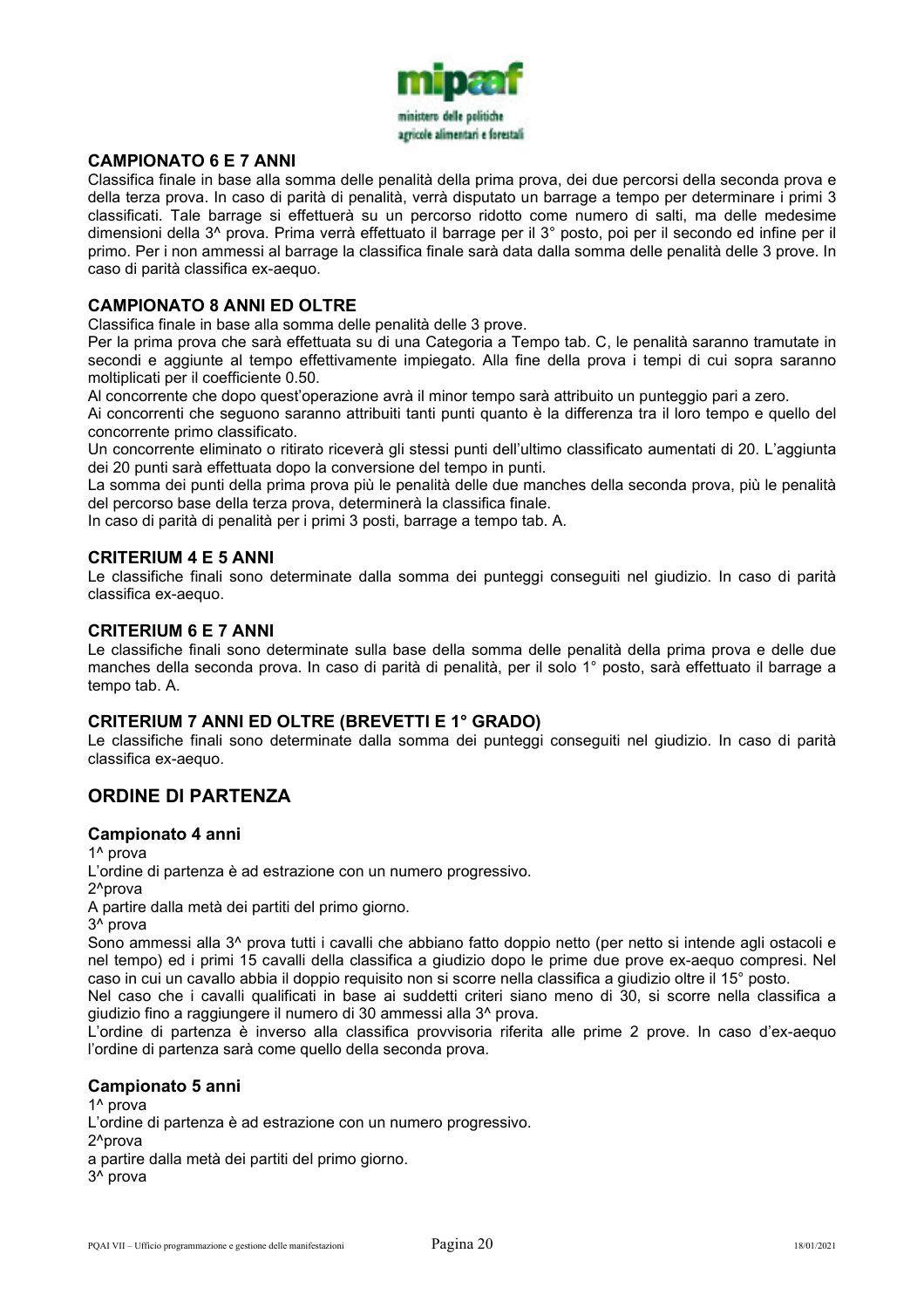

Sono ammessi alla 3<sup>^</sup> prova tutti i cavalli che abbiano fatto doppio netto (per netto si intende agli ostacoli e nel tempo) ed i primi 15 cavalli della classifica a giudizio dopo le prime due prove ex-aequo compresi. Nel caso in cui un cavallo abbia il doppio requisito non si scorre nella classifica a giudizio oltre il 15° posto.

Nel caso che i cavalli qualificati in base ai suddetti criteri siano meno di 30, si scorre nella classifica a giudizio fino a raggiungere il numero di 30 ammessi alla 3^ prova.

L'ordine di partenza è inverso alla classifica provvisoria riferita alle prime 2 prove. In caso d'ex-aequo l'ordine di partenza sarà come quello della seconda prova.

#### **Campionato 6 anni.**

1^prova

L'ordine di partenza è ad estrazione con un numero progressivo.

2^prova

Primo percorso a partire dalla metà dei partiti del primo giorno. Secondo percorso stesso ordine del primo. 3^prova

Sono ammessi alla 3^ prova i migliori 30 cavalli in classifica (più eventuali ex aequo).

In caso di rinuncia di cavalli qualificati per la finale, non saranno ripescati i cavalli che seguono in classifica. L'ordine di partenza della terza prova sarà in ordine inverso rispetto alla classifica provvisoria stilata dopo la 2^ prova. Nella seconda manche della 3^ prova stesso ordine di partenza della prima manche.

#### **Campionato 7 anni**

1^prova

L'ordine di partenza è ad estrazione con un numero progressivo.

2^prova

Primo percorso a partire dalla metà dei partiti del primo giorno. Secondo percorso stesso ordine del primo. 3^prova

Sono ammessi alla 3^ prova i migliori 30 cavalli in classifica (più eventuali ex aequo).

In caso di rinuncia di cavalli qualificati per la finale, non saranno ripescati i cavalli che seguono in classifica. L'ordine di partenza della terza prova sarà in ordine inverso rispetto alla classifica provvisoria stilata dopo la

2^ prova. Nella seconda manche della 3^ prova stesso ordine di partenza della prima manche.

#### **8 anni ed oltre**

1^prova

L'ordine di partenza è ad estrazione con un numero progressivo.

2^prova

L'ordine di partenza della prima manche della 2^ prova è stilato in ordine inverso alla classifica della prima prova. Alla 2^ manche della seconda prova sono ammessi tutti i partenti che hanno portato a termine la 1^ manche (gli eliminati o ritirati sono esclusi).

L'ordine di partenza della 2^ manche è secondo l'ordine inverso della classifica provvisoria riferita alla prima prova più la prima manche. In caso d'ex-aequo l'ordine di partenza è stilato in base all'ordine d'ingresso della prima manche.

3^prova

Sono ammessi alla 3^ prova i migliori 20 cavalli (più eventuali ex aequo).

In caso di rinuncia di cavalli qualificati per la finale, non saranno ripescati i cavalli che seguono in classifica. L'ordine di partenza della 3^ prova è secondo l'ordine inverso della classifica provvisoria riferita alle prime 2 prove. In caso d'ex-aequo, l'ordine di partenza è riferito all'ordine d'ingresso della seconda prova.

#### **Criterium 4 e 5 anni.**

1<sup>^</sup>prova

L'ordine di partenza è ad estrazione con un numero progressivo.

2^prova

L'ordine di partenza è stilato in ordine inverso alla classifica della 1^ prova.

### **Criterium 7 anni ed oltre (Brevetti e 1°grado)**

1^prova

L'ordine di partenza è ad estrazione con un numero progressivo.

2^prova

L'ordine di partenza è stilato in ordine inverso alla classifica della 1^ prova.

### **Criterium 6 e 7 anni**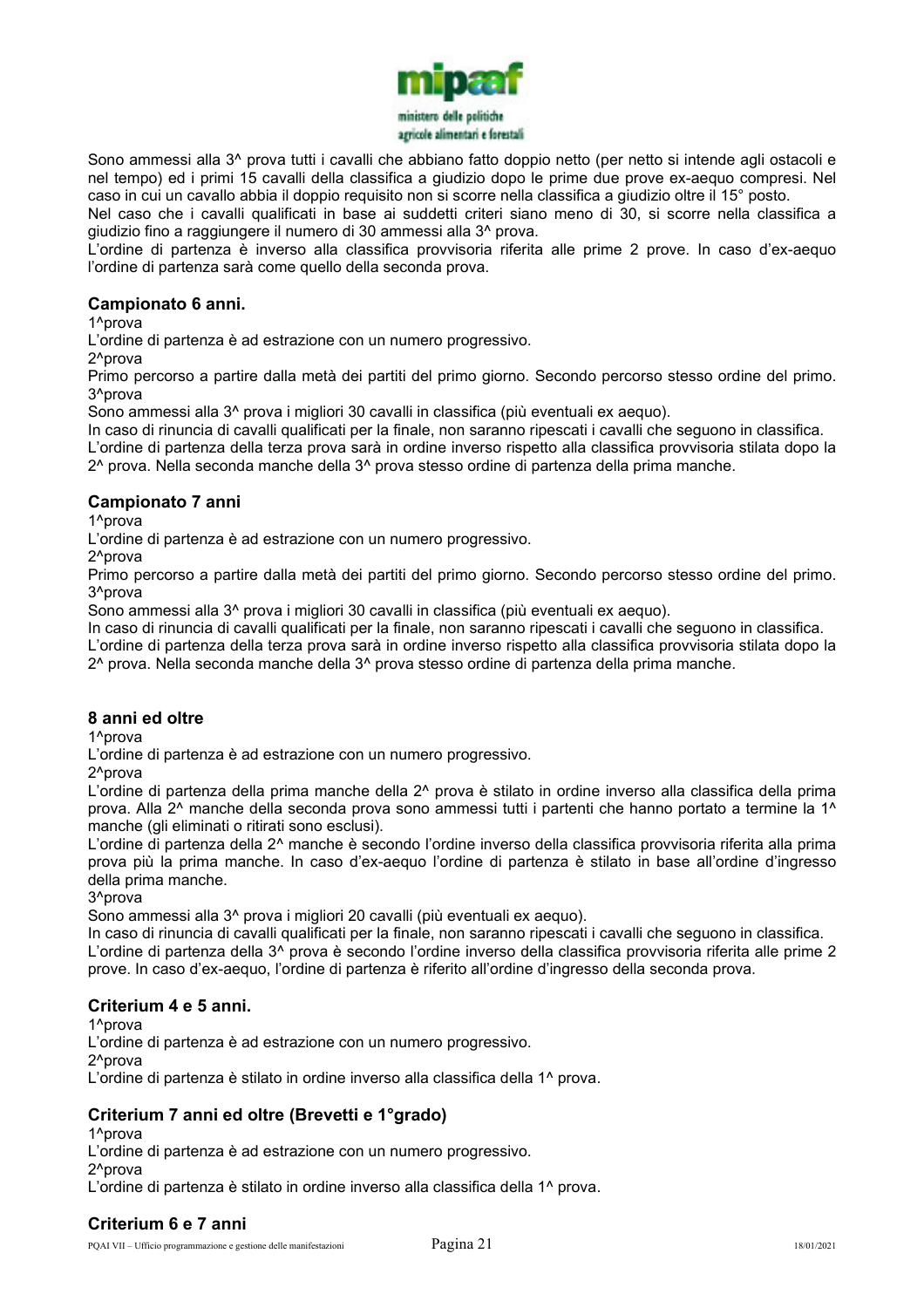

1^prova

L'ordine di partenza è ad estrazione con un numero progressivo.

2^prova

L'ordine di partenza della prima manche della seconda prova è stilato in ordine inverso alla classifica della prima prova. Alla 2^ manche sono ammessi tutti i partenti che hanno portato a termine la prima manche (gli eliminati o ritirati sono esclusi).

L'ordine di partenza della 2<sup>^</sup> manche sarà uguale a quello della 1<sup>^</sup> manche. Gli eventuali partecipanti al barrage per l'assegnazione del solo 1° posto partiranno secondo l'ordine d'entrata delle due manches.

# **ISCRIZIONI E SCUDERIZZAZIONE**

|                 | Campionato | Criterium |
|-----------------|------------|-----------|
| 4 anni          | € 150,00   | € 130,00  |
| 5 anni          | € 150,00   | € 130,00  |
| 6 anni          | € 150,00   | € 130,00  |
| 7 anni          | € 150.00   | € 130,00  |
| 8 anni ed oltre | € 150,00   |           |

**Le quote si riferiscono alla scuderizzazione tipo "extra", per la scuderizzazione tipo standard sono diminuite di € 10,00.** 

Per la partecipazione alle Finali è obbligatoria la scuderizzazione nelle strutture messe a disposizione dal Comitato Organizzatore. L'inosservanza di tale obbligo comporta la squalifica dal concorso per il cavallo. Le iscrizioni alle finali devono essere fatte presso il Comitato organizzatore entro il 27 settembre 2021.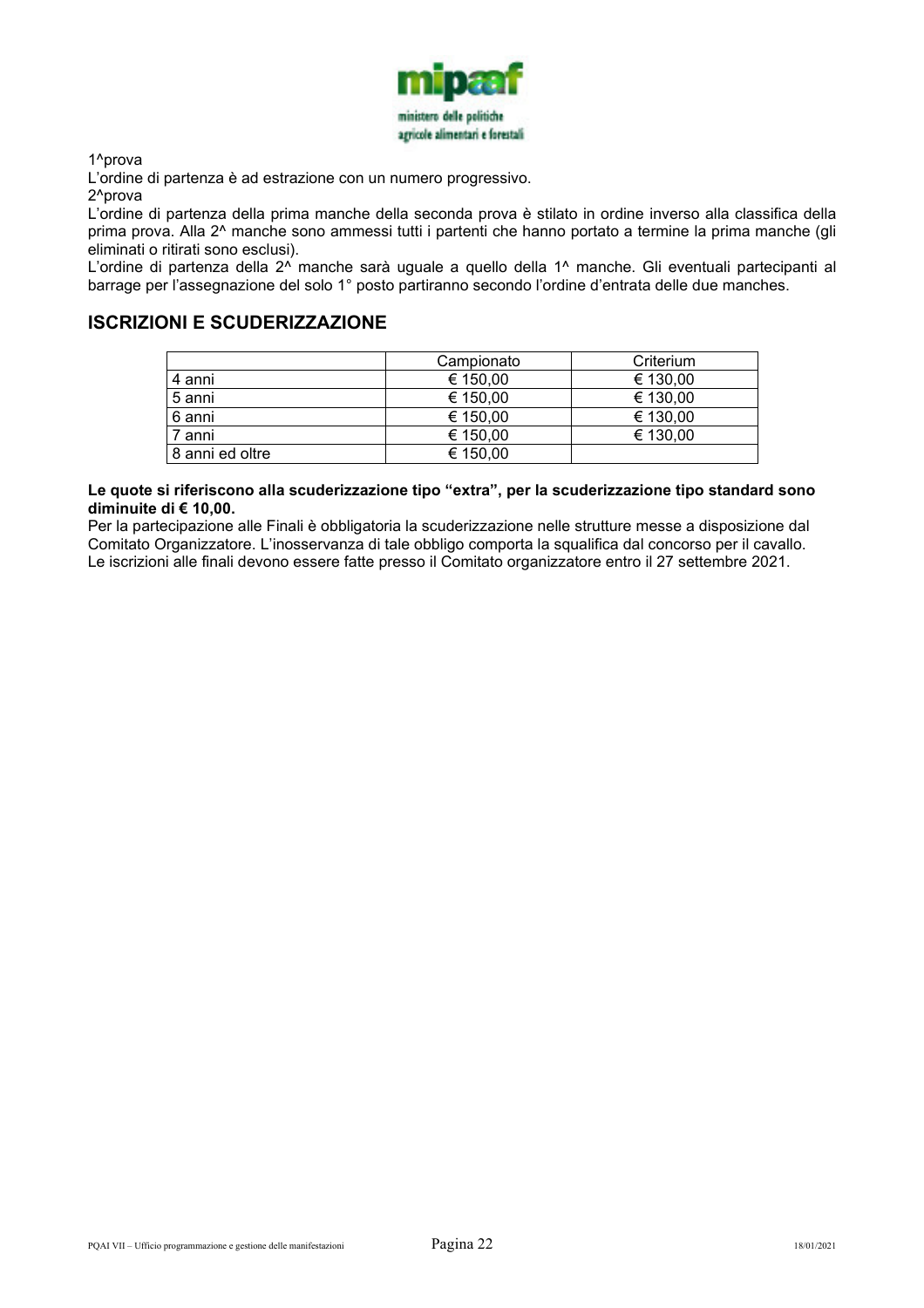

### **MONTEPREMI**

| Montepremi Complessivo |
|------------------------|
| € 400.000              |

#### **CAMPIONATO 4 ANNI MASCHI**

| $1^$ prova           | € 6.000,00  |
|----------------------|-------------|
| $2^{\wedge}$ prova   | € 6.000,00  |
| 3 <sup>^</sup> prova | € 10.000.00 |
| Classifica Finale    | € 28.000,00 |

#### **CAMPIONATO 4 ANNI FEMMINE**

| 1 <sup>^</sup> prova     | € 6.000,00  |
|--------------------------|-------------|
| 2 <sup>^</sup> prova     | € 6.000,00  |
| 3 <sup>^</sup> prova     | € 10.000.00 |
| <b>Classifica Finale</b> | € 28.000.00 |

#### **CRITERIUM 4 ANNI**

| 1 <sup>^</sup> prova     | € 1.300.00 |
|--------------------------|------------|
| $2^{\wedge}$ prova       | € 1.300,00 |
| <b>Classifica Finale</b> | € 3.700.00 |

#### **CAMPIONATO 5 ANNI MASCHI**

| 1 <sup>^</sup> prova | € 6.000,00  |
|----------------------|-------------|
| $2^{\wedge}$ prova   | € 6.000.00  |
| 3 <sup>^</sup> prova | € 10.000,00 |
| Classifica Finale    | € 28.000,00 |

# **CAMPIONATO 5 ANNI FEMMINE**

| 1 <sup>^</sup> prova     | € 6.000,00  |
|--------------------------|-------------|
| 2 <sup>^</sup> prova     | € 6.000,00  |
| 3 <sup>^</sup> prova     | € 10.000,00 |
| <b>Classifica Finale</b> | € 28.000,00 |

#### **CRITERIUM 5 ANNI**

| 1 <sup>^</sup> prova | € 1.300,00 |
|----------------------|------------|
| 2 <sup>^</sup> prova | € 1.300,00 |
| Classifica Finale    | € 3.700.00 |

#### **CAMPIONATO 6 ANNI**

| 1 <sup>^</sup> prova     | € 6.000,00  |
|--------------------------|-------------|
| 2 <sup>^</sup> prova     | € 6.000,00  |
| 3 <sup>^</sup> prova     | € 10.000,00 |
| <b>Classifica Finale</b> | € 28.000,00 |

#### **CRITERIUM 6 ANNI**

| 1^ prova                 | € 1.300,00 |
|--------------------------|------------|
| $2^{\wedge}$ prova       | € 1.300,00 |
| <b>Classifica Finale</b> | € 3.800,00 |

#### **CAMPIONATO 7 ANNI**

| 1 <sup>^</sup> prova | € 6.000,00  |
|----------------------|-------------|
| 2 <sup>^</sup> prova | € 6.000.00  |
| 3 <sup>^</sup> prova | € 10.00.00  |
| Classifica Finale    | € 28.000.00 |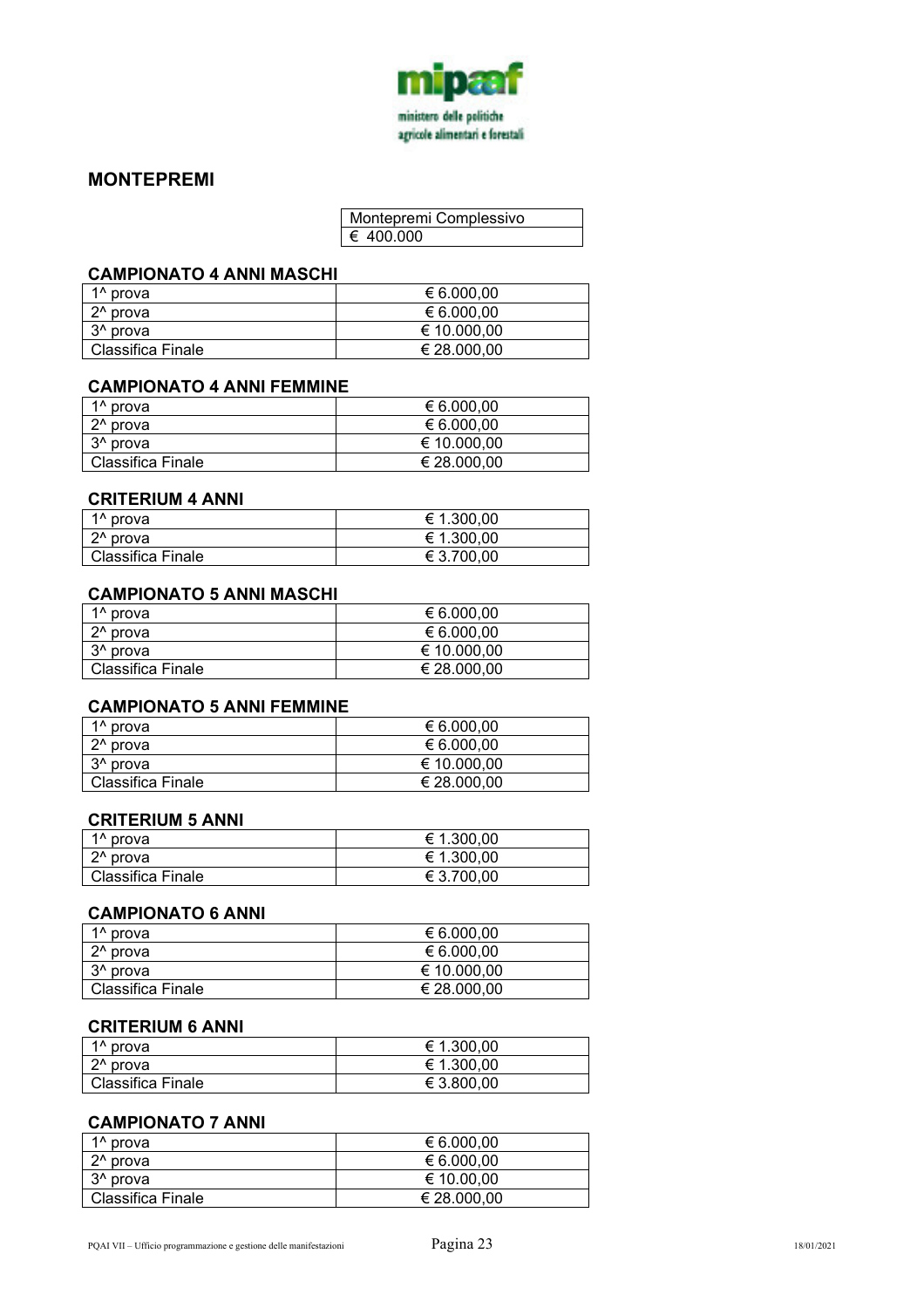

#### **CRITERIUM 7 ANNI**

| 1 <sup>^</sup> prova | € 1.300,00 |
|----------------------|------------|
| 2 <sup>^</sup> prova | € 1.300,00 |
| Classifica Finale    | € 3.800,00 |

#### **CAMPIONATO 8 ANNI ED OLTRE**

| 1 <sup>^</sup> prova     | € 8.000,00  |
|--------------------------|-------------|
| $2^{\wedge}$ prova       | € 8.000.00  |
| 3 <sup>^</sup> prova     | € 13.000,00 |
| <b>Classifica Finale</b> | € 33.000,00 |

#### **CRITERIUM 7 ANNI ED OLTRE - BREVETTI**

| 1 <sup>^</sup> prova | € 1.300,00 |
|----------------------|------------|
| 2 <sup>^</sup> prova | € 1.300,00 |
| Classifica Finale    | € 3.700.00 |

#### **CRITERIUM 7 ANNI ED OLTRE – 1° GRADO**

| 1 <sup>^</sup> prova     | € 1.300,00 |
|--------------------------|------------|
| 2 <sup>^</sup> prova     | € 1.300,00 |
| <b>Classifica Finale</b> | € 3.700.00 |

### **RIPARTIZIONE MONTEPREMI**

#### **SINGOLE PROVE**.

#### **Campionato 4 e 5 anni e Criterium 4, 5 e 7 anni ed oltre.**

Il montepremi delle singole prove di precisione e giudizio sarà così ripartito: **Campionato:** 

**4 anni:** 50% sulla classifica a giudizio e 50% sulla classifica di precisione;

**5 anni:** 50% sulla classifica a giudizio e 50% sulla classifica di precisione;

**Criterium:** 

**4 anni:** 100% sulla classifica a giudizio;

**5 anni:** 100% sulla classifica a giudizio;

**7 anni ed oltre**: 100% sulla classifica a giudizio.

| Classifica di precisione | La classifica sarà stilata sulla base delle penalità conseguite. Sarà premiato il<br>primo 40% dei cavalli partiti ex-aequo compresi.<br>I premi sono assegnati dividendo i cavalli da premiare in tre fasce uguali (il<br>numero dei cavalli compresi nella prima e seconda fascia è arrotondato per<br>difetto), Il 50% del montepremi è ripartito in parti uguali, tra i cavalli compresi<br>nella prima fascia; Il 30% del montepremi è ripartito in parti uguali, tra i cavalli<br>compresi nella seconda fascia; Il 20% del montepremi è ripartito in parti uguali,<br>tra i cavalli compresi nella terza fascia; |
|--------------------------|-------------------------------------------------------------------------------------------------------------------------------------------------------------------------------------------------------------------------------------------------------------------------------------------------------------------------------------------------------------------------------------------------------------------------------------------------------------------------------------------------------------------------------------------------------------------------------------------------------------------------|
| Classifica a Giudizio    | La classifica sarà stilata sulla base dei punti conseguiti. Sarà premiato il primo<br>40% dei cavalli partiti ex-aequo compresi.<br>I premi sono assegnati dividendo i cavalli da premiare in tre fasce uguali (il<br>numero dei cavalli compresi nella prima e seconda fascia è arrotondato per<br>difetto), Il 50% del montepremi è ripartito in parti uguali, tra i cavalli compresi<br>nella prima fascia; Il 30% del montepremi è ripartito in parti uguali, tra i cavalli<br>compresi nella seconda fascia; Il 20% del montepremi è ripartito in parti uguali,<br>tra i cavalli compresi nella terza fascia;      |

#### **Campionato 6, 7 ed 8 anni ed oltre, Criterium 6 e 7 anni**

Il Montepremi delle singole prove sarà ripartito in base alla tabella FISE senza tenere conto del numero dei partenti ed assegnando, in ogni caso, 10 premi.

#### **CLASSIFICHE FINALI Campionato 4 e 5 anni**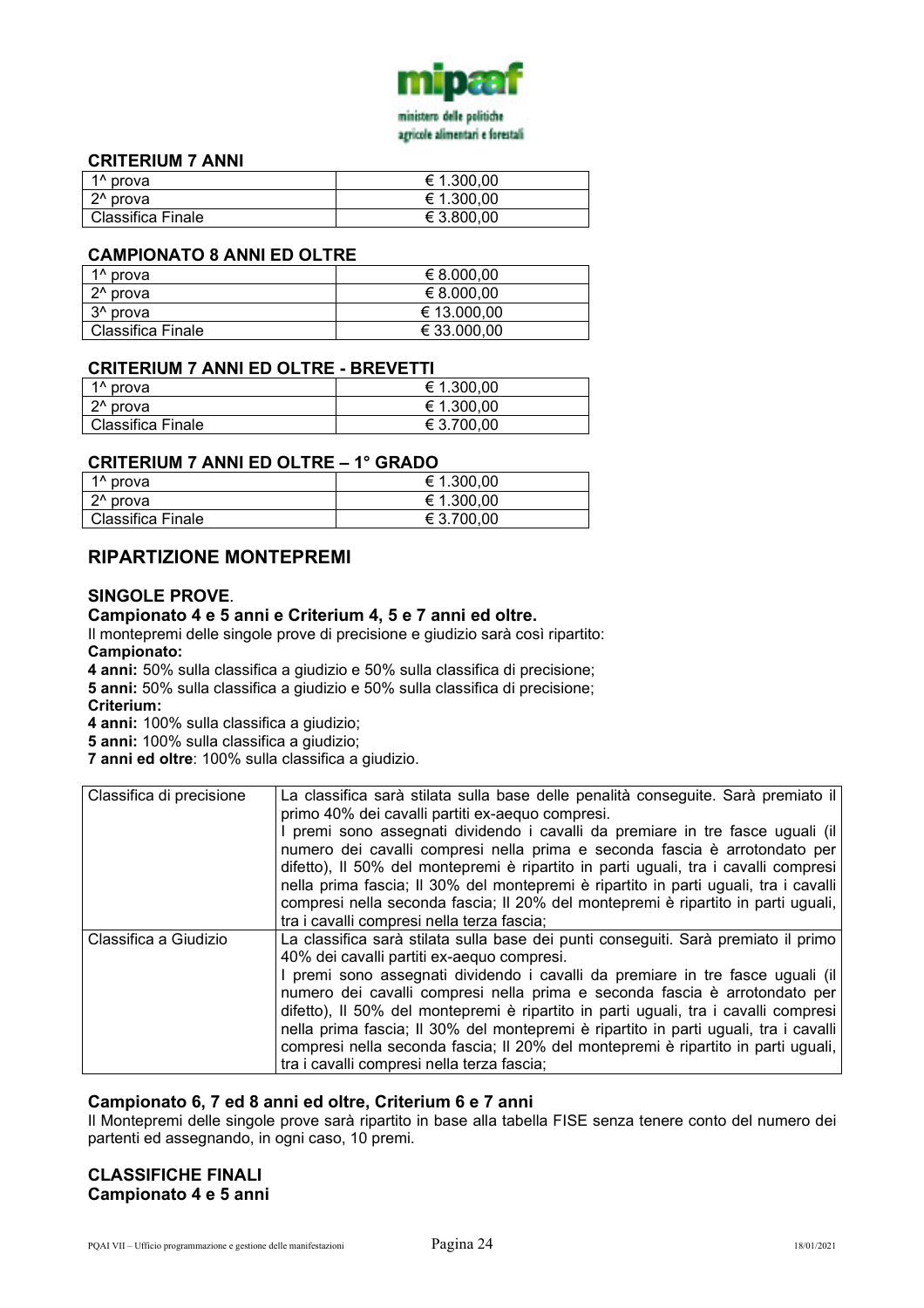

Il montepremi sarà ripartito in tre fasce uguali tra tutti i cavalli della classifica finale (il numero dei cavalli compresi nella prima e seconda fascia è arrotondato per difetto) e sarà distribuito nel seguente modo: 50% alla prima fascia, 30% alla seconda e 20% alla terza. Il montepremi di ciascuna fascia è ripartito in parti uguali tra i cavalli compresi nella stessa.

#### **Campionato 6, 7 ed 8 anni ed oltre,**

Il Montepremi delle classifiche finali sarà ripartito in base alla seguente tabella:

| $\overline{4}$ $\overline{0}$ | no  | $2^{\circ}$<br>J | $4^\circ$ | $F^{\circ}$<br>J | $6^{\circ}$<br>Dal<br>al<br>$10^{\circ}$ |
|-------------------------------|-----|------------------|-----------|------------------|------------------------------------------|
| 25%                           | 18% | 15%              | 12%       | 10%              | 4%                                       |

#### **Criterium 4, 5, 6, 7 e 7 anni ed oltre**

Saranno premiati i cavalli compresi nel primo 30% della classifica Finale. Il montepremi sarà ripartito in tre fasce uguali (il numero dei cavalli compresi nella prima e seconda fascia è arrotondato per difetto) e sarà distribuito nel seguente modo: 50% alla prima fascia, 30% alla seconda e 20% alla terza. Il montepremi di ciascuna fascia è ripartito in parti uguali tra i cavalli compresi nella stessa.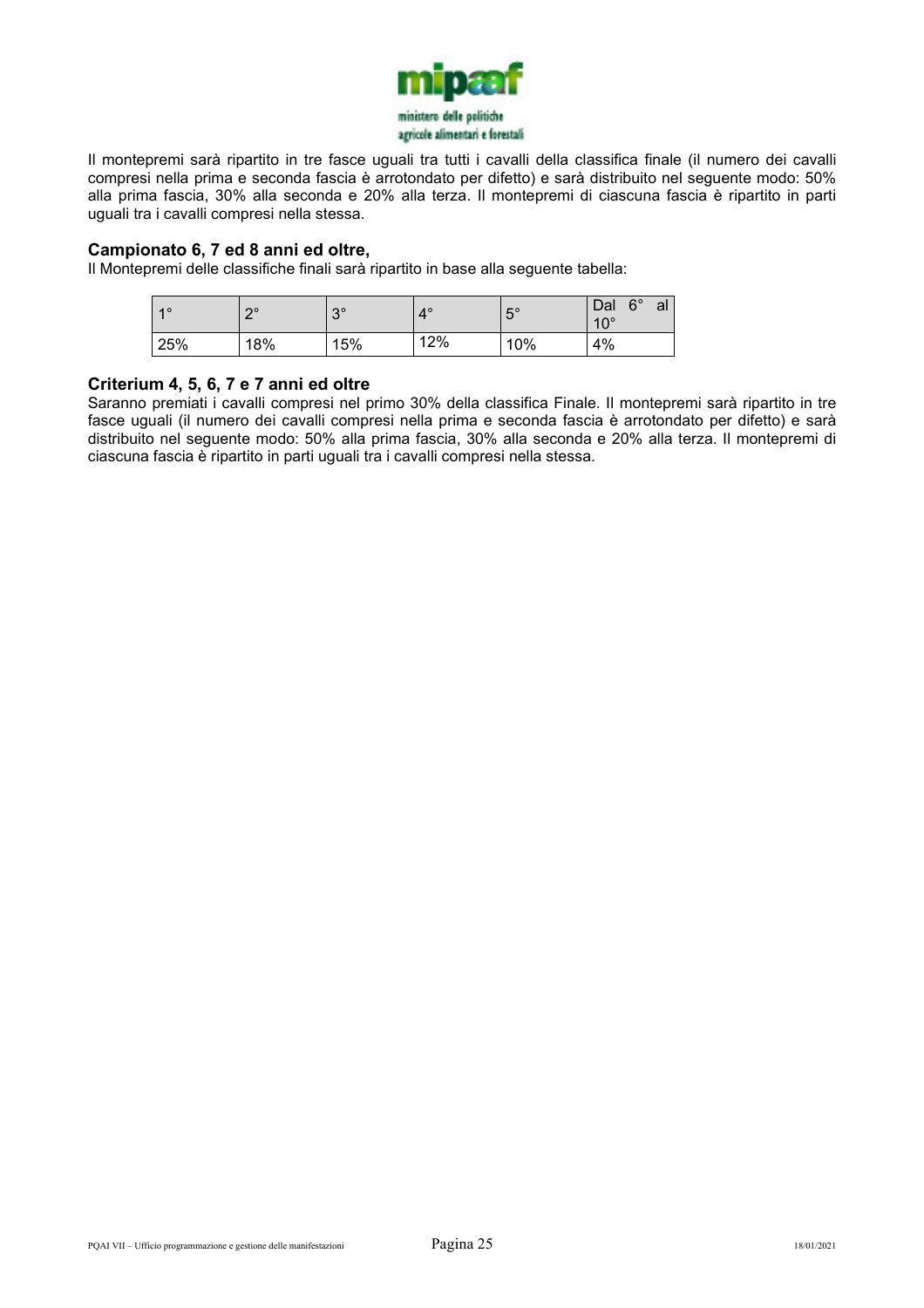

# **SPECIFICHE TECNICHE DEL CIRCUITO CLASSICO**

#### **CATEGORIE 4 ANNI**

#### **1° PERIODO**

**TRACCIATO** Elementare e molto scorrevole. Le combinazioni, possibilmente, non troppo vicine alla recinzione del campo.

**PERCORSO** 8 ostacoli con una gabbia di verticali a distanza di mt. 7,70-8,00. Una linea di ostacoli singoli a distanza non inferiore a metri 30; obbligatorio un fosso artificiale senza acqua, che dovrà essere già proposto nella warm up, se con ostacolo verticale questo dovrà essere posizionato al centro del fosso**.** 

**OSTACOLI** Gli ostacoli con il rispetto delle altezze regolamentari, salvo particolari condizioni negative del terreno, devono essere costruiti molto saltabili. Variati il più possibile per colori e costruzione. Devono avere tutti un elemento di invito (croce di barriere, muretti, siepini e cancelli). Le siepi e i cancelli dovranno essere alti non più di 80 cm e avere uno spazio tra gli elementi minore di 7 cm. o maggiore di 25 cm. Gli ostacoli larghi devono avere una **larghezza minima pari all'altezza** e con una differenza in altezza di cm. 5 fra i due elementi. Vietato fronte inferiore a mt. 3,50. Barriere a terra di invito ancorate sotto i verticali e qualche largo. Alternanza lungo il tracciato del percorso di ostacoli verticali ed ostacoli larghi. Fosso comunque da affrontare con spalle all'entrata.

#### **2° PERIODO**

**TRACCIATO** Con le caratteristiche indicate per il primo periodo.

**PERCORSO** 9 ostacoli con gabbia di verticali a distanza di mt. 7.70-8,00 nel primo giorno di gara ed una gabbia largo-dritto a distanza di mt. 10.60 –10.90 nel secondo giorno di gara. Obbligatorio un fosso artificiale con acqua, di colore celeste o azzurro non molto scuro, che dovrà essere proposto già nella warm up (verticale con barriere al centro ad oxer o a triplice) in entrambe le giornate di gara. Sia la gabbia che il fosso devono essere collocati nella seconda parte del percorso. Due linee ad ostacoli singoli a distanza non inferiore a 25 mt.

**OSTACOLI** Con le caratteristiche indicate per il primo periodo. La gabbia largo dritto, nel secondo giorno di gara, può essere anche ad un tempo di galoppo a distanza di mt 7,60 – 7,90 (a discrezione del Direttore di campo). Barriere a terra di invito ancorate sotto tutti i verticali. Vietato fronte inferiore a mt. 3,50. Le siepi e i cancelli dovranno essere alti non più di 80 cm e avere uno spazio tra gli elementi minore di 7 cm. o maggiore di 25 cm.

#### **CATEGORIE 5 ANNI**

#### **1° PERIODO**

**TRACCIATO** Lineare e scorrevole con ampie e comode girate e con molta distanza tra un ostacolo e l'altro.

**PERCORSO** In prima giornata di gara percorso di 10 ostacoli con una o due gabbie, se due una di verticali; in seconda giornata di gara percorso di 10 ostacoli, con una o due gabbie non in linea. Linee: non più di due, con 2 o 3 ostacoli singoli, ad una distanza non inferiore a 5 tempi di galoppo.

**OSTACOLI** Variati il più possibile per colori e costruzioni con, anche non consecutiva, una barriera di verticali e larghi. Evitare, comunque, la sequenza di tre verticali o tre larghi. Il fosso deve essere sempre artificiale, di colore celeste o azzurro non molto scuro, con acqua e non deve essere utilizzato in combinazione. Gli ostacoli, nel rispetto delle altezze regolamentari, salvo particolari condizioni negative del terreno, devono essere costruiti molto saltabili. Barriere a terra con invito ancorate sotto i verticali. I larghi invitanti devono avere *una larghezza non inferiore all'altezza.* Vietato fronte inferiore a mt. 3,50. Le siepi e i cancelli dovranno essere alti non più di 80 cm e avere uno spazio tra gli elementi minore di 7 cm. o maggiore di 25 cm. Nelle combinazioni non vanno utilizzati 2 larghi. Nel percorso gli ostacoli più tecnicamente impegnativi (combinazioni, oxer pieni, fosso) devono essere collocati nella seconda parte del percorso ed in posizione ottimale, comunque mai da affrontare con spalle all'entrata e nelle immediate vicinanze della stessa. Il primo elemento delle combinazioni deve essere di altezza inferiore alla massima e facilmente saltabile.

### **2° PERIODO**

**TRACCIATO** Con le caratteristiche indicate per il primo periodo.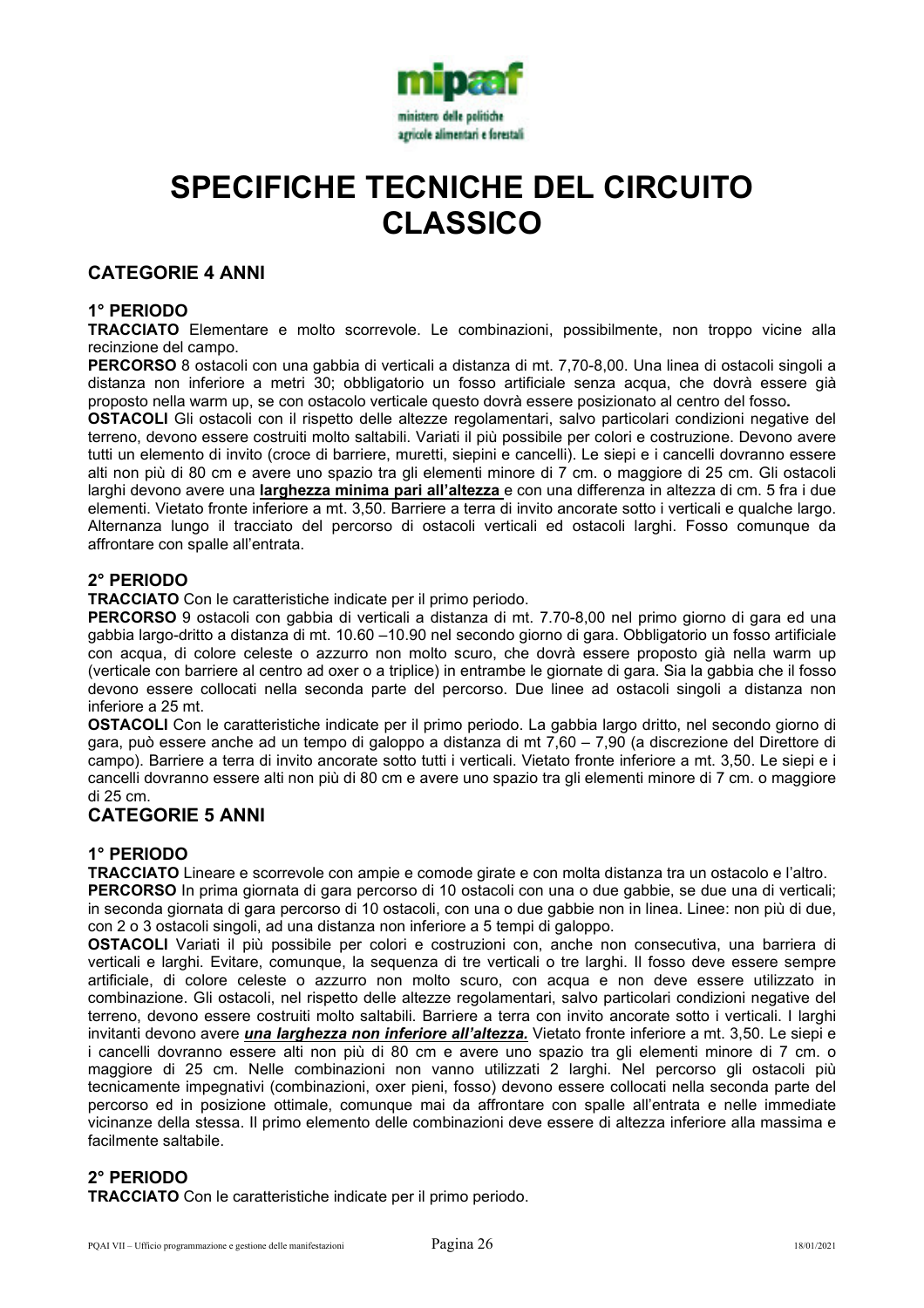

**PERCORSO** Nella prima giornata di gara 10 ostacoli con due gabbie o doppia gabbia. Nella seconda giornata di gara percorso 10 ostacoli con due gabbie o una doppia gabbia. Almeno un giorno doppia gabbia. La combinazione può essere anche in linea con non meno di 6 tempi di galoppo. Linee: non più di tre ad una distanza non inferiore a 5 tempi di galoppo e se uno dei due ostacoli è costituito da una gabbia, la stessa, va collocata come primo elemento.

**OSTACOLI** Larghi a barriere pari non ad altezza e larghezza massime. Vietato fronte inferiore a mt. 3,50. Le siepi e i cancelli dovranno essere alti non più di 80 cm e avere uno spazio tra gli elementi minore di 7 cm. o maggiore di 25 cm. Fosso sempre artificiale e con acqua, di colore celeste o azzurro non molto scuro. Riviera a fosso (se idonea anche fissa) con barriere di altezza non inferiore a cm. 90 e posizionata in modo che i cavalli, nella ricezione, non tocchino l'acqua. Per tale ostacolo vanno utilizzate barriere di 5 metri colorate; vietate quelle rustiche o monocolori. La riviera a fosso potrà essere inserita solo a partire dal 2° periodo e dovrà essere proposta già nella warm up. Obbligatorio nastro bianco o la stecca (un piede nella stessa non costituisce errore).

La riviera deve essere in gomma rigida interrata oppure fissa in cemento, se idonea, con dimensioni non più di mt. 3,00 di larghezza, profondità max 25 cm.

# **CATEGORIE 6 ANNI**

#### **1° PERIODO**

**TRACCIATO** Deve poter consentire ai cavalieri di poter galoppare con fluidità e comunque evidenziare anche un buon livello di addestramento nell'impostazione delle curve.

NOTE: la misurazione del percorso deve essere *più severa,* tendente a far mantenere il ritmo di galoppo e non allargare le curve.

**PERCORSO** In prima giornata 11 ostacoli con due gabbie o una doppia gabbia. In seconda giornata 11 ostacoli con due gabbie o una doppia gabbia. Linee ad una distanza non inferiore a 5 tempi di galoppo. Linea ad una distanza non inferiore a 5 tempi di galoppo se composta da 1 gabbia o una doppia gabbia (se composta da oxer consecutivi, questi devono essere a due tempi).

**OSTACOLI** Vietato fronte inferiore a mt. 3. Le siepi e i cancelli dovranno essere alti non più di 80 cm e avere uno spazio tra gli elementi minore di 7 cm. o maggiore di 25 cm. Fosso sempre artificiale e con acqua, di colore celeste o azzurro non molto scuro, se utilizzato in combinazione sempre come primo elemento. Riviera a fosso con nastro o stecca bianca (un piede nella stessa non costituisce errore) e con ostacolo costruito ad altezza non inferiore a cm. 90. La riviera a fosso deve essere utilizzata almeno in una giornata di gara e nella warm up.

La riviera deve essere in gomma rigida interrata oppure fissa in cemento, se idonea, con dimensioni non più di mt. 3,00 di larghezza, profondità max 25 cm.

#### **2° PERIODO**

**TRACCIATO** Deve poter consentire ai cavalieri di poter galoppare con fluidità e comunque evidenziare anche un buon livello di addestramento nell'impostazione delle curve.

NOTE: la misurazione del percorso deve essere *severa,* tendente a far mantenere il ritmo di galoppo e a non allargare le curve.

**PERCORSO** In prima giornata (categoria a fasi consecutive) 13 ostacoli con due gabbie o solo una doppia gabbia. In seconda giornata di gara 11 ostacoli con 2/3 gabbie o una gabbia e una doppia gabbia. Linee non inferiori a 4 tempi. Linea ad una distanza non inferiore a 5 tempi di galoppo se composta da una gabbia o una doppia gabbia.

**OSTACOLI** Un'eventuale combinazione di due larghi deve essere sempre costruita a due tempi di galoppo. Vietato fronte inferiore a mt. 3. Le siepi e i cancelli dovranno essere alti non più di 80 cm e avere uno spazio tra gli elementi minore di 7 cm. o maggiore di 25 cm. Fosso artificiale con acqua e, se usato in combinazione, sempre come primo elemento. Riviera libera obbligatoria (con nastro o stecca bianca). Dovrà essere utilizzata almeno in un giorno di gara.

La riviera deve essere in gomma rigida interrata oppure fissa in cemento, se idonea, con dimensioni non più di mt. 3,00 di larghezza, profondità max 25 cm.

### **CATEGORIE 7 ANNI**

#### **1° PERIODO – 2°PERIODO**

**PERCORSO** 11-12 ostacoli (nelle categorie a fasi consecutive 13 salti) con 2/3 gabbie, una gabbia e una doppia gabbia. Fosso artificiale o naturale; se artificiale sempre con acqua. Fosso possibile come qualsiasi elemento di una combinazione. Le siepi e i cancelli dovranno essere alti non più di 80 cm e avere uno spazio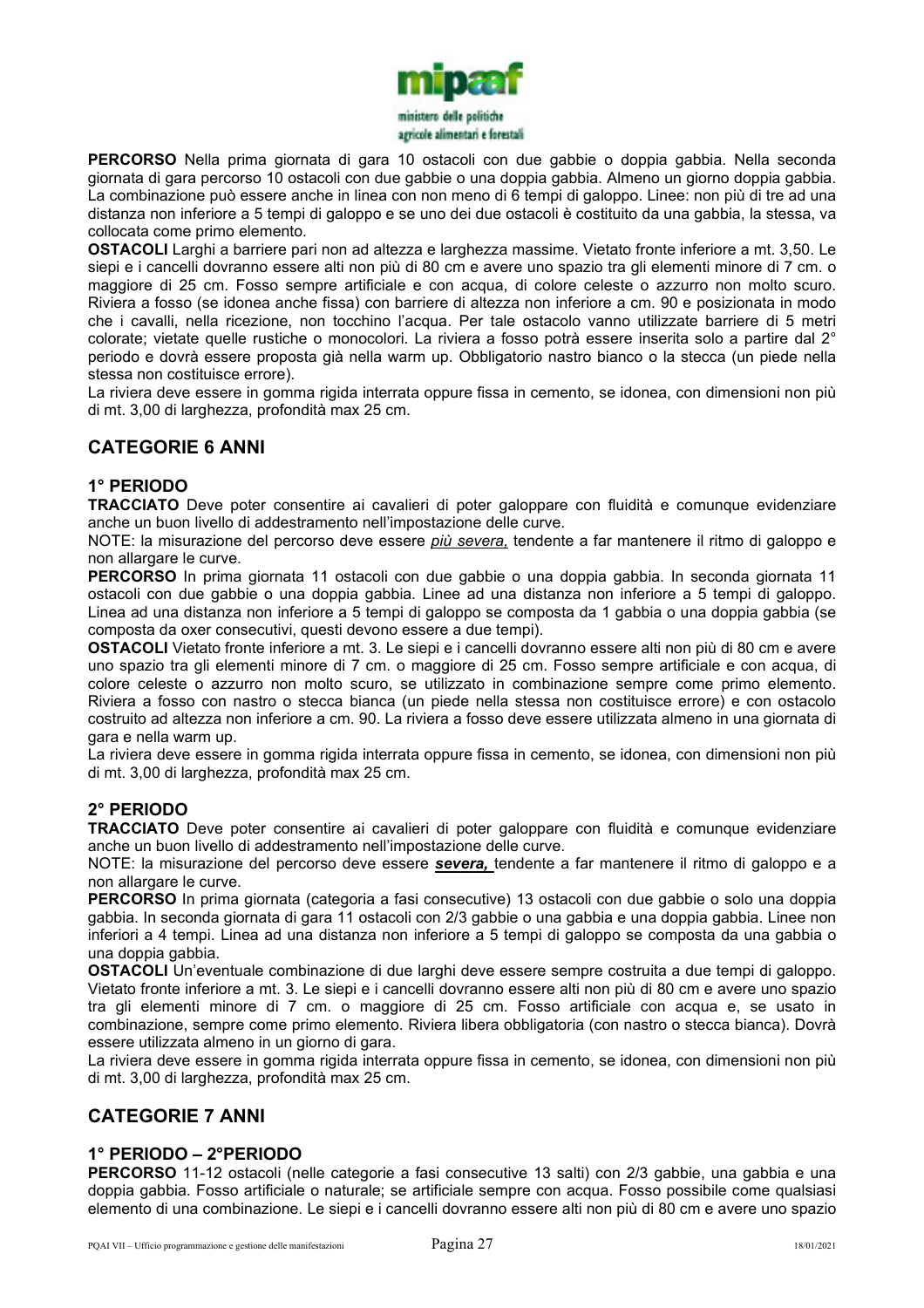

tra gli elementi minore di 7 cm. o maggiore di 25 cm. Nel 1° periodo riviera obbligatoria almeno in una giornata di gara, a fosso o libera a discrezione del Direttore di Campo.

Nel 2° periodo riviera libera obbligatoria, almeno in una giornata di gara. In Gran Premio: 11-13 ostacoli; 3 gabbie o 1 gabbia + 1 doppia gabbia.

Consentito un salto con fronte inferiore a mt. 3. La misurazione del percorso dovrà tendere a far mantenere la velocità prescritta e a non far allargare le curve.

La riviera deve essere in gomma rigida interrata oppure fissa in cemento, se idonea, con dimensioni non più di mt. 3,50 di larghezza, profondità max 25 cm.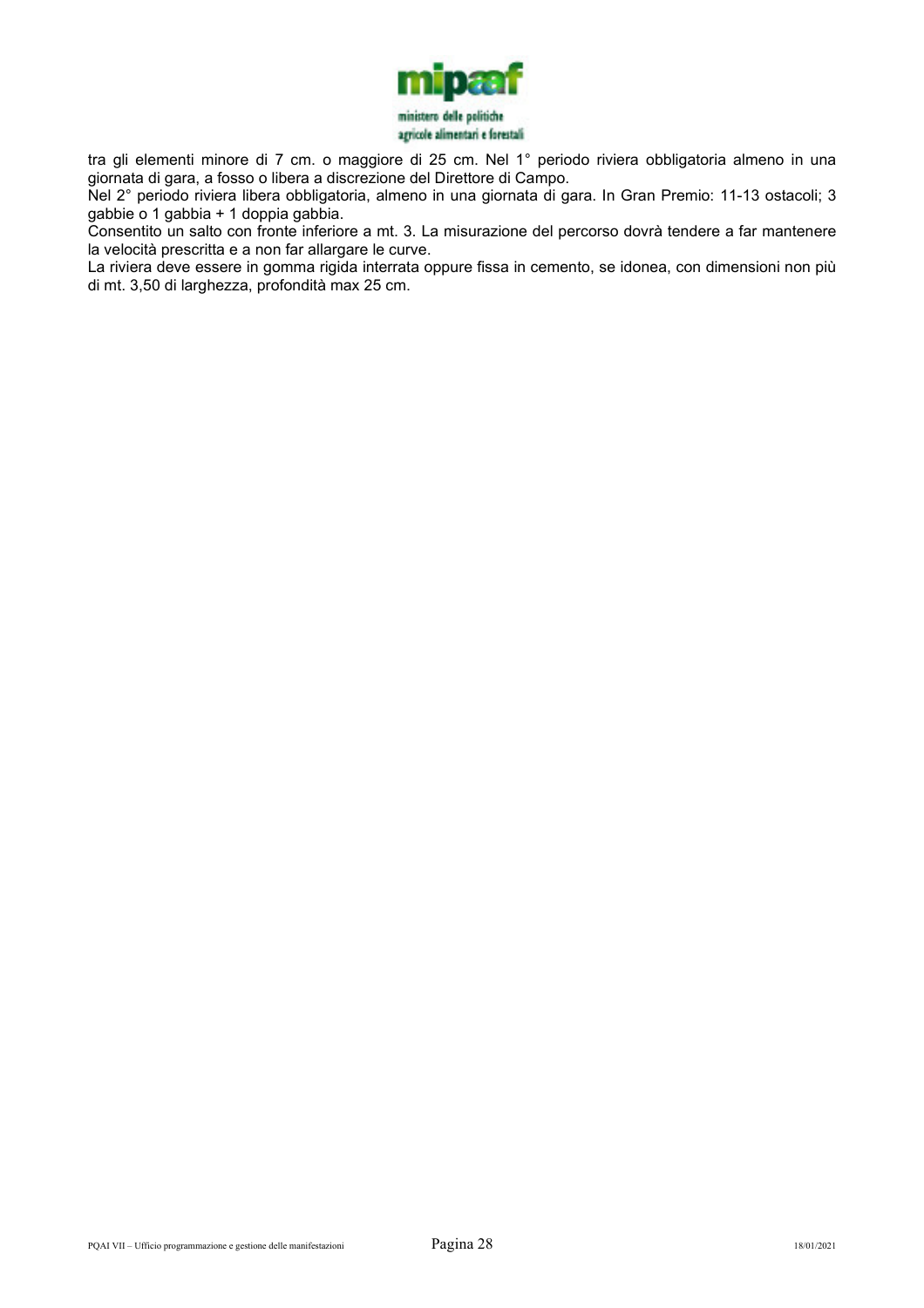

### **NORME COMUNI**

- Per tutte le categorie "cavalli giovani" i ferri reggi-barriera dovranno essere più chiusi (25 mm di profondità).
- Le norme e le specifiche tecniche dovranno essere adottate in tutte le categorie riservate ai cavalli giovani.
- La disposizione in base alla quale si stabilisce l'utilizzo della barriera a terra di invito si applica ai verticali composti di sole barriere.
- $\checkmark$  Per le categorie di livello Sport riservate ai cavalli di 5, 6 e 7 anni debbono essere utilizzate le specifiche tecniche previste rispettivamente per i cavalli di 4, 5 e 6 anni. (Ad esempio, la categoria 5 anni sport si svolgerà sul percorso della 4 anni élite). Le categorie Sport riservate ai cavalli di 4 anni si svolgeranno secondo le specifiche tecniche previste per le categorie 4 anni del 2° periodo.

# **NORME TECNICHE CAVALLI GIOVANI**

#### **BARDATURE E IMBOCCATURE**

- Non sono previste particolari restrizioni per le imboccature;
- È consentito l'uso della **martingala fissa** (con forchetta non costrittiva) applicata alla capezzina normale, solo nelle categorie riservate ai cavalli di **4 e 5** anni e nelle warm up (campo prova e campo gara); per i cavalli di **6 e 7** anni è consentito il loro uso solo in campo prova;
- E' consentito l'uso della **martingala fissa** anche nelle gare a giudizio, ma il binomio non rientrerà nella classifica a giudizio;
- È consentito l'uso delle **redini di ritorno** per i cavalli di **5** anni anche nel salto, soltanto in campo prova;
- E' consentito l'uso delle **redini di ritorno** per i cavalli di **6-7** anni nel salto (campo prova, warm up), escluso campo gara;
- E' vietato l'uso delle **redini di ritorno** per i cavalli di **4** anni nel salto (campo prova, campo gara, warm up);
- È vietato l'uso di **protezioni** rigide e/o alte agli arti posteriori e, comunque, qualsiasi tipo di protezione appesantita;
- È consentito l'uso delle **fasce** sia agli arti anteriori che posteriori;
- È vietato l'impiego di qualsiasi sistema di **paraocchi** o di cappuccio paraocchi è consentito l'uso di protezioni in pelo di agnello applicate ai montanti dell'imboccatura, purché le stesse non superino lo spessore complessivo di 3 cm. misurati a partire dalla guancia;
- È consentito l'uso dei **tiranti in gomma** e sistemi di **abbassatesta** solo in campo prova per il lavoro in piano.

In merito alle protezioni, i cavalli giovani devono rispettare le seguenti prescrizioni:

Tutte le protezioni sui posteriori devono avere una lunghezza interna massima di 16 cm e una larghezza minima esterna di 5 cm.

Per gli arti posteriori dovranno, inoltre, essere rispettati i seguenti criteri:

- L'interno delle protezioni dovrà essere liscio, le stringhe dovranno essere di velcro, non attaccate all' elastico; non possono essere usati né ganci né cinturini;
- La parte rotonda e rigida della protezione deve essere piazzata intorno alla parte interna del nodello;
- Nessun ulteriore elemento può essere usato in aggiunta alla protezione.

Il peso massimo dell'equipaggiamento consentito agli arti posteriori dei cavalli è di 500 gr (ferri esclusi). Nessuna restrizione è imposta per ciò che riguarda la sella.

Per ragioni di sicurezza, gli staffili e le staffe non possono essere legati alla cinghia del sottopancia. Il piede od altre parti del corpo del cavaliere non possono essere in alcun modo fissati alla sella e/o alle staffe.

Sanzioni: L'inosservanza di tali norme è punibile con l'esclusione del cavallo dalla categoria o dalla classifica.

**Warm up:** L'altezza delle warm up sarà uguale o minore rispetto alla gara di riferimento. Il percorso si articolerà su 6/8 ostacoli (di cui 1 gabbia).

Al cavaliere viene concesso un tempo prefissato di 90" ed in tale lasso di tempo non è obbligato a saltare tutti gli ostacoli, ma solamente quelli che ritiene opportuno e non obbligatoriamente nell'ordine indicato dalla loro numerazione, con la possibilità, inoltre, di saltare lo stesso ostacolo più volte. Al cavaliere potrà essere concessa la facoltà di chiedere che venga abbassato un ostacolo del percorso.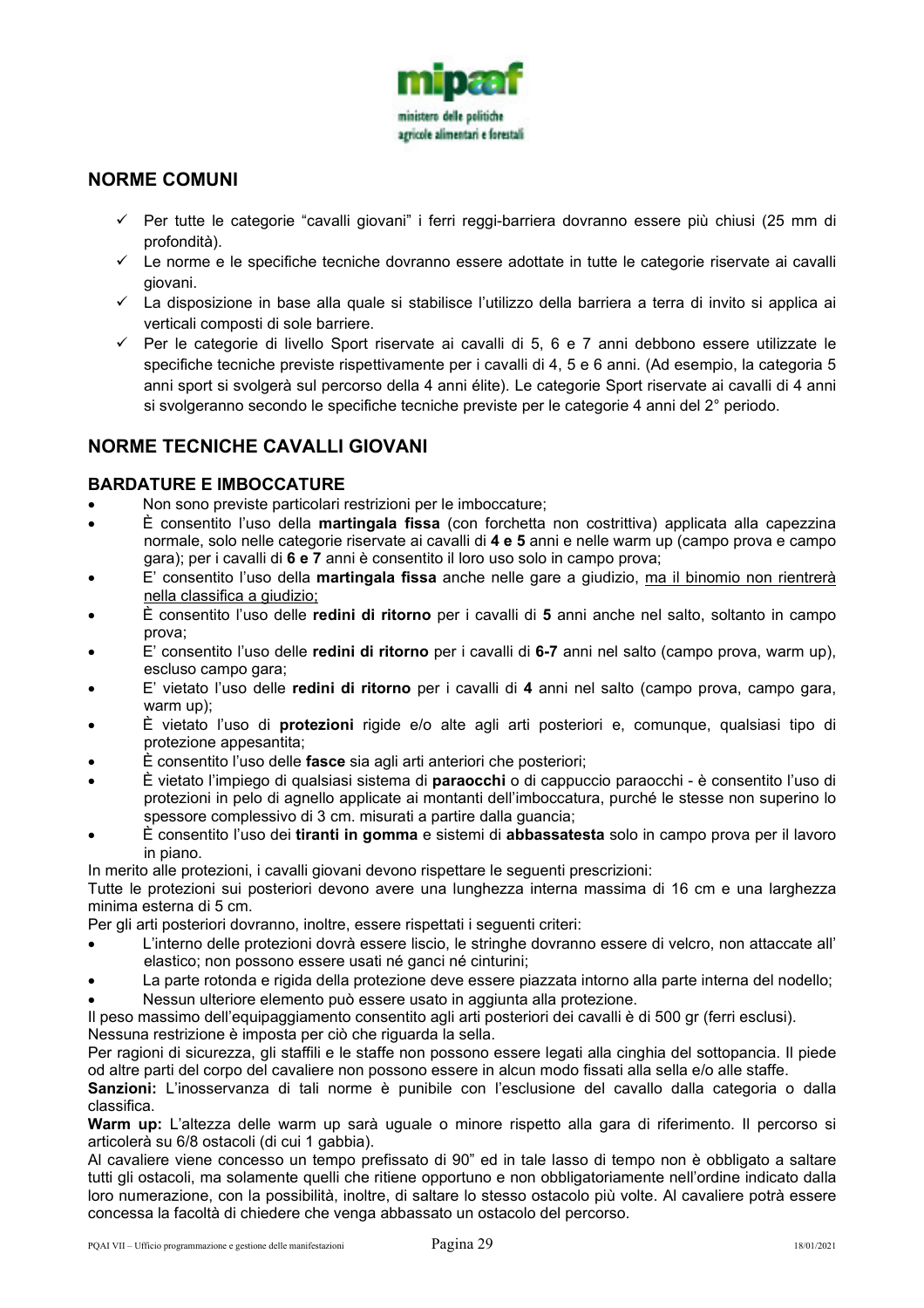

Scaduto il tempo concesso, un suono della campana porrà termine alla prova di addestramento.

**In gara:** nelle categorie di 4 e 5 anni, il cavallo, dopo l'eliminazione, (fatta eccezione per la caduta del cavallo o cavaliere), potrà completare il percorso a scopo addestrativo, a discrezione del Tecnico giudicante, fino ad esaurimento del tempo limite.

**Categorie 7 anni ed oltre a giudizio:** valgono le norme tecniche previste per i cavalli di 7 anni

### **CRITERI DI VALUTAZIONE PER LE CATEGORIE A GIUDIZIO**

Il tecnico o i tecnici giudicanti attribuiranno dei punti da 1 a 10, frazionabili per 0,50, per ogni salto. Sono, inoltre, previsti 6 voti d'insieme che saranno espressi sulle seguenti motivazioni:

- **Status**: toelettatura, stato di nutrizione e tonicità muscolare;
- **Qualità andature:** ritmo, cadenza, elasticità; ampiezza, regolarità.
- **Svolgimento**: serenità, leggerezza e controllo (premia la qualità dell'addestramento);
- **Tecnica**: valuta la modalità di impiego sul salto del cavallo (incollatura, esecuzione anteriori, dorso, passaggio posteriori)
- **Agilità** definisce la scioltezza nell'uso degli arti, la vivacità e la prontezza.
- **Forza:** definisce il vigore atletico, la potenza complessiva sviluppata nella prestazione;

Nelle categorie a giudizio riservate ai cavalli di 7 anni ed oltre, il voto sulla "Qualità delle andature" non viene espresso.

Al punteggio raggiunto saranno sottratti dei punti per eventuali penalità agli ostacoli:

2 punti per ciascun abbattimento.

3 punti per la prima disobbedienza.

La seconda disobbedienza, la caduta del cavallo o del cavaliere comportano l'eliminazione.

L'eventuale superamento del tempo massimo comporta l'attribuzione delle penalità relative che andranno sottratte dal punteggio conseguito.

Il superamento del tempo limite comporta l'eliminazione.

Per i cavalli di 4 anni è obbligatorio, all'entrata, in un punto prestabilito posto nelle vicinanze dell'ostacolo n. 1, l'effettuazione di un circolo al trotto. La non esecuzione comporta 2 punti di penalizzazione.

#### **Linee guida sulla valutazione del singolo ostacolo**

Nell'esprimere il voto viene valutata la libera espressione del gesto atletico nella corretta esecuzione tecnica del salto.

Qualora un cavallo si venisse a trovare in difficoltà in una o più circostanze, suo malgrado e non per cause a lui stesso imputabili, e denotasse la capacità di togliersi dai guai risolvendo positivamente la difficile situazione, questi non dovrà essere penalizzato dal Tecnico Giudicante.

Rimesse o partenze grandi, quando determinate da un evidente errore del cavaliere, non devono, quindi, comportare una penalizzazione del cavallo.

Non devono essere premiati i salti eccessivi e le parabole non compiute.

L'abbattimento dell'ostacolo comporta comunque un voto insufficiente. (voto massimo 5)

Per le combinazioni (gabbie o doppie gabbie) verrà espresso un voto unico.

#### **Linee guida sulla valutazione del percorso**

Si vuol vedere un percorso scorrevole, lineare, con un cavallo che galoppa con serenità e concentrazione verso i salti, che avanza diritto e senza esitazioni. Deve essere, altresì, evidente la decontrazione, sia nel movimento sia nel salto. Lo stesso deve essere, inoltre, giustamente dimensionato con l'entità e la natura dell'ostacolo.

I tecnici giudicanti, per esprimere il loro giudizio utilizzeranno le schede allegate.

Il punteggio conseguito da ciascun cavallo è determinato dalla media dei voti attribuiti da ciascun giudice.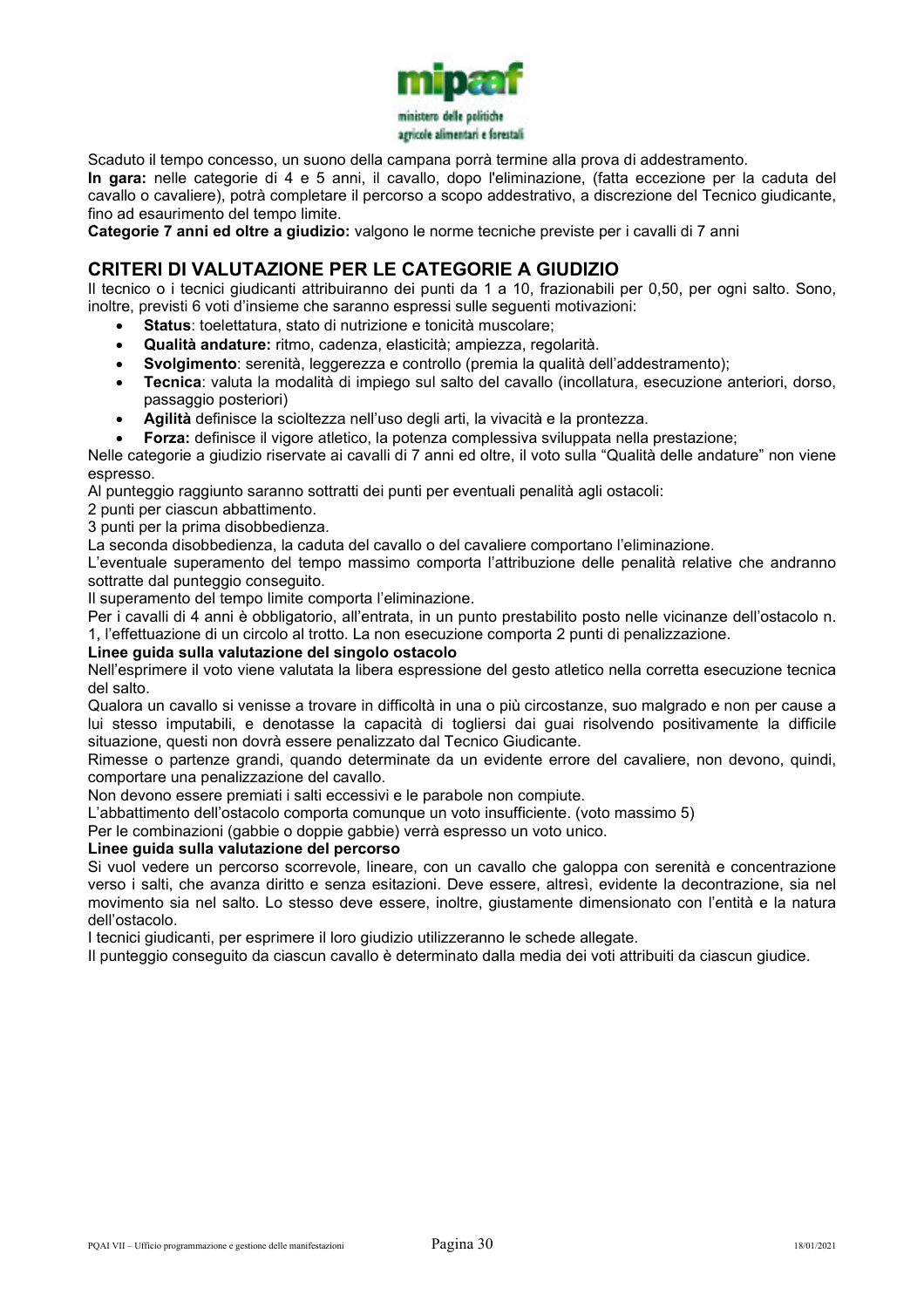

# **CAMPIONATI DEL MONDO CAVALLI GIOVANI**

# **PREPARAZIONE QUALIFICA E PARTECIPAZIONE AL CONCORSO DI SELEZIONE**

Parteciperanno al Campionato del Mondo cavalli giovani: 5 soggetti di 5 e 6 anni e 4 di 7 anni.

Per la preparazione si svolgeranno tre tappe in cui saranno previste categorie riservate ai cavalli di 5, 6 e 7 anni con caratteristiche tecniche finalizzate alla progressione dei binomi.

La selezione dei cavalli di 5, 6 e 7 anni sarà effettuata in un apposito concorso di selezione che si svolgerà in concomitanza di una tappa del Circuito classico.

Saranno qualificati di diritto i primi 3 binomi della classifica finale, il quarto e quinto binomio per i cavalli di 5 e 6 anni ed il quarto per i cavalli di 7 anni saranno selezionati per scelta tecnica tra quelli che hanno partecipato al concorso di selezione.

Al concorso di selezione saranno ammessi i cavalli di 5, 6 e 7 anni che partecipando, nel periodo 11 giugno – 1 agosto, alle tappe del Circuito classico, alle tappe di preparazione, ai CSIYH programmati nell'ambito dei concorsi internazionali 2 stelle e superiori, ai Test event e Talent organizzati dalla Fise hanno ottenuto almeno 10 punti. I punti si ottengono nel modo seguente:

**cavalli di 5 anni:** percorso netto (ostacoli e tempo) nelle categorie di altezza 115 punti 2, percorso netto (ostacoli e tempo) nelle categorie di altezza 120 e superiori punti 10;

**cavalli di 6 anni:** percorso netto (ostacoli e tempo) nelle categorie di altezza 125 punti 2, percorso netto (ostacoli e tempo) nelle categorie di altezza 130 e superiori punti 10;

**cavalli di 7 anni:** percorso netto (ostacoli e tempo) nelle categorie di altezza 135 punti 2, percorso netto (ostacoli e tempo) nelle categorie di altezza 140 e superiori punti 10.

**L'iscrizione al concorso di selezione costituisce manifestazione di interesse ed impegno alla partecipazione al Campionato del Mondo. In proposito, i cavalieri, prima della partenza nella prima prova, dovranno firmare e consegnare in segreteria apposita dichiarazione utilizzando il modulo allegato** 

# **TAPPE DI PREPARAZIONE**

Le tappe di preparazione si svolgeranno secondo il seguente programma tecnico:

| categoria          | Programmazione                                            | <b>Altezza</b> | Velocità<br>m/m |
|--------------------|-----------------------------------------------------------|----------------|-----------------|
| 5 ANNI             |                                                           |                |                 |
| $1^\circ$ giorno   | Percorso addestrativo - livello A120 (nello stesso campo  | 115            |                 |
|                    | dove si svolgeranno le gare loro riservate).              |                |                 |
| $2^{\circ}$ giorno | Categoria di precisione - tab. A (n°1 PF.                 | 120/125        | 350             |
| 3° giorno          | Categoria a due manches - tab. A (n°8 PF.                 | 125/130        | 350             |
| <b>6 ANNI</b>      |                                                           |                |                 |
| $1^\circ$ giorno   | Percorso addestrativo - livello A 125 (nello stesso campo | 125            |                 |
|                    | dove si svolgeranno le gare loro riservate)               |                |                 |
| 2° giorno*         | Categoria a fasi consecutive - tab. A (n°20.1 PF).        | 130            | 350             |
| 3° giorno          | Categoria mista - tab. A (n°7 PF).                        | 135            | 350             |
| <b>7 ANNI</b>      |                                                           |                |                 |
| $1^\circ$ giorno   | Percorso addestrativo - livello A 135 (nello stesso campo | 135            |                 |
|                    | dove si svolgeranno le gare loro riservate)               |                |                 |
| 2° giorno *        | Categoria a fasi consecutive - tab. A (n°20.1 PF).        | 140            | 350             |
| 3° giorno          | Categoria a due manches, tab. A (n°8 PF)                  | 145            | 375             |

 \* *per la qualifica alle finali ed al concorso di selezione per il Campionato del Mondo vale il risultato ottenuto nella prima fase . \*\*Le categorie a Fasi consecutive per essere qualificanti devono avere almeno 8 salti in prima fase.* 

# **CONCORSO DI SELEZIONE**

Il Concorso si articolerà in tre giornate e si svolgerà secondo il seguente calendario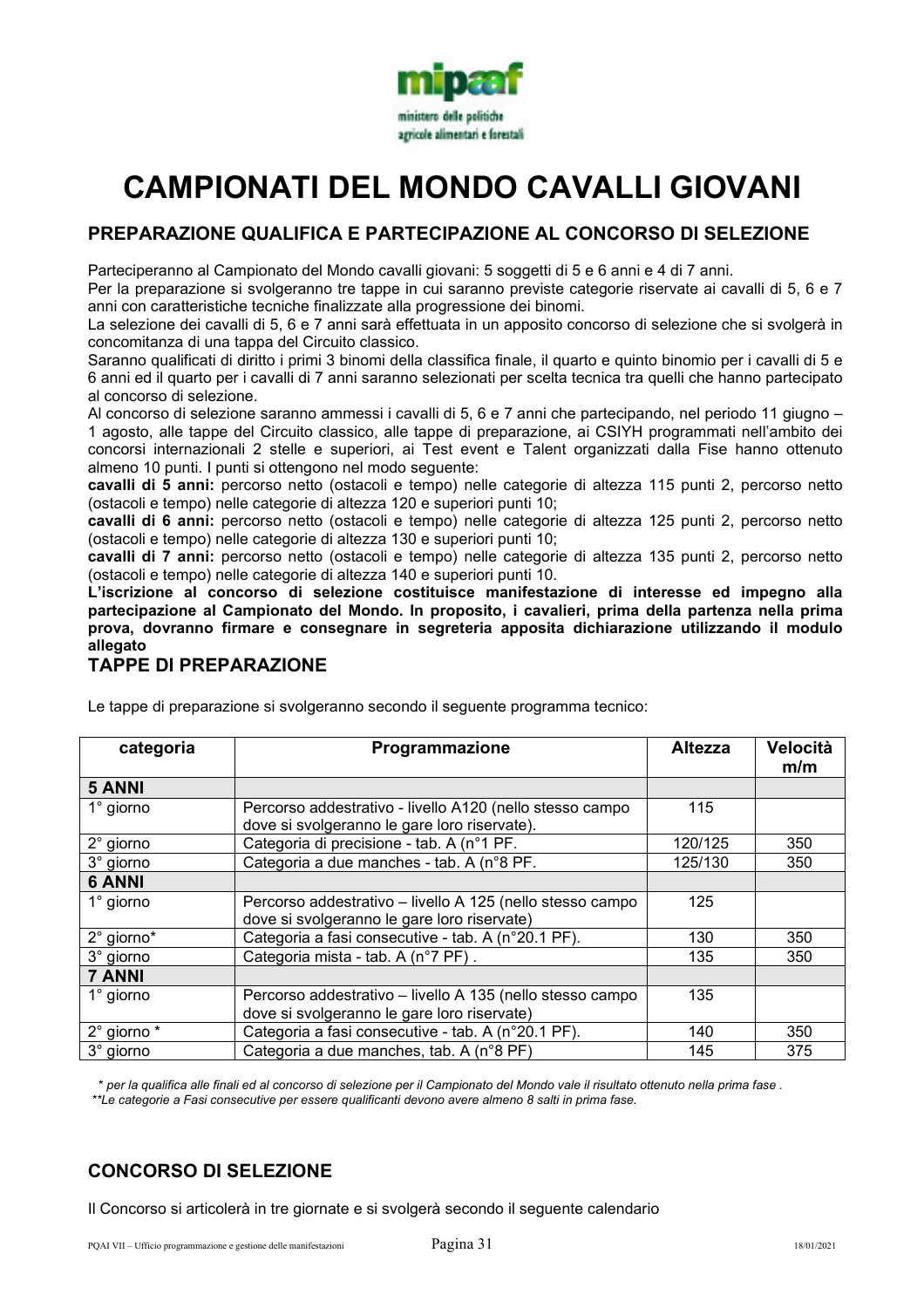

- 1° giorno: prima prova di selezione cavalli di 5, 6 e 7 anni
- 2° giorno: seconda prova di selezione cavalli di 5, 6 e 7 anni
- 3° giorno: prova finale di selezione cavalli di 5, 6 e 7 anni.

#### **Le prove si svolgeranno secondo il seguente programma tecnico:**

# *Cavalli di 5 anni*

categoria di precisione (PF 1) Altezza Max 1.25 vel. 350 m/m 2<sup>^</sup> prova categoria di precisione (PF 1) Altezza Max 1.25 vel. 350 m/m<br>prova finale categoria a due manche (PF 8) Altezza Max 1.30 vel. 350 m/m categoria a due manche (PF 8) (nella categoria a due manche tutti i binomi partiti nella 1^ manche prenderanno parte alla 2^ manche, eliminati e ritirati esclusi)

#### *Cavalli di 6 anni*

| 1 <sup>^</sup> prova                 | categoria a fasi consecutive (PF 20 bis) Altezza Max 1.30 |                  | vel. 350 m/m |
|--------------------------------------|-----------------------------------------------------------|------------------|--------------|
| 2 <sup>^</sup> prova                 | categoria a tempo Tab. A (PF 3)                           | Altezza Max 1.30 | vel. 350 m/m |
| prova finale                         | categoria mista (PF 7)                                    | Altezza Max 1.35 | vel. 350 m/m |
| Cavalli di 7 anni                    |                                                           |                  |              |
|                                      |                                                           |                  |              |
| 1 <sup>^</sup> prova                 | categoria a fasi consecutive (PF 20 bis) Altezza Max 1.40 |                  | vel. 350 m/m |
| 2 <sup>^</sup> prova<br>prova finale | categoria a tempo Tab. A (PF 3)<br>categoria mista (PF 7) | Altezza Max 1.40 | vel. 350 m/m |

Dopo le prime due prove accederanno alla prova finale il primo 30% dei cavalli di 5 anni e il primo 50% dei cavalli di 6 e 7 anni, con un minimo di 15 cavalli.

#### **Quota di iscrizione Tariffa standard € 130,00 Tariffa extra € 140,00**

#### **SPECIFICHE TECNICHE PER I PERCORSI**

Nelle tappe di preparazione e nel concorso di selezione saranno utilizzate le specifiche tecniche indicate di seguito:

#### **Cavalli di 5 anni**

**TRACCIATO** Lineare e scorrevole con ampie e comode girate e con linee di 6-7 tempi di galoppo tra un ostacolo e l'altro.

**PERCORSO** Nella prima giornata di gara 10 ostacoli con due gabbie o doppia gabbia. Nella seconda giornata di gara percorso 10 ostacoli con due gabbie o una doppia gabbia. Almeno un giorno doppia gabbia. La combinazione può essere anche in linea con non meno di 6 tempi di galoppo. Linee: non più di tre ad una distanza non inferiore a 5 tempi di galoppo e se uno dei due ostacoli è costituito da una gabbia, la stessa, va collocata come primo elemento. Nella terza giornata una doppia gabbia verticale – Oxer – verticale a due tempi senza piedi con un cancello "appeso" sotto la prima barriera dell'oxer.

**OSTACOLI** Larghi a barriere pari non ad altezza e larghezza massime. Vietato fronte inferiore a mt. 3. Le siepi e i cancellini dovranno avere uno spazio tra tavola e tavola min. 8 cm. e max 25 cm. Fosso sempre artificiale e con acqua, di colore celeste o azzurro non molto scuro. Riviera a fosso (se idonea anche fissa) con barriere di altezza non inferiore a cm. 90 e posizionata in modo che i cavalli, nella ricezione, non tocchino l'acqua. Per tale ostacolo vanno utilizzate barriere di 5 metri colorate; vietate quelle rustiche o monocolori. La riviera a fosso potrà essere inserita solo a partire dal 2° periodo e dovrà essere proposta già nella warm up. Obbligatorio nastro bianco o la stecca (un piede nella stessa non costituisce errore).

La riviera deve essere in gomma rigida interrata oppure fissa in cemento, se idonea, con dimensioni non più di mt. 3,00 di larghezza e di fronte non inferiore a mt. 5, profondità max 25 cm.

#### **Cavalli di 6 anni**

**TRACCIATO** Deve poter consentire ai cavalieri di poter galoppare con fluidità e comunque evidenziare anche un buon livello di addestramento nell'impostazione delle curve. Uno o due salti trasversali sul lato corto.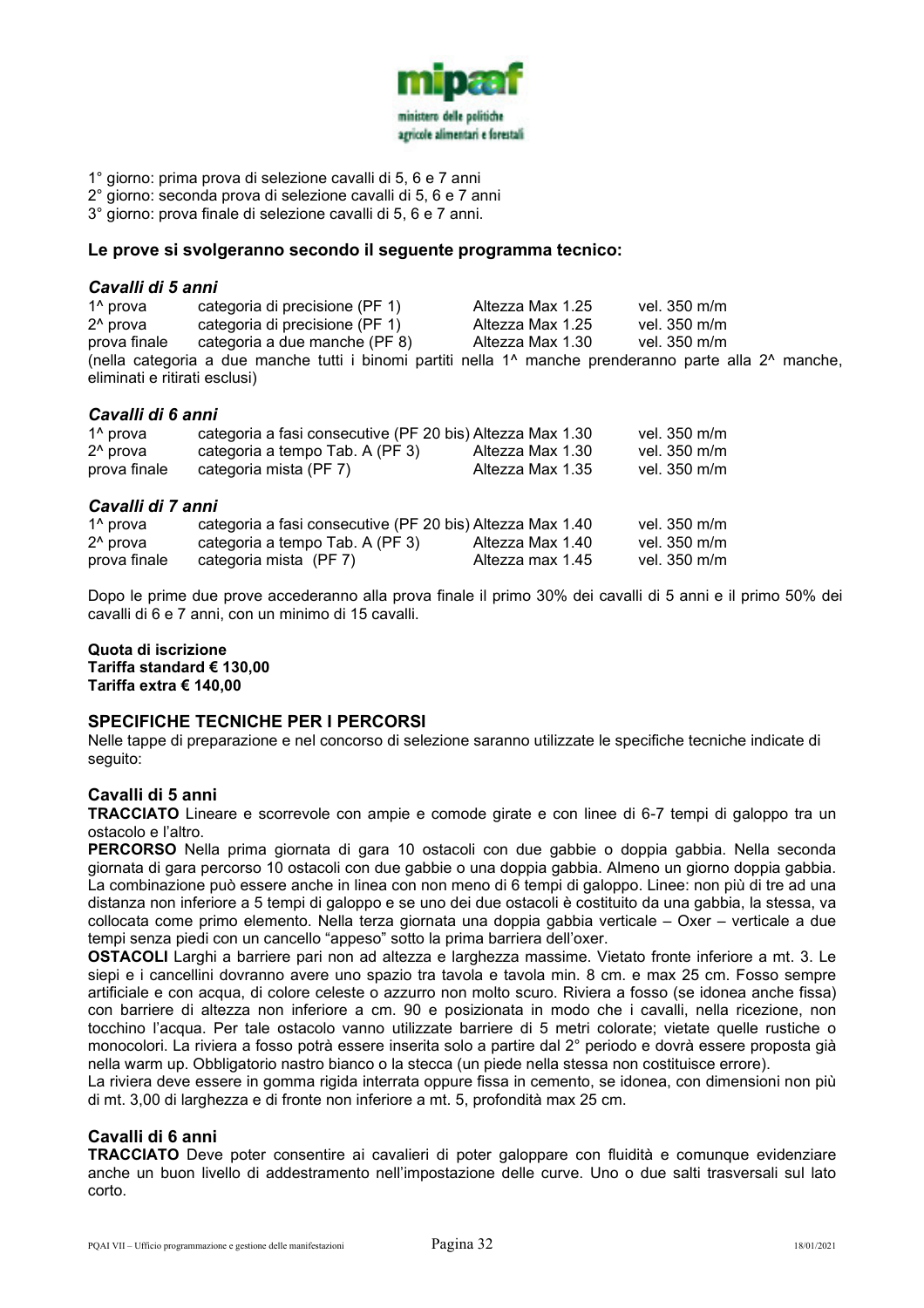

NOTE: la misurazione del percorso deve essere *severa,* tendente a far mantenere il ritmo di galoppo e a non allargare le curve.

**PERCORSO** In prima giornata 11 ostacoli con due gabbie o solo una doppia gabbia. In seconda giornata di gara 11 ostacoli con 2/3 gabbie o una gabbia e una doppia gabbia, almeno una combinazione (gabbia) posta sul lato corto del campo. Linee non inferiori a 4 tempi. Nella terza giornata inserimento di una gabbia Oxer – verticale all'uscita di una curva.

**OSTACOLI** Un'eventuale combinazione di due larghi deve essere sempre costruita a due tempi di galoppo. Vietato fronte inferiore a mt. 3. Le siepi e i cancellini dovranno avere uno spazio tra tavola e tavola min. 8 cm. e max 25 cm. Fosso artificiale con acqua e, se usato in combinazione, sempre come primo elemento. Riviera obbligatoria (con nastro o stecca bianca). Dovrà essere utilizzata almeno in un giorno di gara.

La riviera deve essere in gomma rigida interrata oppure fissa in cemento, se idonea, con dimensioni non più di mt. 3,00 di larghezza e di fronte non inferiore a mt. 5, profondità max 25 cm.

### **Cavalli di 7 anni**

**PERCORSO** 11-12 ostacoli con 2/3 gabbie, una gabbia e una doppia gabbia, almeno una combinazione (gabbia) posta sul lato corto del campo. Fosso artificiale o naturale; se artificiale sempre con acqua. Fosso possibile come qualsiasi elemento di una combinazione. Le siepi e i cancellini dovranno avere uno spazio tra tavola e tavola min. 8 cm. e max 25 cm. Nella seconda e terza giornata inserimento di una doppia gabbia in linea dopo un oxer a 5-6 tempi sul lato lungo vicino a tribune con striscioni pubblicitari.

Riviera libera obbligatoria, almeno in prima o seconda giornata di gara.

In Gran Premio: 11-13 ostacoli; 3 gabbie o 1 gabbia + 1 doppia gabbia.

Consentito un salto con fronte inferiore a mt. 3. La misurazione del percorso dovrà tendere a far mantenere la velocità prescritta e a non far allargare le curve.

La riviera deve essere in gomma rigida interrata oppure fissa in cemento, se idonea, con dimensioni non più di mt. 3,50 di larghezza e di fronte non inferiore a mt. 5, profondità max 25 cm.

Nella terza giornata inserimento di una riviera colorata di azzurro intenso a fosso, con barriere monocolori e con ripari imponenti ai lati, preceduta da un ostacolo verticale a 6-7 tempi di galoppo in linea spezzata e seguita da un oxer a 6-7 tempi di galoppo.

N.B.: le prescrizioni della terza giornata valgono solo per il concorso di selezione.

### **ACCESSO ALLA PROVA FINALE**

#### **Cavalli di 5 anni**

Al termine delle prime due prove sarà stilata una classifica data dalla somma delle penalità riportate da ciascun binomio.

Avranno accesso alla finale il primo 30% dei cavalli con un minimo di 15 cavalli.

#### **Cavalli di 6 e 7 anni**

Al termine delle prime due prove la classifica sarà stilata in base ai seguenti criteri:

al termine di ciascuna prova il binomio 1° classificato riceve tanti punti quanti sono i partenti della prima prova di selezione; il 2° classificato tanti punti quanti sono i partenti meno uno e così via decrescendo. La somma dei punti di classifica determinerà la classifica provvisoria.

Avranno accesso alla finale il primo 50% dei cavalli con un minimo di 15 cavalli.

#### **NORME SPECIFICHE**

- 1. Nel concorso di selezione scuderizzazione obbligatoria.
- 2. Saranno effettuate visite veterinarie ai cavalli selezionati per il Campionato del Mondo.
- 3. Saranno effettuati controlli antidoping per tutta la durata delle selezioni.
- 4. Nel concorso di selezione vale il regolamento del Circuito classico e per quanto non previsto il regolamento nazionale di salto ostacoli FISE.
- 5. Le tappe di preparazione e il concorso di selezione sono qualificanti per la Finale del Circuito classico con le stesse modalità previste per le categorie élite del Circuito classico.
- 6. i binomi eliminati o ritirati nella prima prova riceveranno 20 penalità in più (5 anni) o 20 punti in meno (6 e 7 anni) del peggior percorso.
- 7. Ordine di partenza nella 1<sup>1</sup>, 2<sup>1</sup> e 3<sup>1</sup> prova a sorteggio.

#### **MONTEPREMI**

Il Montepremi di ciascuna tappa di preparazione è di € 9.000,00 ripartito secondo la seguente tabella:

| Categoria | no<br>aiorno | $\sim$<br>iorno<br>ш<br>نۍ |
|-----------|--------------|----------------------------|
| 5 anni    | .000,00      | nn<br>. והי<br>.           |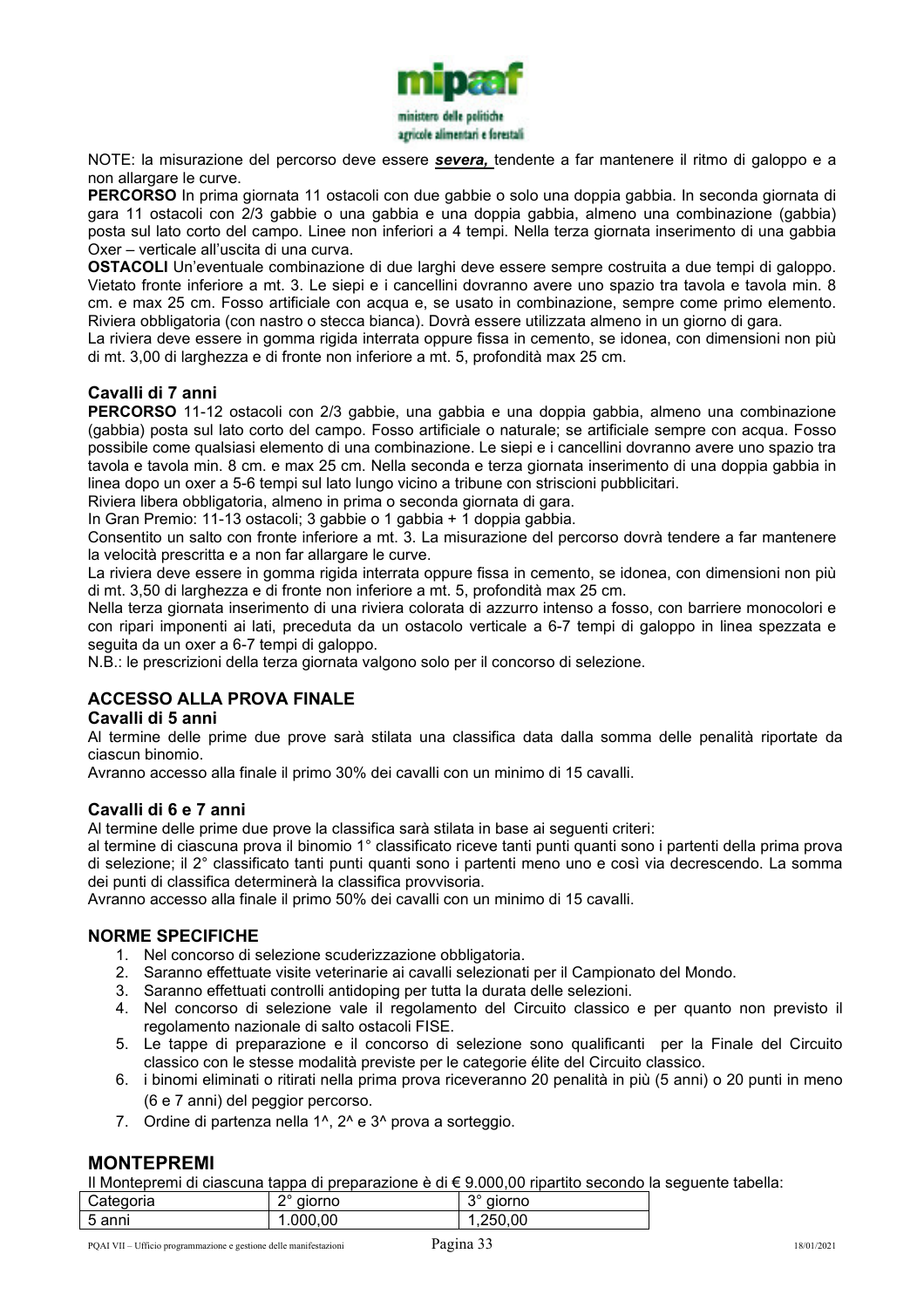

| 6 anni | 1.250,00 | .900,00  |
|--------|----------|----------|
| anni   | 1.500,00 | 2.100,00 |

#### **Il montepremi, per le categorie 5, 6 e 7 anni, sarà ripartito in base alla tabella FISE tenendo conto del numero dei partenti.**

Il Montepremi del concorso di selezione è di € 27.000,000 ripartito secondo la seguente tabella:

| Categoria | aiorno   | no<br>aiorno<br>ے | Prova finale |
|-----------|----------|-------------------|--------------|
| 5 anni    | 2.000,00 | 2.000,00          | 3.500.00     |
| 6 anni    | 2.500.00 | 2.500.00          | 4.000.00     |
| 7 anni    | 3.000,00 | 3.000.00          | 4.500.00     |

**Il montepremi sarà ripartito secondo la tabella FISE senza tenere conto del numero dei partenti ed assegnando, in ogni caso, 10 premi.** 

# **NORME DI SELEZIONE**

Ai fini della selezione, si tiene conto della classifica finale del concorso di selezione e dei punti ottenuti nella fase di qualifica (dal 26 marzo) fino ad un massimo di 36.

Verrà stilata una classifica finale in base ai seguenti criteri:

#### **Cavalli di 5, 6 e 7 anni**

Al termine di ciascuna prova il binomio 1° classificato riceve tanti punti quanti sono i partenti della prima prova di selezione; il 2° classificato tanti punti quanti sono i partenti meno uno e così via decrescendo.

Nella terza prova il punteggio sarà attribuito in base ai criteri utilizzati nelle prime due e moltiplicato per il coefficiente 1,50.

Le classifiche finali sono determinate sommando ai punti ottenuti nelle tre prove una cifra che tiene conto dei risultati ottenuti nella fase di qualifica determinata applicando la seguente formula: Pcf = Pq x Ppp/36 (dove Pcf = punti per classifica finale, Pq = punti qualifica, Ppp = partenti prima prova

**ad esempio**: se un cavallo ha ottenuto nella fase di qualifica 25 punti ed i partenti della 1^ prova della sua categoria sono 15, ai fini della classifica finale, saranno aggiunti 10,41 punti a quelli ottenuti nelle prove del concorso di selezione (25 x 15 / 36 = 10,41).

Si qualificheranno per la partecipazione ai Campionati del Mondo Cavalli Giovani, per ciascuna fascia di età, i primi tre binomi della classifica finale, il quarto e quinto binomio per i cavalli di 5 e 6 anni ed il quarto per i cavalli di 7 anni saranno selezionati per scelta tecnica, tra quelli che hanno partecipato al concorso di selezione

### **PREPARAZIONE DEI CAVALLI**

**Responsabile tecnico:** il MIPAAF nominerà un Tecnico incaricato di seguire la preparazione dei binomi, selezionare i cavalli e dirigere la trasferta in Belgio.

Uno staff composto dal Tecnico e da un Collaboratore seguirà i binomi selezionati fino allo svolgimento del Campionato del Mondo. Sarà definito, per ciascun binomio, un programma per il completamento della preparazione. Potrà, inoltre, essere effettuato un ritiro di lavoro in prossimità della località di svolgimento del Campionato o in Italia, la settimana precedente alla partenza.

I cavalli selezionati saranno sottoposti a visite veterinarie e controlli antidoping.

I cavalieri ed i proprietari, dopo la selezione e durante la trasferta dovranno attenersi rigorosamente alle disposizioni dello staff.

Eventuali cambi di monta tra il concorso di selezione ed il Campionato del Mondo sono ammessi solo per cause di forza maggiore e devono essere autorizzati dal Tecnico.

I cavalli ed i cavalieri dovranno arrivare nella località individuata per il ritiro di preparazione ed a Lanaken, inderogabilmente, entro la data comunicata dallo staff.

L'inosservanza delle disposizioni, la mancata partecipazione al ritiro di partecipazione o comportamenti suscettibili di pregiudicare la prestazione del binomio, possono comportare, a giudizio del Tecnico, la diminuzione o la totale eliminazione del contributo di partecipazione previsto e/o l'esclusione dalla squadra.

# **PREMI DI PARTECIPAZIONE**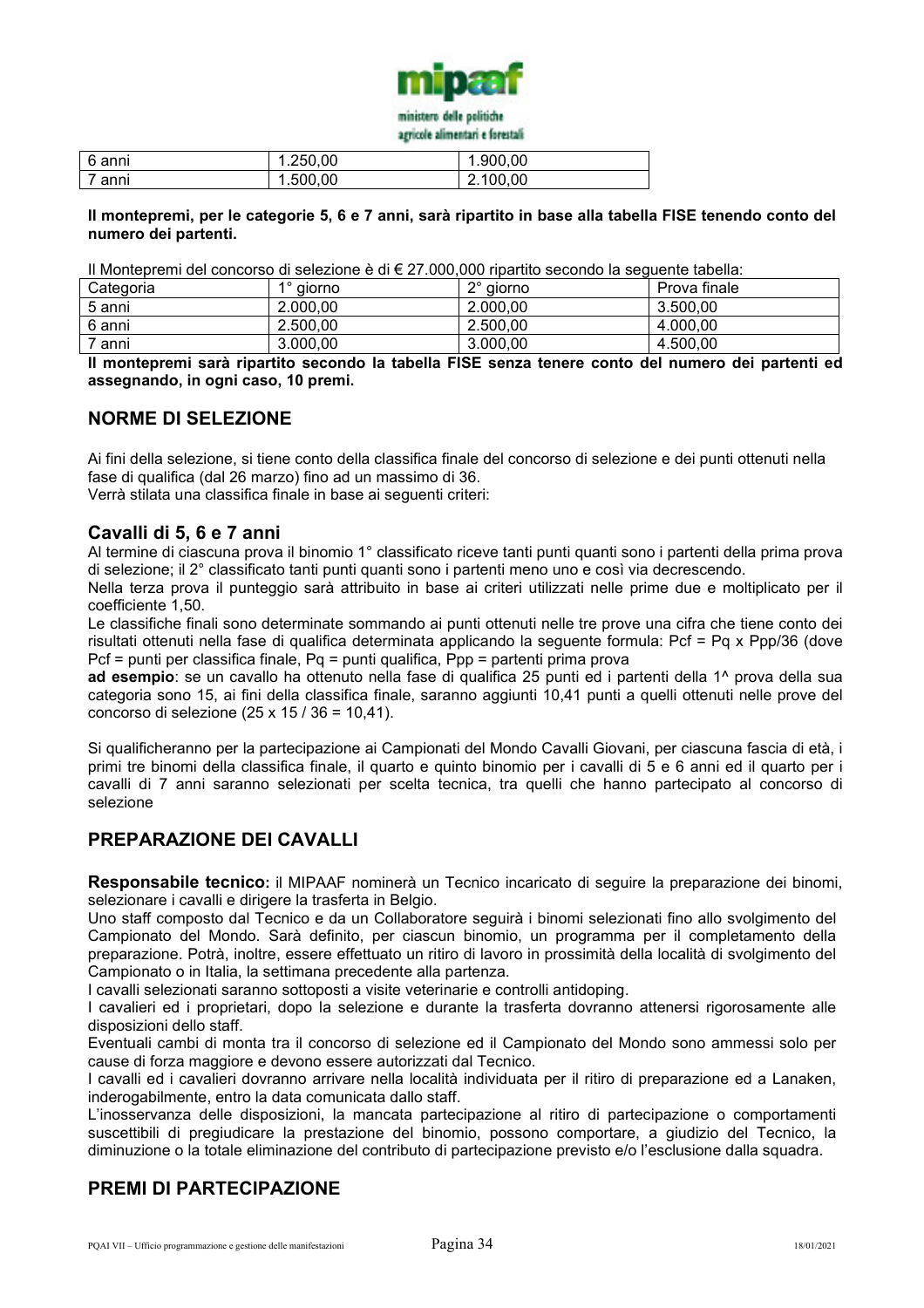

Il MIPAAF prevede per i cavalli partecipanti, che portano a termine tutte le prove previste, un contributo di partecipazione di € 1.500,00.

Ai cavalli saranno, inoltre, assegnati i seguenti contributi di classifica:

#### **prove di qualifica e finale di consolazione**:

| 1° classificato               | € | 1.000,00     |
|-------------------------------|---|--------------|
| $2^\circ$ - $5^\circ$ class   | € | 600,00       |
| $6^\circ$ - 10 $^\circ$ class | € | 400,00       |
| finale:                       |   |              |
| 1° classificato               | € | 6.000,00     |
| $2^\circ$ - $5^\circ$ class   | € | 3.600,00     |
| $6^\circ$ - 10 $^\circ$ class | € | 2.400,00     |
| 11° ed oltre                  | € | 2.000,00 (es |

sclusi eliminati e ritirati) Il contributo di partecipazione viene assegnato interamente al proprietario.

I contributi di classifica sono assegnati per l'80% al proprietario e per il 20% all'allevatore.